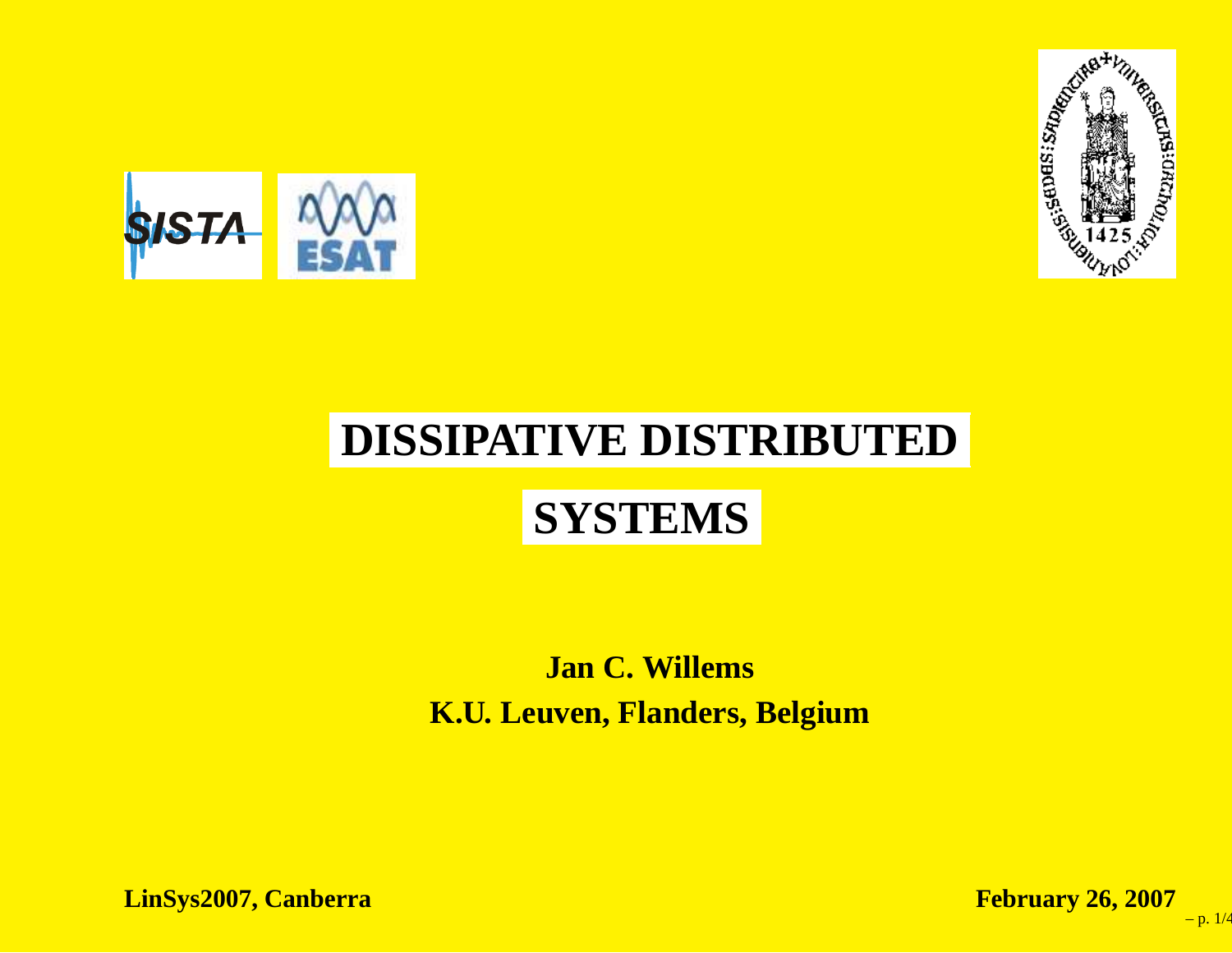#### **Based on joint work with**



### **Harish PillaiIIT Bombay, Mumbay**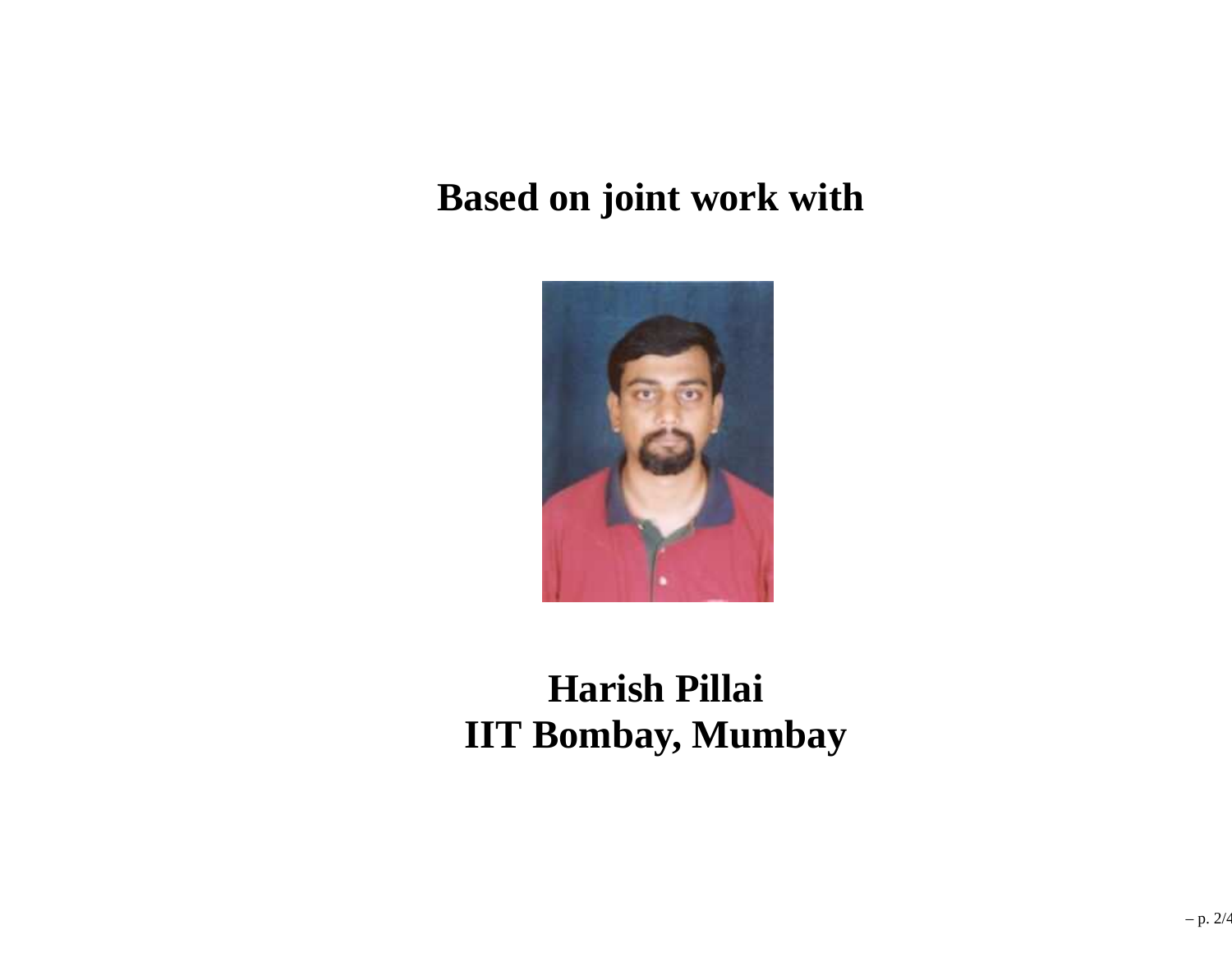# **Dissipative systems**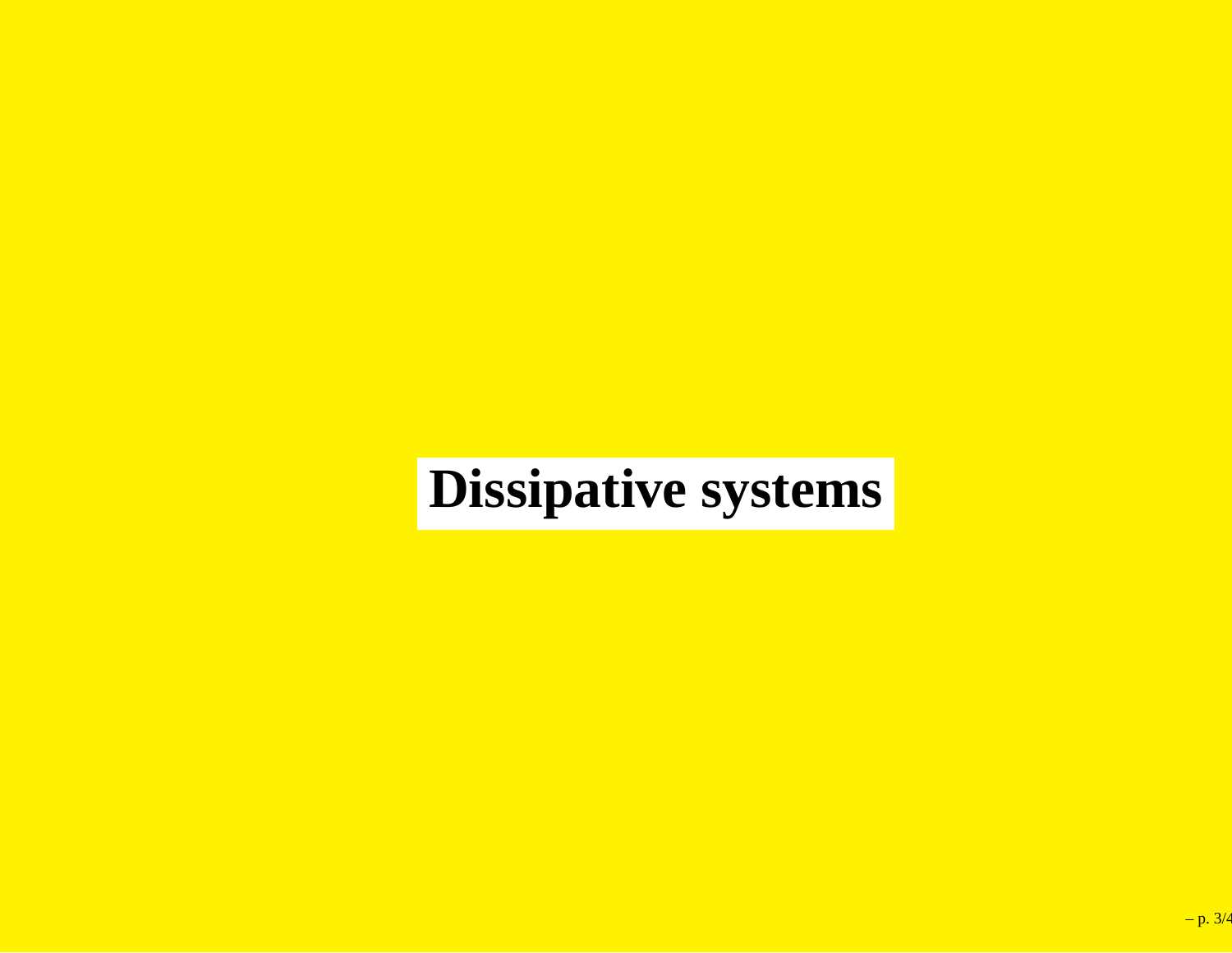

**'Open' systems are an appropriate starting point for thestudy of dynamics. For example,**



 $\sim$ **the dynamical system**

$$
\Sigma: \quad \stackrel{\bullet}{\mathbf{x}}=f\left(\mathbf{x},\mathbf{u}\right), \quad \mathbf{y}=h\left(\mathbf{x},\mathbf{u}\right).
$$

 $u \in \mathbb{U} = \mathbb{R}^n, y \in \mathbb{Y} = \mathbb{R}^p, x \in \mathbb{X} = \mathbb{R}^n$ : **input, output, state.** 

**Behavior**  $\mathfrak{B} =$  **all** sol'ns  $(u, y, x) : \mathbb{R} \to \mathbb{U} \times \mathbb{Y} \times \mathbb{X}$ .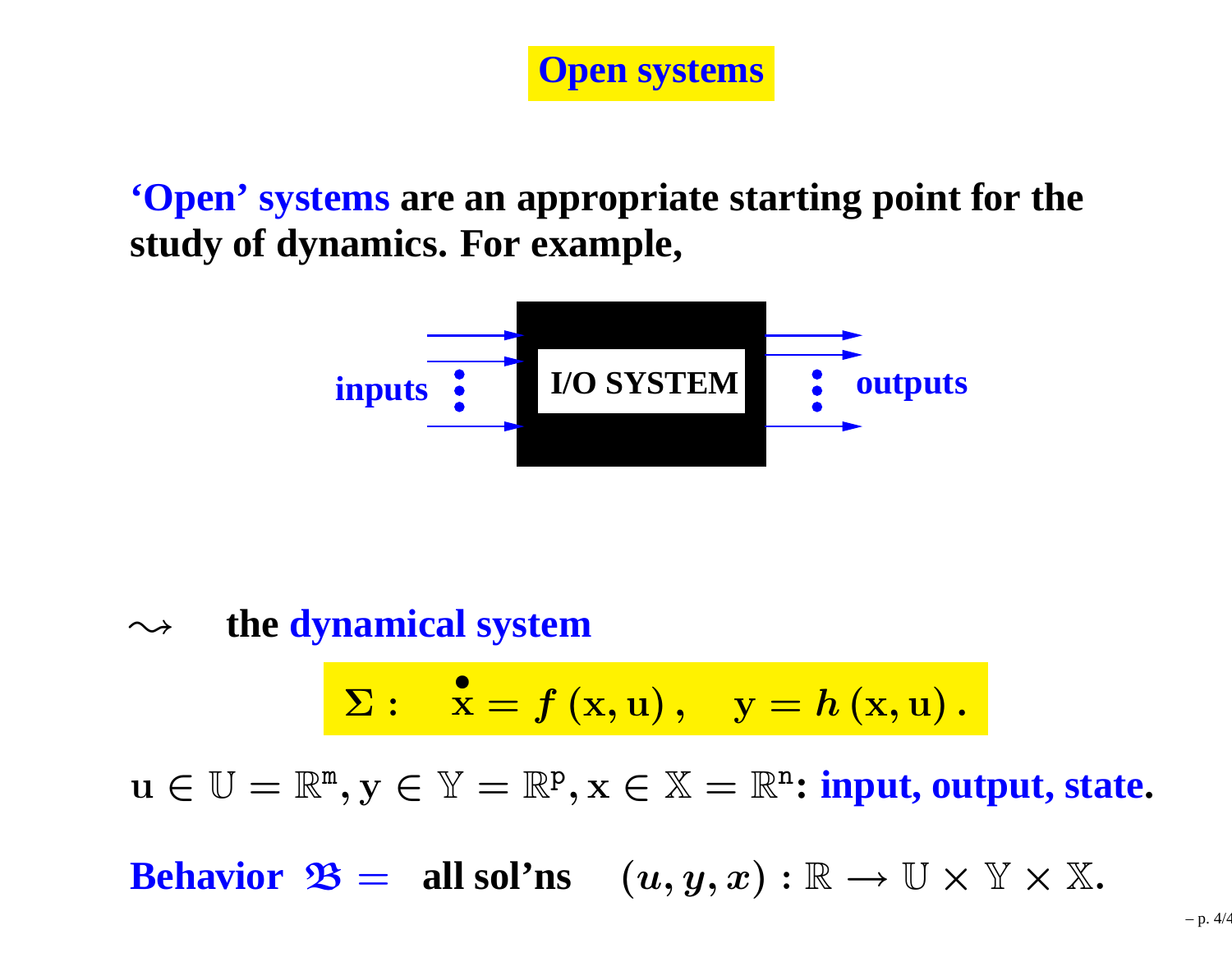**Dissipative dynamical systems**

**Let** $\boldsymbol{s} : \mathbb{U} \times \mathbb{Y} \rightarrow \mathbb{R}$  be a function, called the *supply rate*. Σ **is said to be** *dissipative* **w.r.t. the supply rate** s **if** ∃

# $V:\mathbb{X}\rightarrow\mathbb{R},$

**called the** *storage function***, such that**

$$
\frac{d}{dt} \, V\left(x\left(\cdot\right)\right) \leq s\left(u\left(\cdot\right), y\left(\cdot\right)\right)
$$

 $\forall\;\;\left(u\left(\cdot\right), y\left(\cdot\right), x\left(\cdot\right)\right)\in\mathfrak{B}.$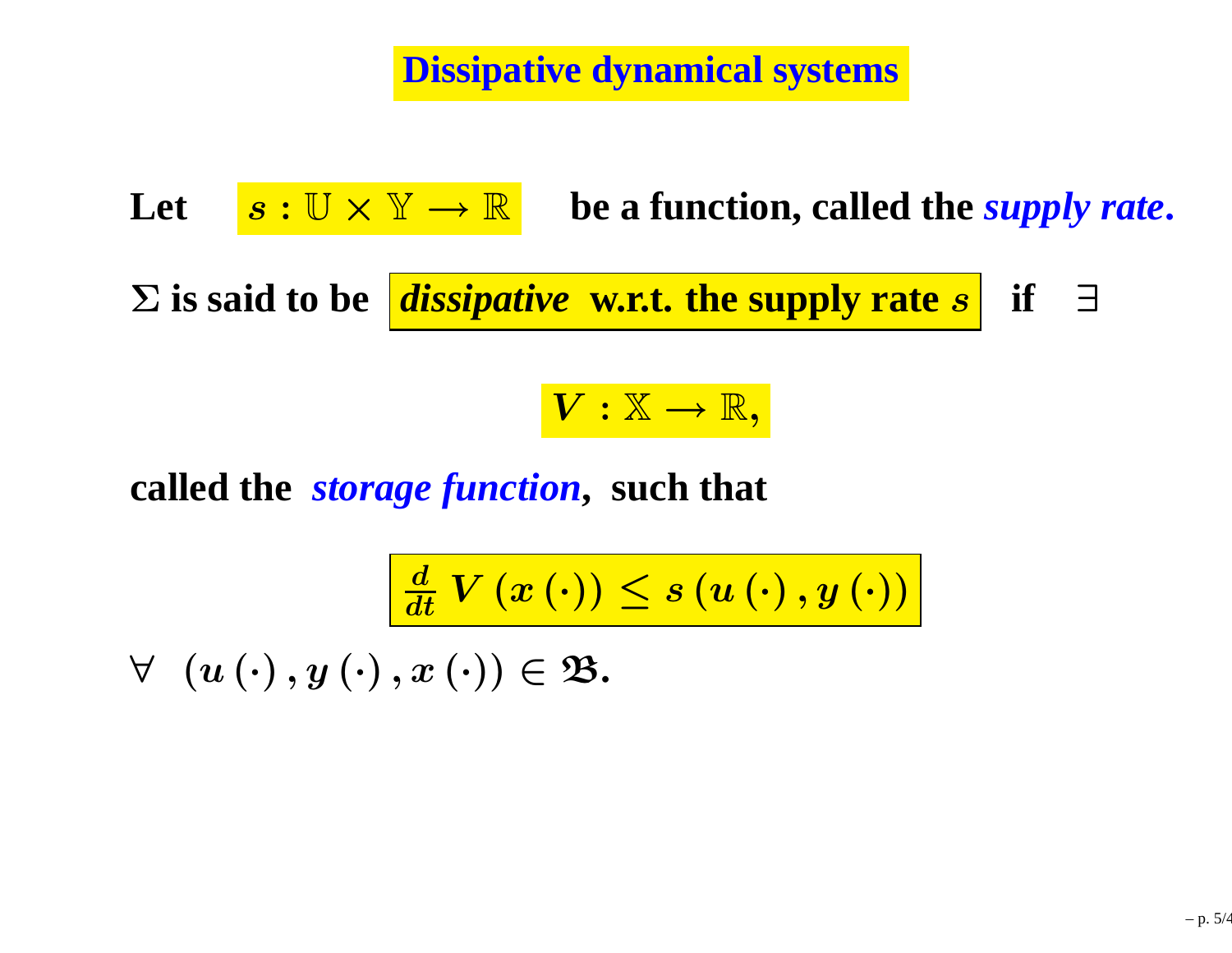$$
\frac{d}{dt} \, V \left( x \left( \cdot \right) \right) \leq s \left( u \left( \cdot \right), y \left( \cdot \right) \right)
$$

 $\forall (u(\cdot), y(\cdot), x(\cdot)) \in \mathfrak{B}.$ 

**This inequality is called the** *dissipation inequality.*

**Equivalent to**

$$
\mathbf{V}^{\Sigma}\left(\mathbf{x},\mathbf{u}\right) := \boldsymbol{\nabla}V\left(\mathbf{x}\right) \cdot f\left(\mathbf{x},\mathbf{u}\right) \leq s\left(\mathbf{x},h\left(\mathbf{x},\mathbf{u}\right)\right) \quad \text{for all } (\mathbf{u},\mathbf{x}) \in \mathbb{U} \times \mathbb{X}.
$$

**If equality holds: 'conservative' system.**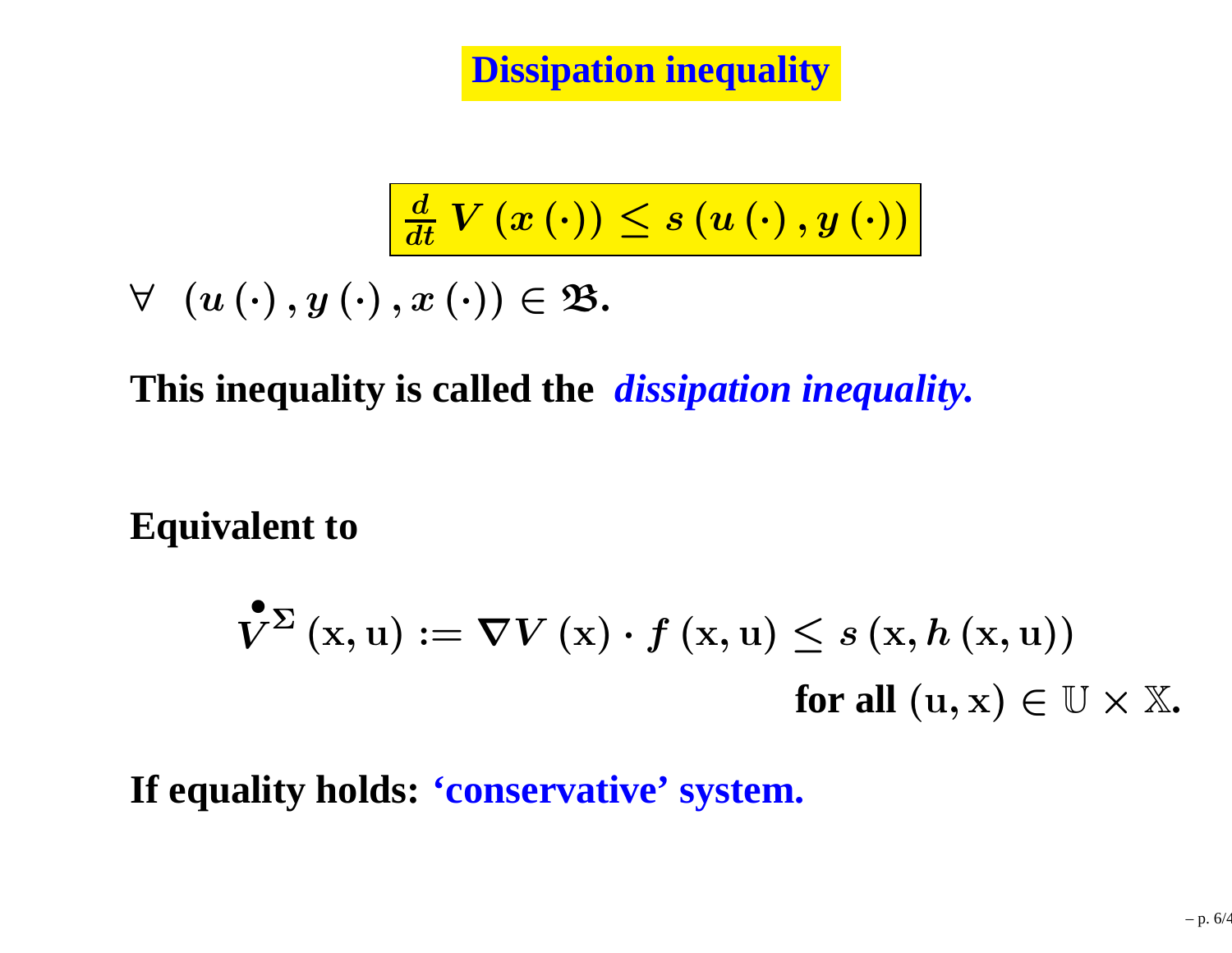

s (u, y) **models something like the power delivered to the system when the input value is** <sup>u</sup> **and output value is** <sup>x</sup>**.**

V (x) **then models the internally stored energy.**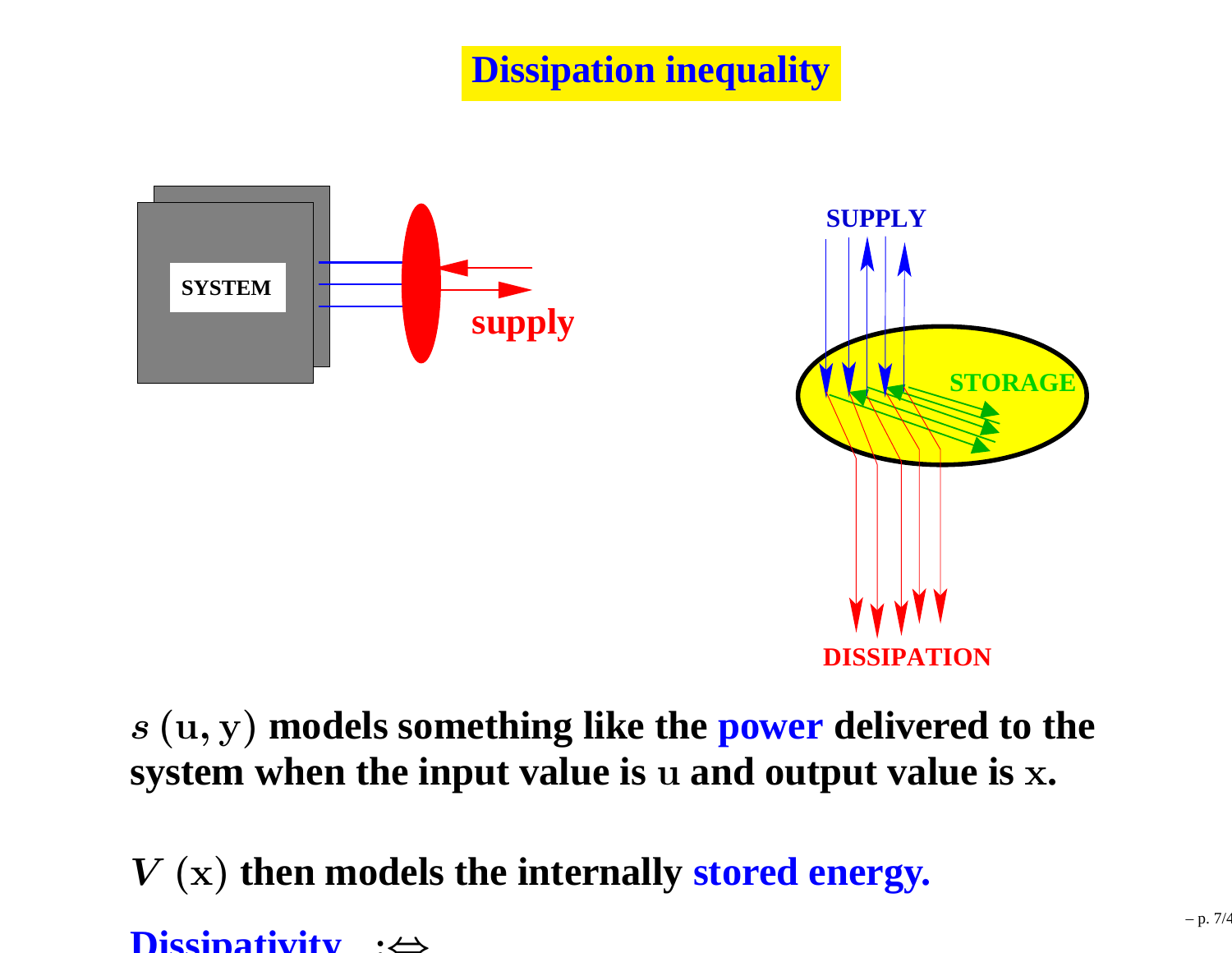**Special case: 'closed' system:** <sup>s</sup> <sup>=</sup> <sup>0</sup> **then**

 $\mathbf{dissipativity} \leftrightarrow V \text{ is a Lyapunov function.}$ 

**Dissipativity is the natural generalization to open systems ofLyapunov theory.**

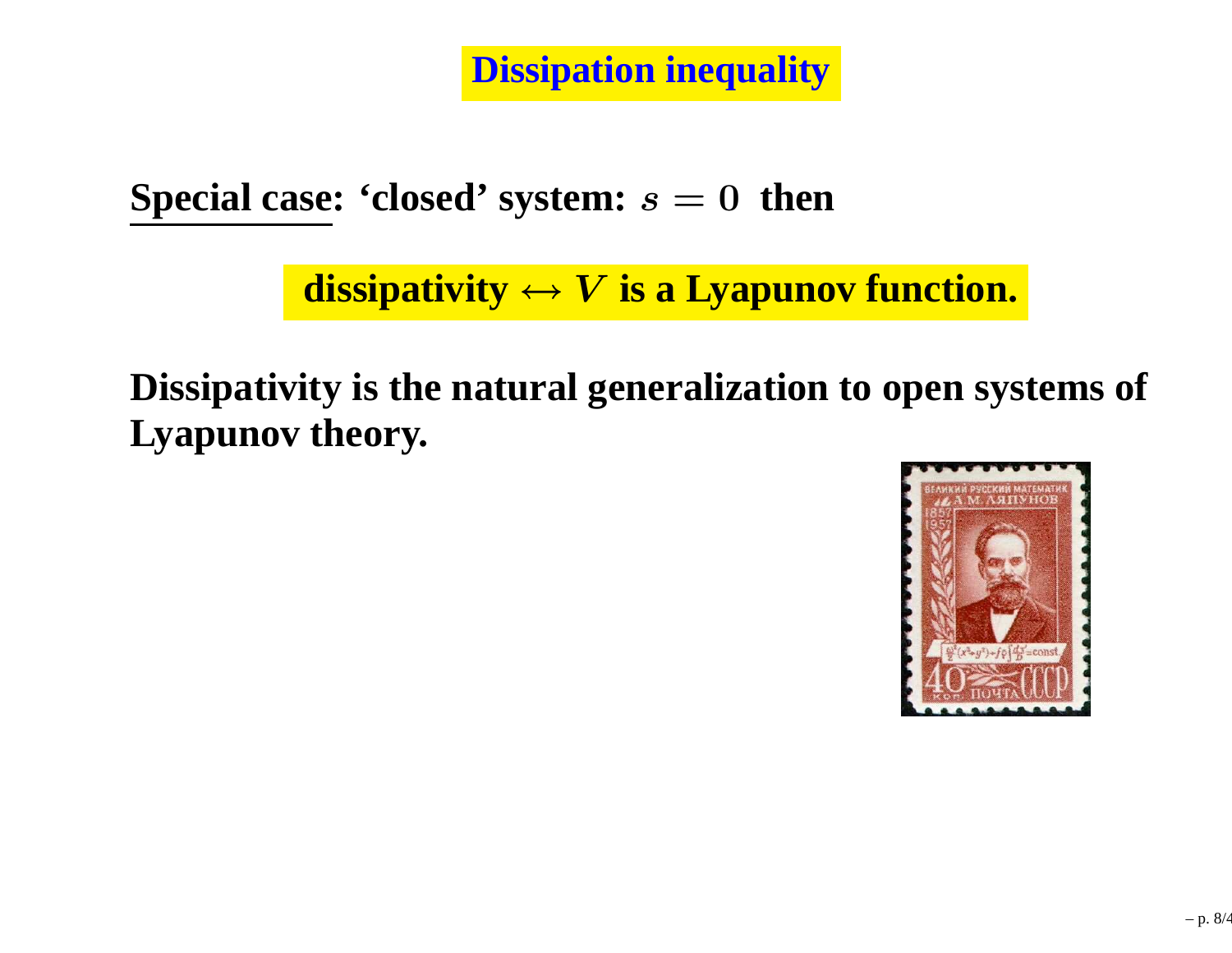**Special case: 'closed' system:** <sup>s</sup> <sup>=</sup> <sup>0</sup> **then**

 $\mathbf{dissipativity} \leftrightarrow V \text{ is a Lyapunov function.}$ 

**Dissipativity is the natural generalization to open systems ofLyapunov theory.**



**Stability for closed systems** <sup>≃</sup> **Dissipativity for open systems.**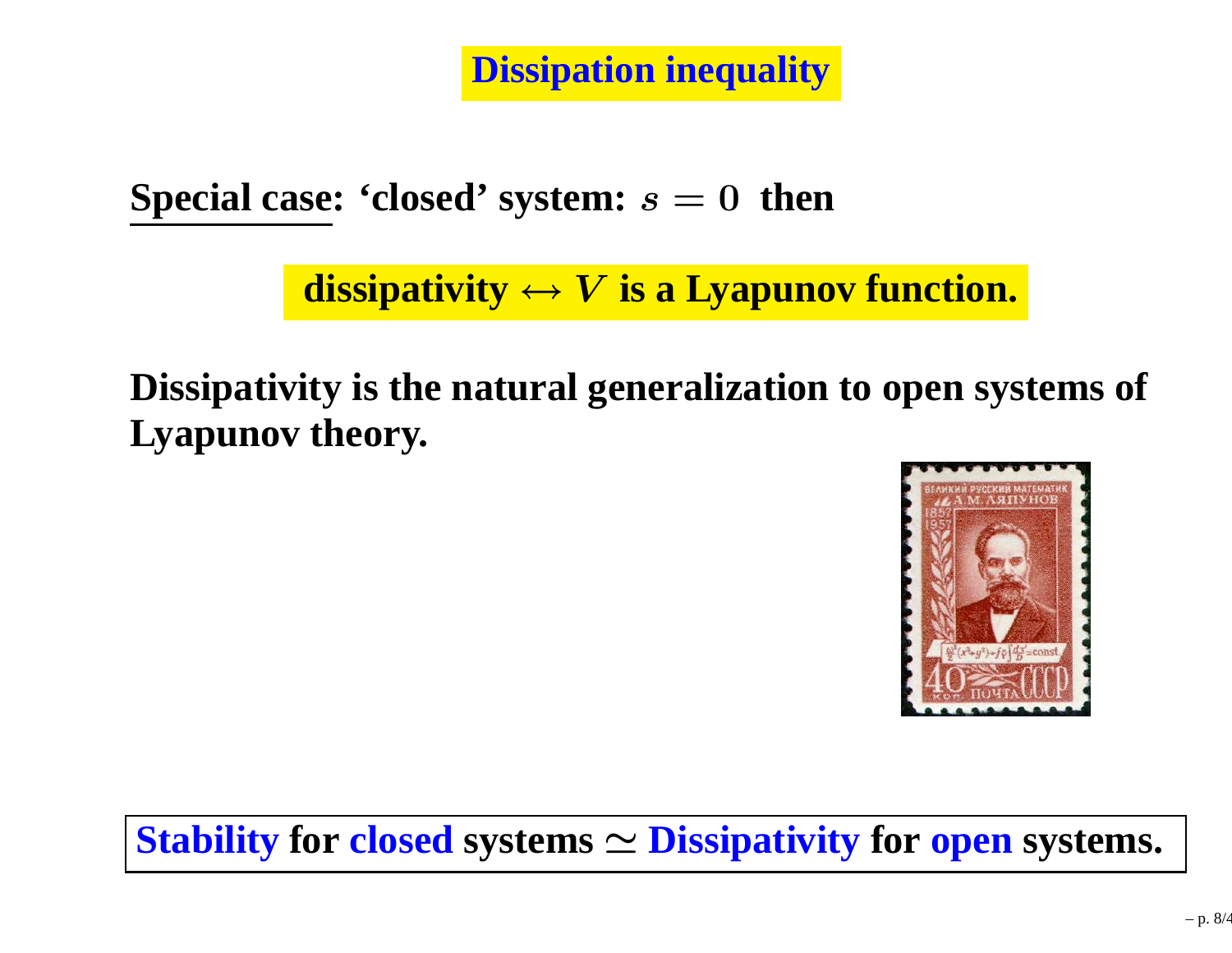#### **Basic question:**

**Given (a representation of )**Σ**, the dynamics, and given**s**, the supply rate, is the system dissipative w.r.t.** <sup>s</sup>**, i.e. does there exist <sup>a</sup> storage function**V **such that the dissipation inequality holds?**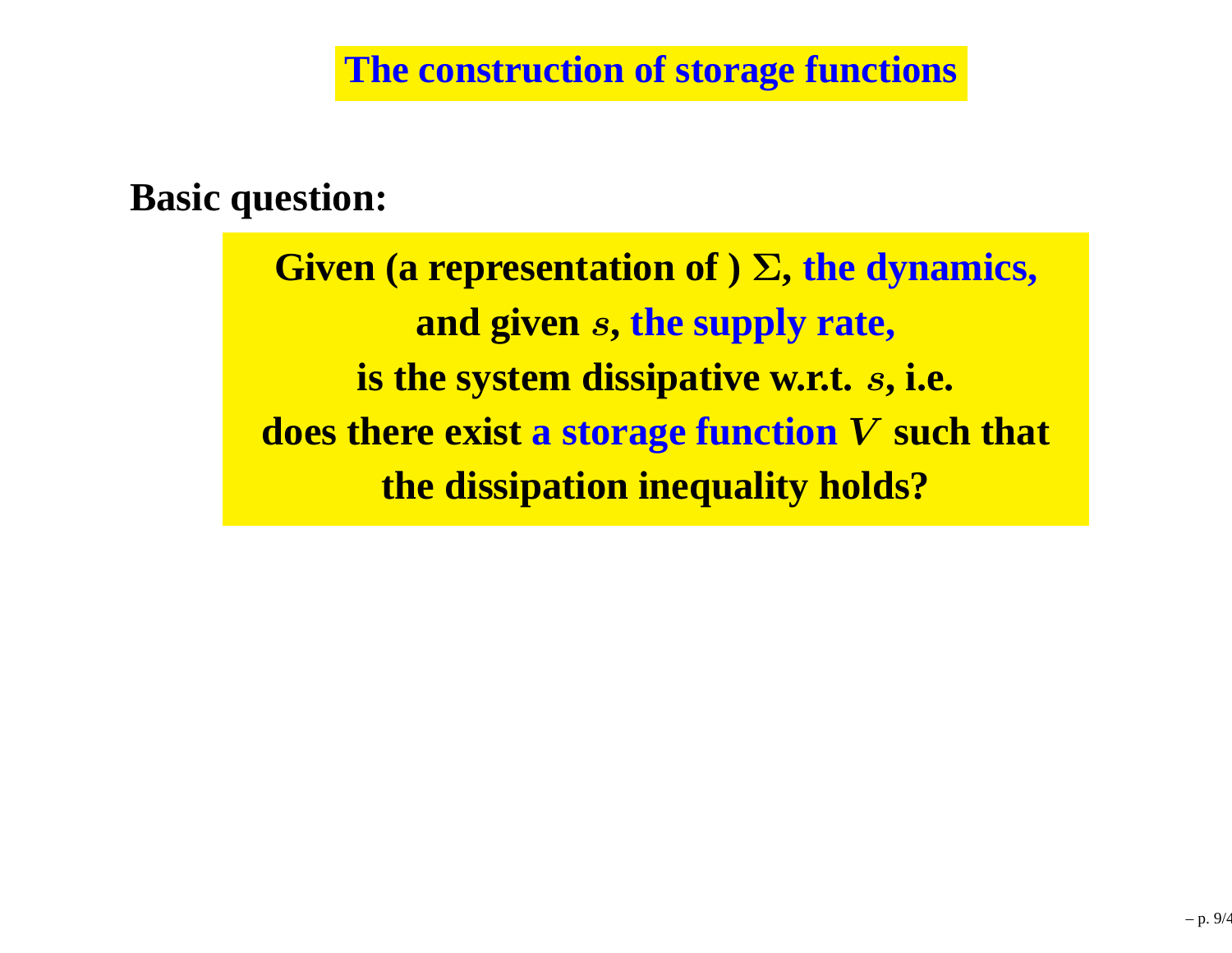#### **Basic question:**

**Given (a representation of )**Σ**, the dynamics, and given**s**, the supply rate, is the system dissipative w.r.t.** <sup>s</sup>**, i.e. does there exist <sup>a</sup> storage function**V **such that the dissipation inequality holds?**



**Monitor power in, known dynamics, what is the stored energy?**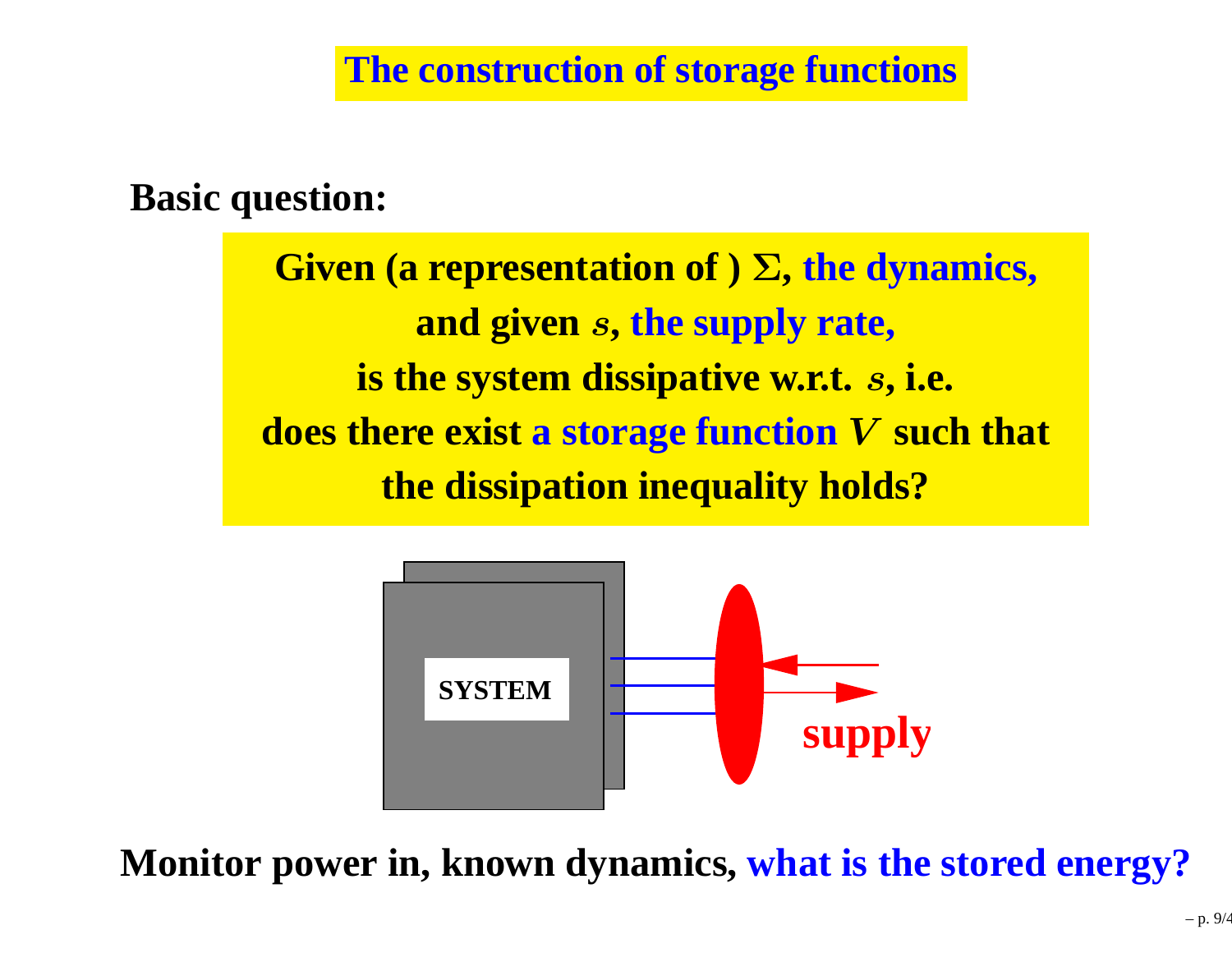**The construction of storage f'ns is very well understood, particularly for finite dimensional linear systems andquadratic supply rates.**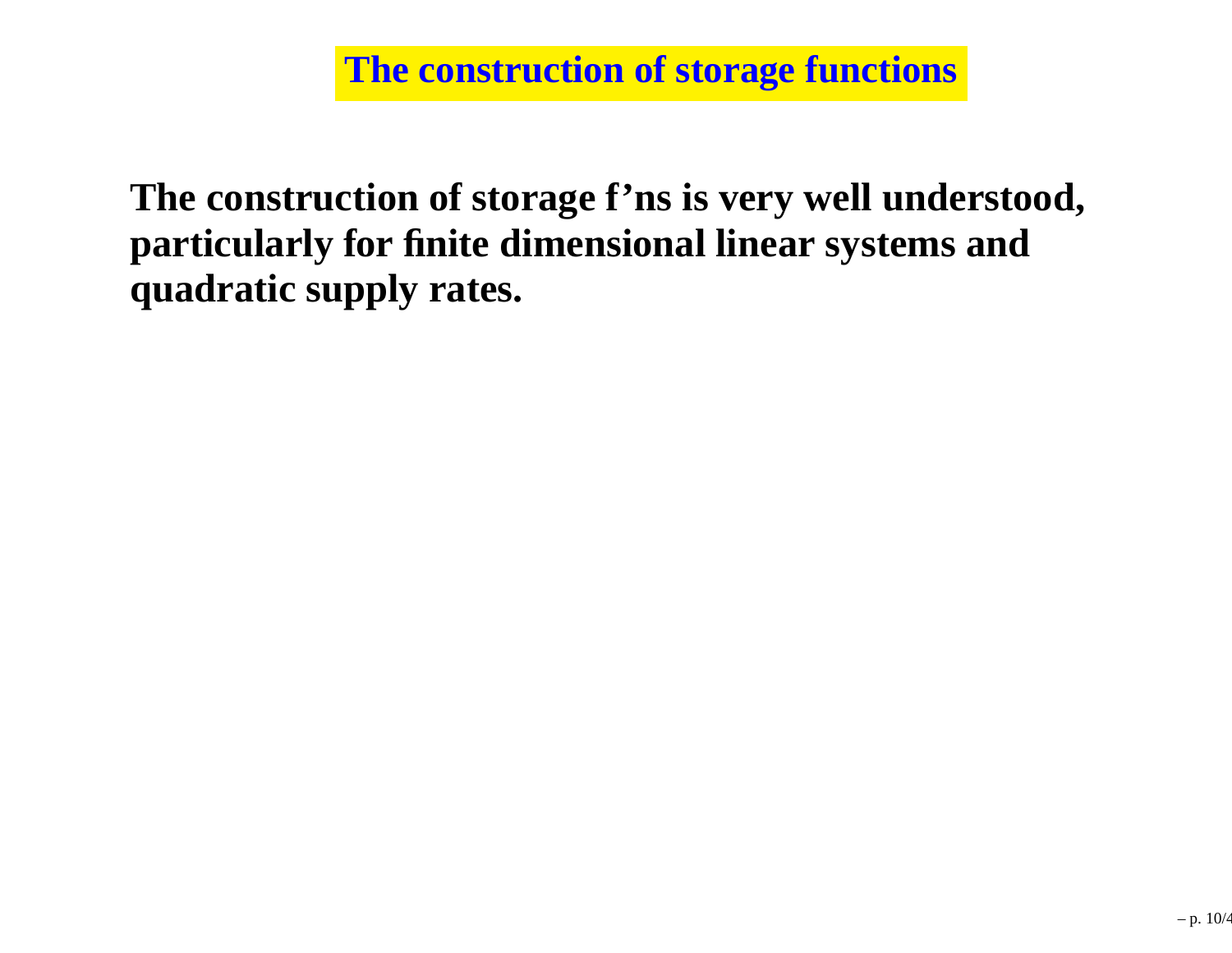**The construction of storage f'ns is very well understood, particularly for finite dimensional linear systems andquadratic supply rates.**

**Leads to the KYP-lemma, LMI's , ARIneq, ARE, semi-definite programming, spectral factorization, Lyapunov**functions,  $\mathcal{H}_{\infty}$  and  $\overline{\phantom{a} \textbf{robust control}}$  , positive and bounded re **and robust control , positive and bounded real functions, electrical circuit synthesis, stochastic realizationtheory.**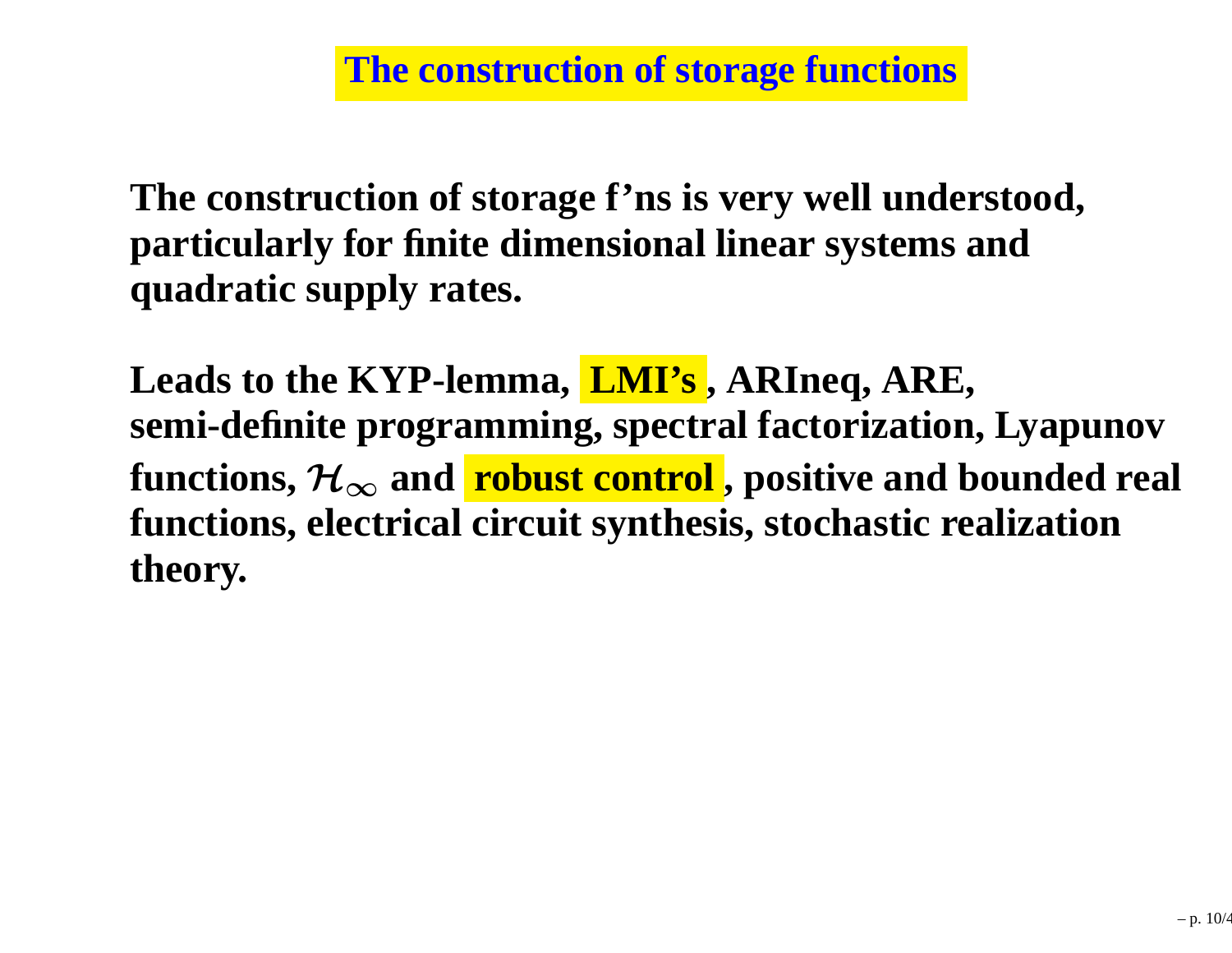**The construction of storage f'ns is very well understood, particularly for finite dimensional linear systems andquadratic supply rates.**

**Leads to the KYP-lemma, LMI's , ARIneq, ARE, semi-definite programming, spectral factorization, Lyapunov**functions,  $\mathcal{H}_{\infty}$  and  $\overline{\phantom{a} \textbf{robust control}}$  , positive and bounded re **and robust control , positive and bounded real functions, electrical circuit synthesis, stochastic realizationtheory.**

> **The construction of storage functionsis the question which we shall discuss todayfor systems described by PDE's.**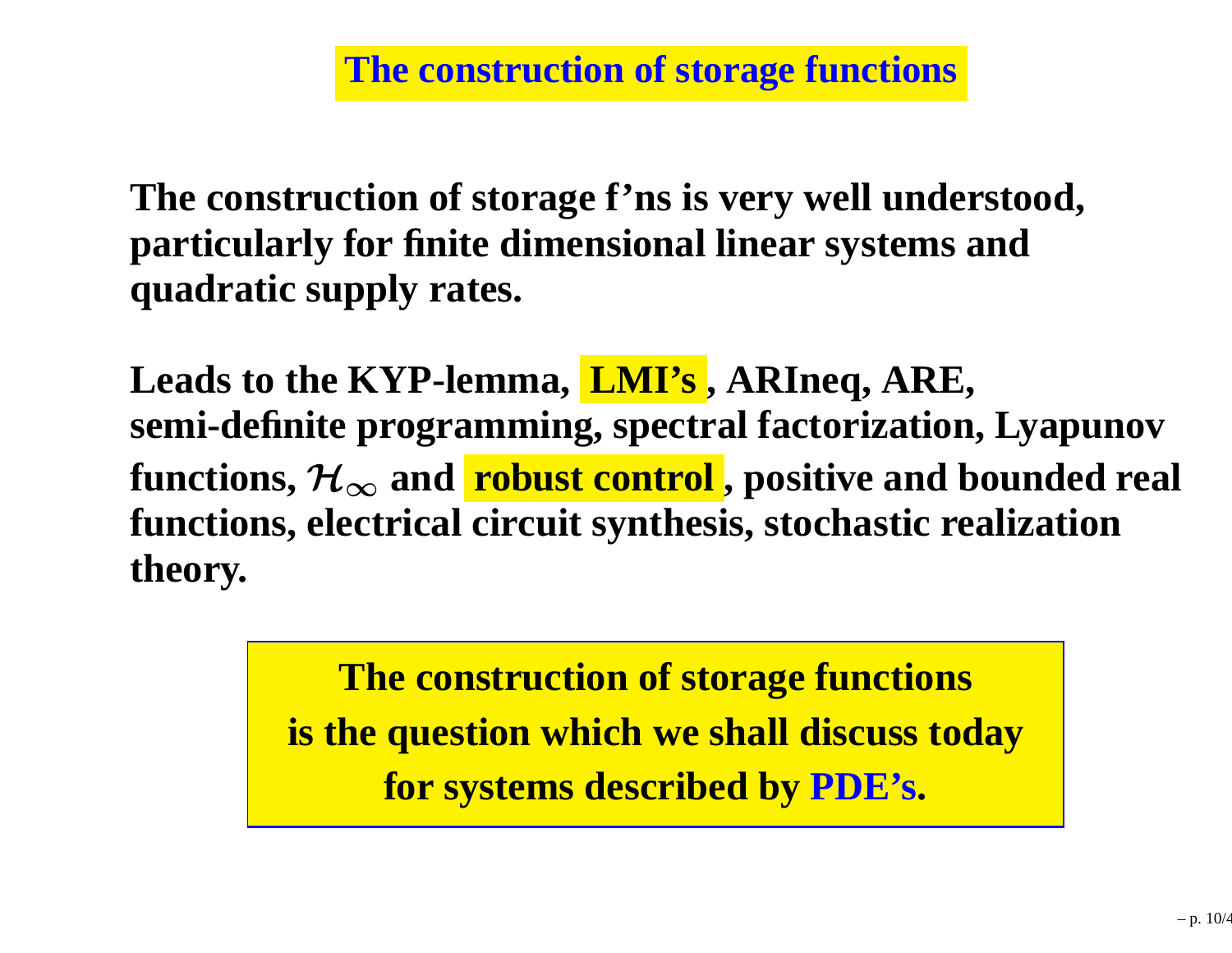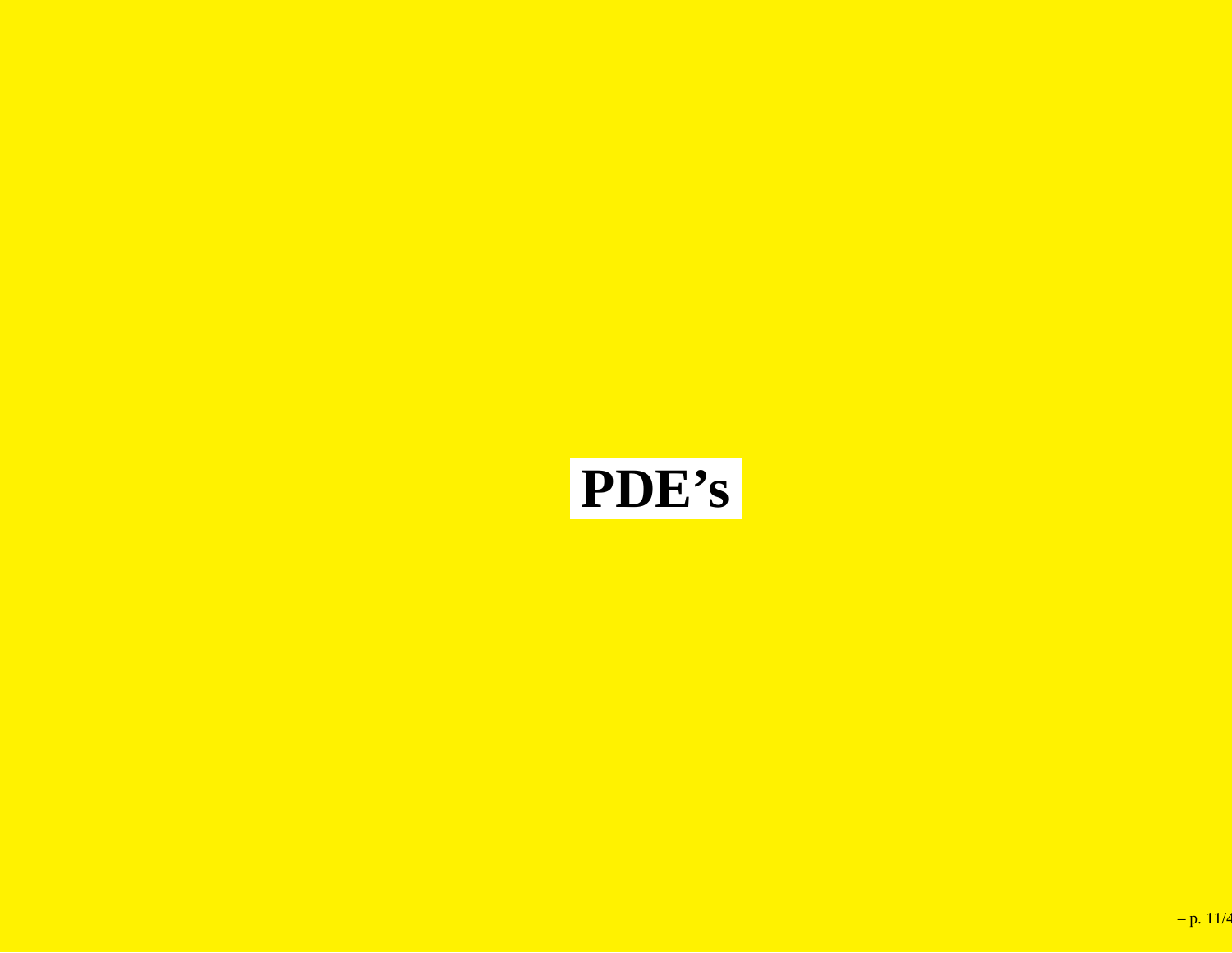**Examples**

#### *Heat diffusion in <sup>a</sup> bar*



 $(x \in \mathbb{R}, \text{position}, t \in \mathbb{R}, \text{time}), \quad (2\text{-}D \text{ system})$ **describes the evolution of the**  $\boldsymbol{\mathrm{temperature}}$  $T\left(x,t\right)$ and the  $\textbf{heat}\ q\ (x,T)$  supplied to  $\prime$  radiated away.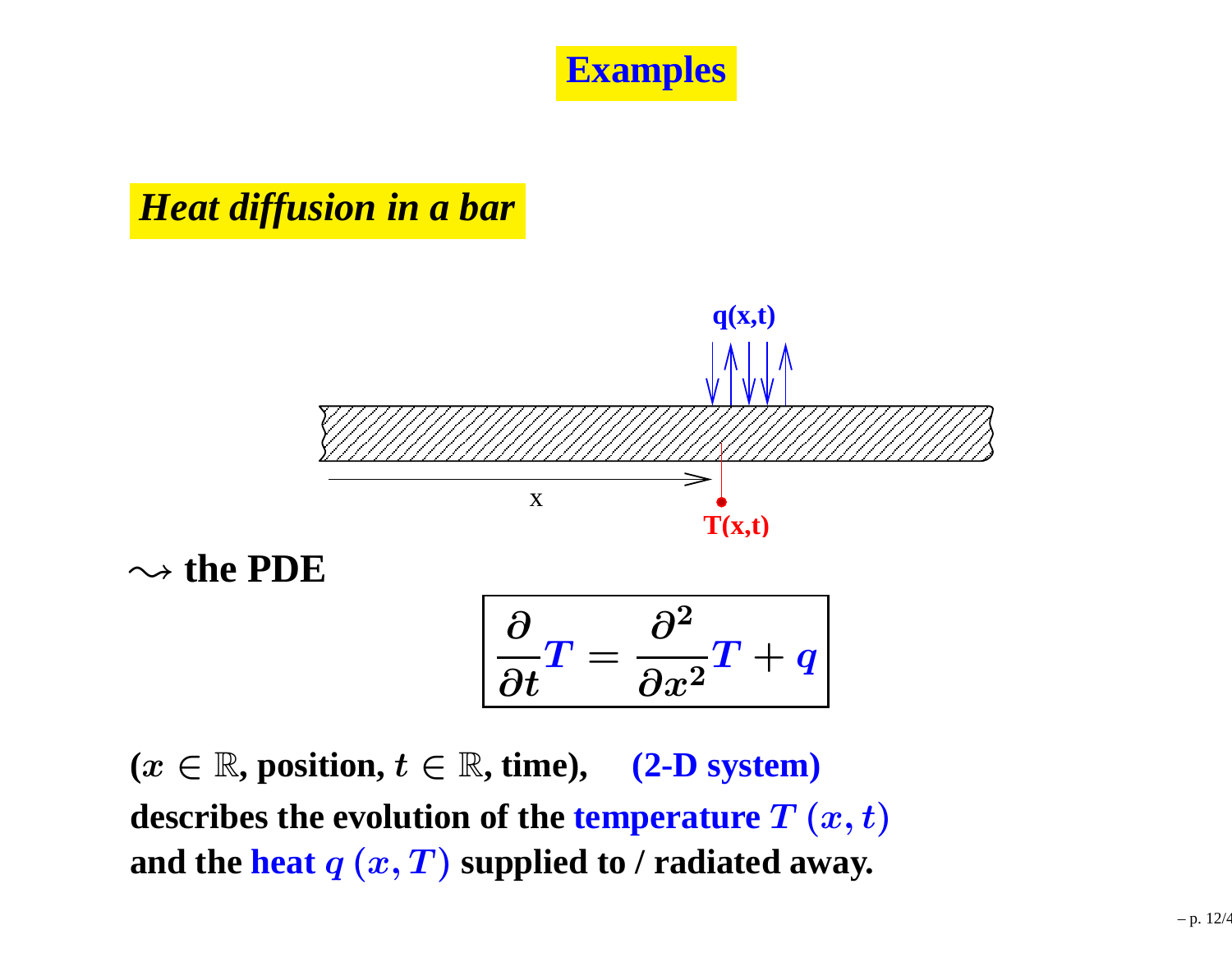**Examples**

## *Maxwell's equations*



$$
\nabla \cdot \vec{E} = \frac{1}{\varepsilon_0} \rho,
$$
  

$$
\nabla \times \vec{E} = -\frac{\partial}{\partial t} \vec{B},
$$
  

$$
\nabla \cdot \vec{B} = 0,
$$
  

$$
c^2 \nabla \times \vec{B} = \frac{1}{\varepsilon_0} \vec{j} + \frac{\partial}{\partial t} \vec{E}.
$$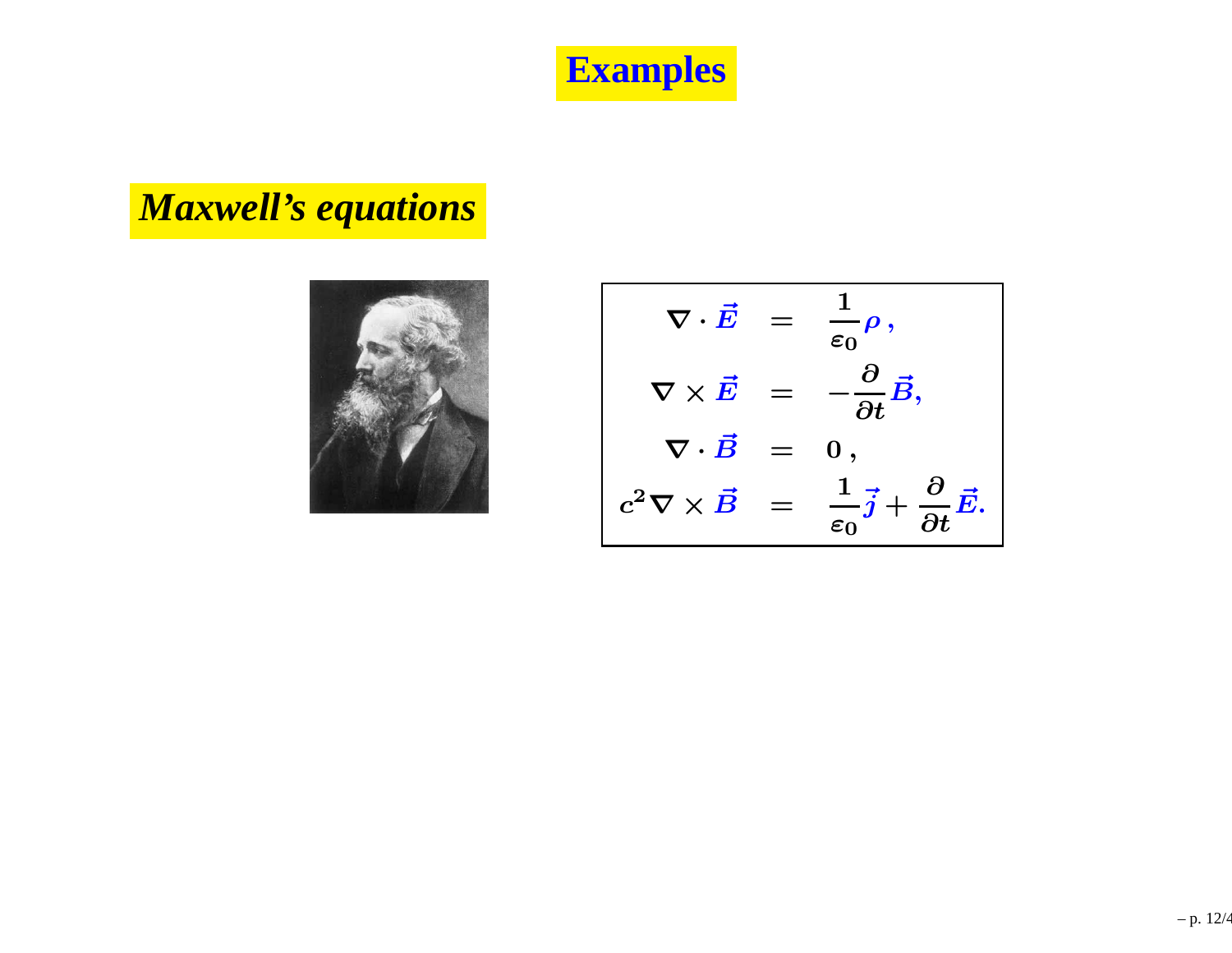**Examples**

#### *Maxwell's equations*

$$
\nabla \cdot \vec{E} = \frac{1}{\varepsilon_0} \rho,
$$
  

$$
\nabla \times \vec{E} = -\frac{\partial}{\partial t} \vec{B},
$$
  

$$
\nabla \cdot \vec{B} = 0,
$$
  

$$
c^2 \nabla \times \vec{B} = \frac{1}{\varepsilon_0} \vec{j} + \frac{\partial}{\partial t} \vec{E}.
$$

 $\mathbb{T} = \mathbb{R} \times \mathbb{R}^3$  (time and space)  $\rightsquigarrow$  n = 4 **(4-D system)**,<br> $\mathbf{a} = (\vec{E} \ \vec{B} \ \vec{a} \ \vec{a})$  $w_{\parallel} = (\vec{E}, \vec{B}, \vec{j}, \rho)$  **(electric field, magnetic field, current density, charge density),**  $\mathbb{W} = \mathbb{R}^3 \times \mathbb{R}^3 \times \mathbb{R}^3 \times \mathbb{R}, \leadsto$   $\text{w} = 10,$   $\mathfrak{B} =$  set of solutions to these PDE's. B <sup>=</sup> **set of solutions to these PDE's.**

**Note: 10 variables, 8 equations!** <sup>⇒</sup> <sup>∃</sup> **free variables.**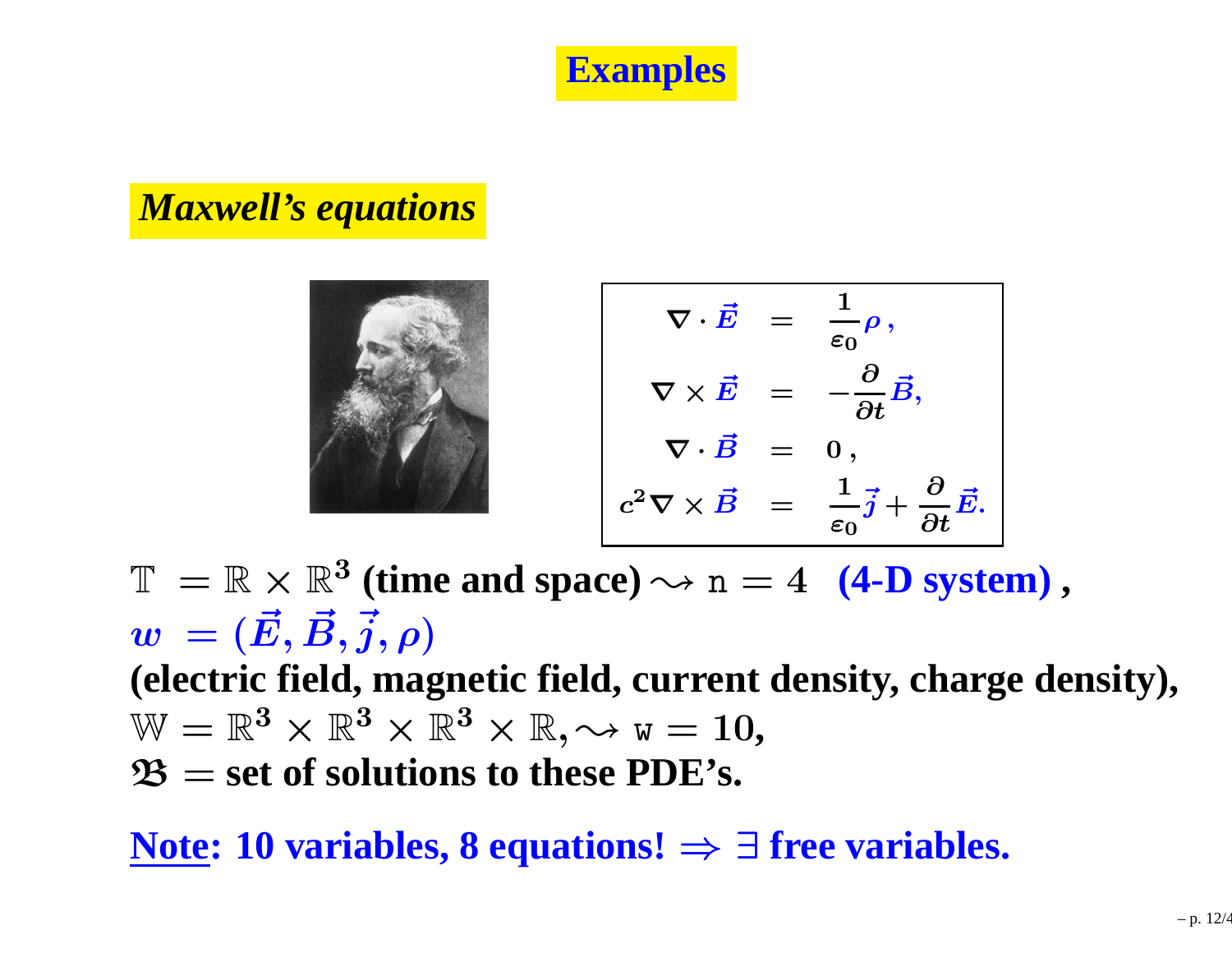### **PDE's: polynomial matrix notation**

**Consider, for example, the PDE:**

$$
w_1(x_1, x_2) + \frac{\partial^2}{\partial x_2^2} w_1(x_1, x_2) + \frac{\partial}{\partial x_1} w_2(x_1, x_2) = 0
$$
  

$$
w_2(x_1, x_2) + \frac{\partial^3}{\partial x_2^3} w_1(x_1, x_2) + \frac{\partial^4}{\partial x_1^4} w_2(x_1, x_2) = 0
$$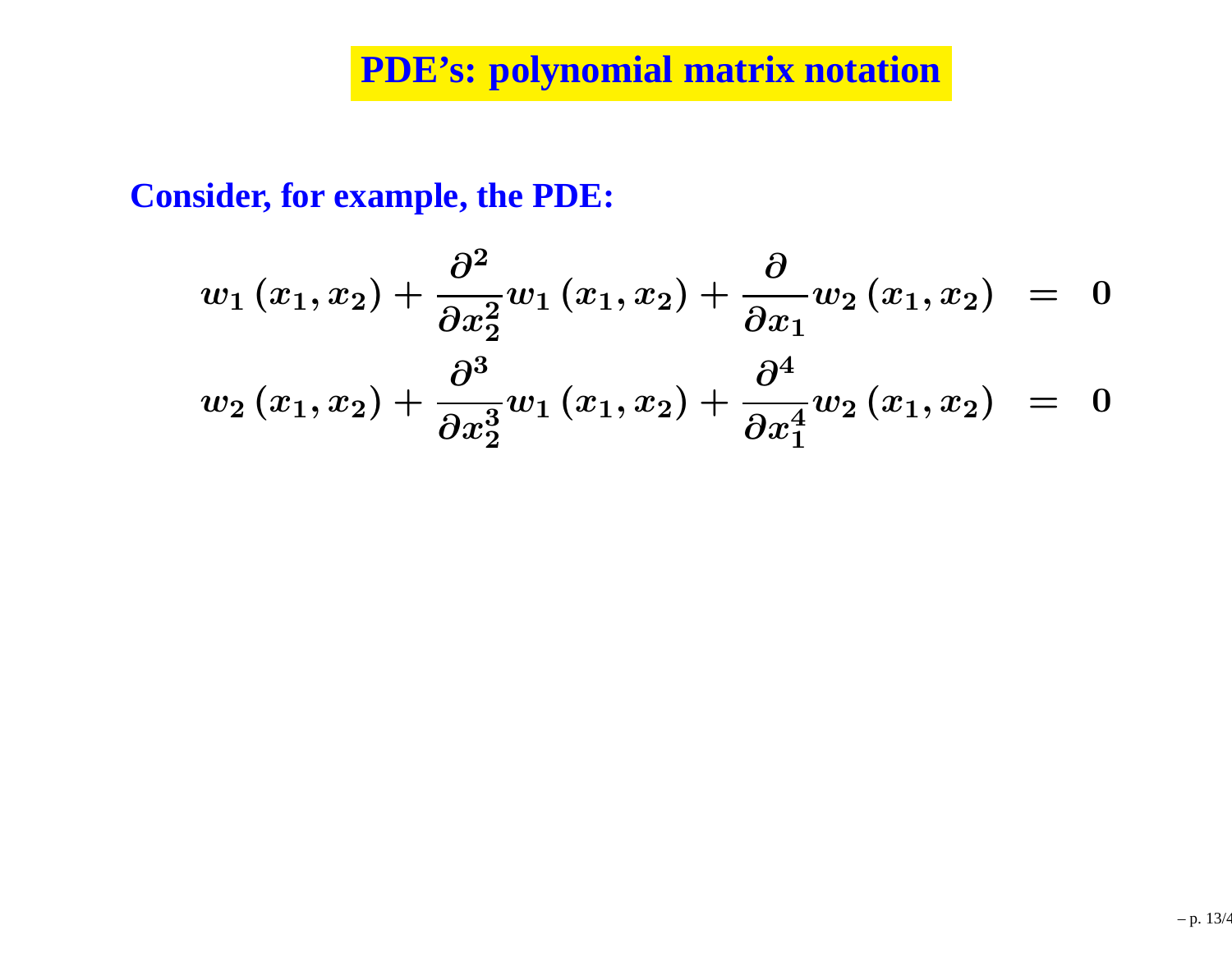## **PDE's: polynomial matrix notation**

**Consider, for example, the PDE:**

$$
w_{1}(x_{1}, x_{2}) + \frac{\partial^{2}}{\partial x_{2}^{2}} w_{1}(x_{1}, x_{2}) + \frac{\partial}{\partial x_{1}} w_{2}(x_{1}, x_{2}) = 0
$$
  

$$
w_{2}(x_{1}, x_{2}) + \frac{\partial^{3}}{\partial x_{2}^{3}} w_{1}(x_{1}, x_{2}) + \frac{\partial^{4}}{\partial x_{1}^{4}} w_{2}(x_{1}, x_{2}) = 0
$$
  

$$
\updownarrow
$$

**Notation:**

$$
\xi_1 \leftrightarrow \frac{\partial}{\partial x_1}, \xi_2 \leftrightarrow \frac{\partial}{\partial x_2}, w = \begin{bmatrix} w_1 \\ w_2 \end{bmatrix}, R(\xi_1, \xi_2) = \begin{bmatrix} 1 + \xi_2^2 & \xi_1 \\ \xi_2^3 & 1 + \xi_1^4 \end{bmatrix}
$$

$$
R\left(\frac{\partial}{\partial x_1}, \frac{\partial}{\partial x_2}\right) w = 0.
$$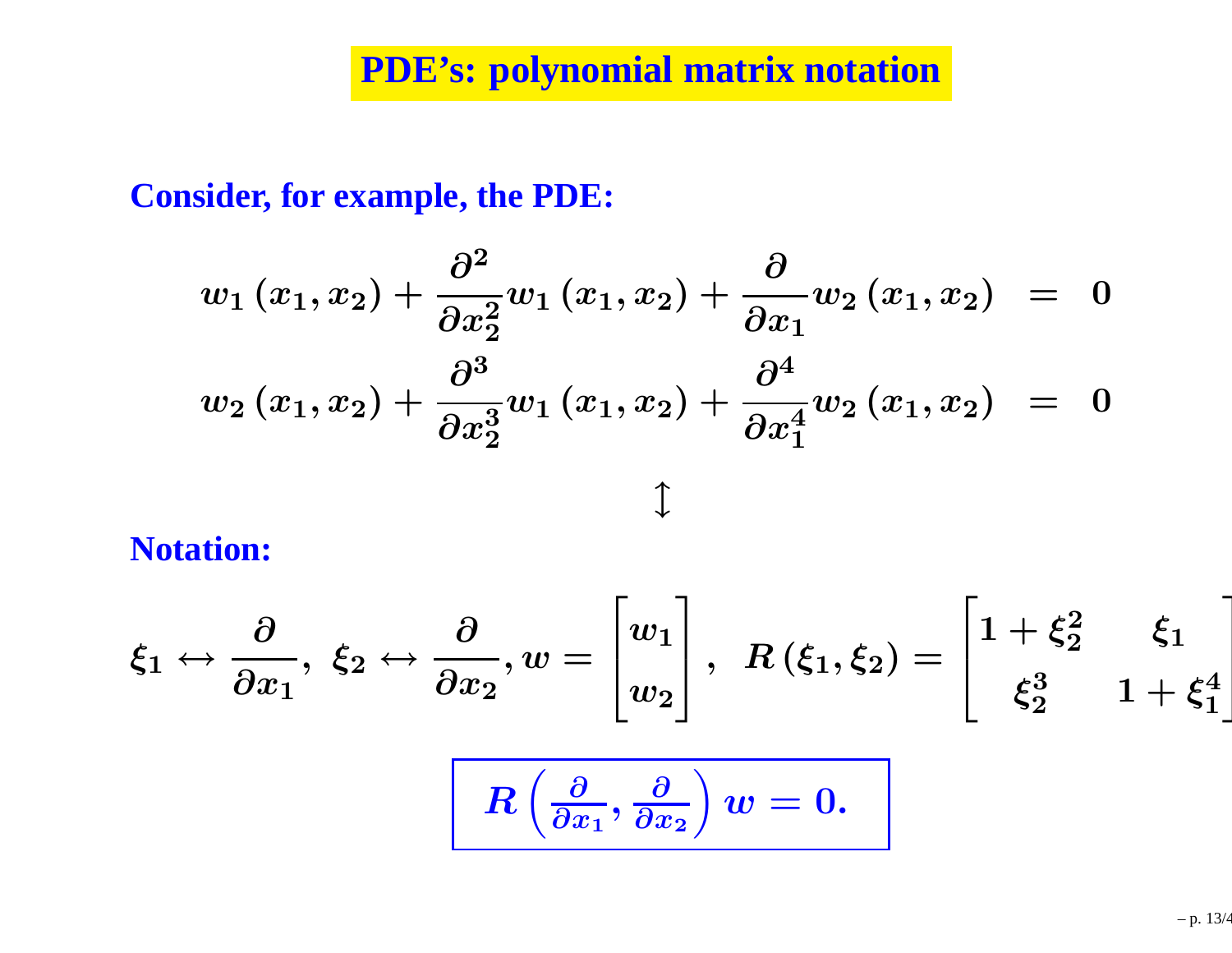#### **Linear differential distributed systems**

- $\mathbb{T}\ =\mathbb{R}^{\tt n}$  , **the set of independent variables,**
	- **typically**n <sup>=</sup> <sup>4</sup>**: time and space,**
- $\mathbb{W}=\mathbb{R}^{\mathtt{w}}$  , the set of dependent variabl , **the set of dependent variables,**
- $\mathfrak{B}=2$ **the solutions of <sup>a</sup> linear constant coefficient PDE.**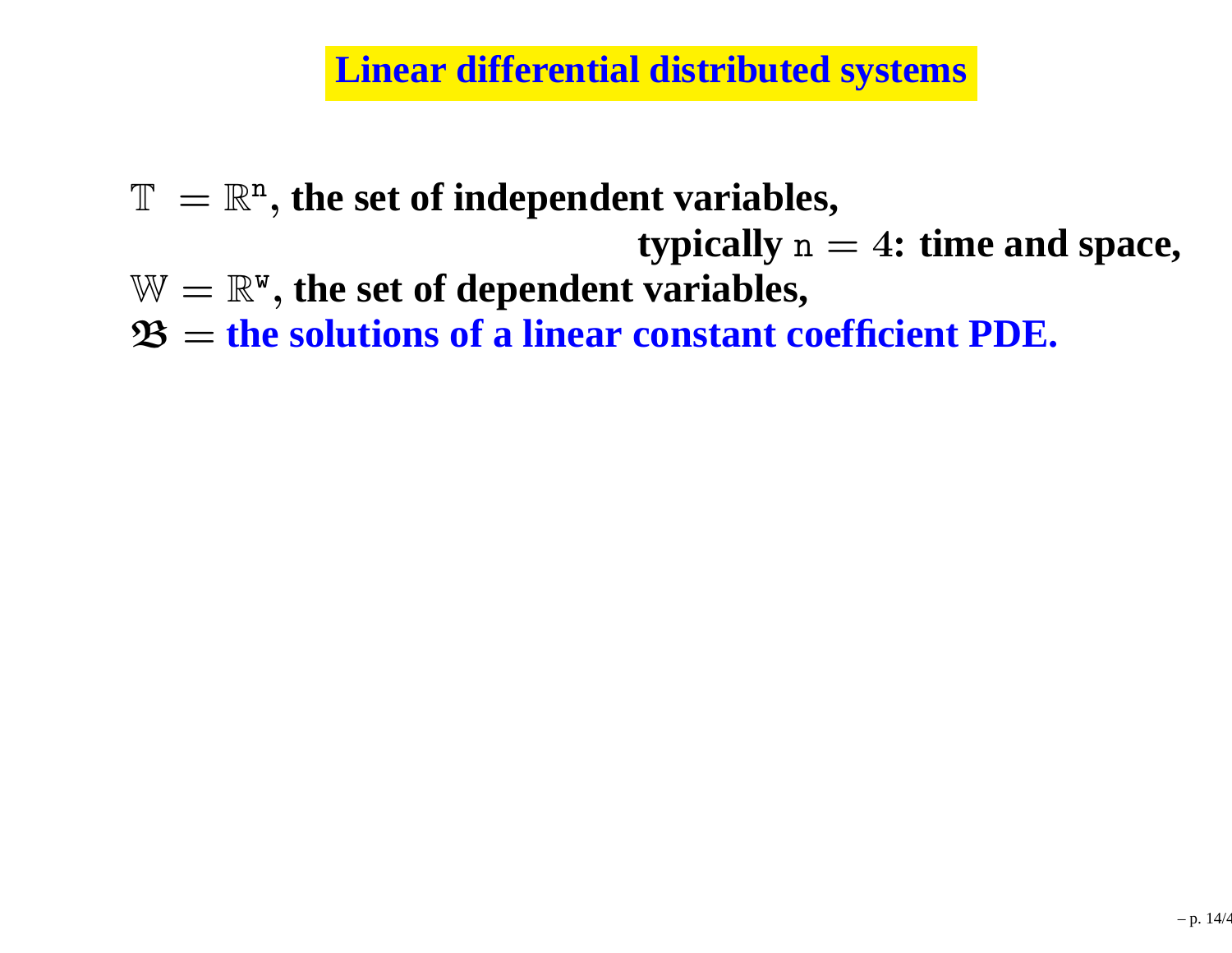**Linear differential distributed systems**

 $\mathbb{T}\ =\mathbb{R}^{\tt n}$  , **the set of independent variables, typically**n <sup>=</sup> <sup>4</sup>**: time and space,**  $\mathbb{W}=\mathbb{R}^{\mathtt{w}}$  , the set of dependent variabl  $\mathfrak{B}=2$  , **the set of dependent variables, the solutions of <sup>a</sup> linear constant coefficient PDE.**

 $\textbf{Let}~R\in\mathbb{R}^{\bullet\times\texttt{w}}$  ${}^{\mathrm{\scriptscriptstyle W}}[\boldsymbol{\xi}_1,$  $\mathbf{y}, \dots, \mathbf{\xi}_{\mathbf{n}}$ , and consider

$$
R\left(\tfrac{\partial}{\partial x_1},\cdots,\tfrac{\partial}{\partial x_{\rm n}}\right)w=0. \quad \ (*)
$$

**Define the associated behavior**

$$
\mathfrak{B} = \{ w \in \mathfrak{C}^{\infty} \left( \mathbb{R}^{n}, \mathbb{R}^{w} \right) \mid (*) \text{ holds } \}.
$$

**Notation for** <sup>n</sup>**-D linear shift-invariant differential systems:** $(\mathbb{R}^{\mathrm{n}}$  $^{\tt n}, \mathbb{R}^{\tt w}$  $(\mathbb{v},\mathfrak{B})\in\mathfrak{L}_{\rm n}^{\rm w}$  $\mathbf{e}_\mathrm{n}^\mathrm{w}, \quad \text{or } \mathfrak{B} \ \in \mathfrak{L}_\mathrm{n}^\mathrm{w}$ n.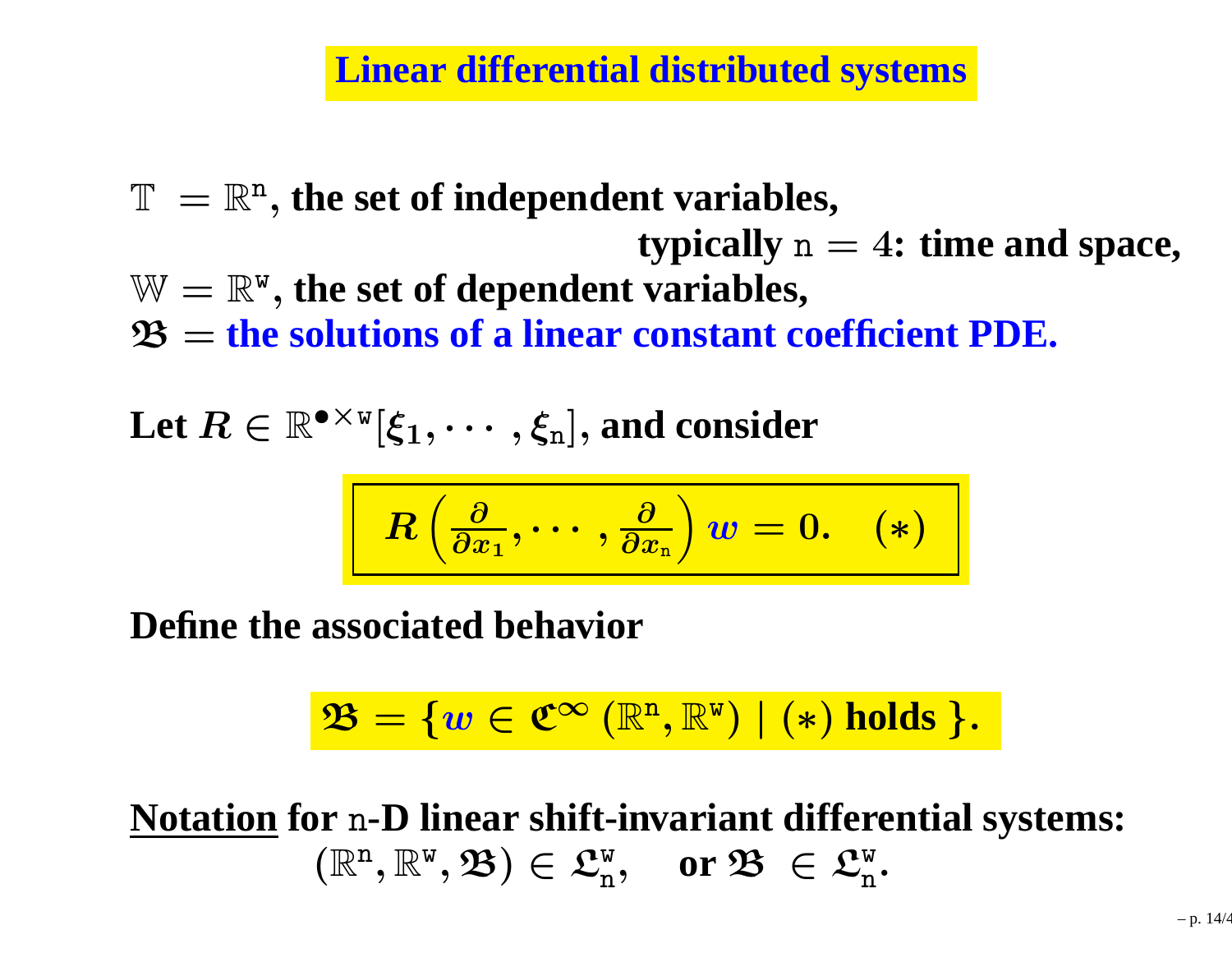#### **Theorem:**

If the behavior of  $(w_1,\ldots,w_{\mathrm{k}},w_{\mathrm{k+1}},\ldots,w_{\mathrm{w}})$ **obeys <sup>a</sup> constant coefficient linear PDE,**  ${\bf then\ so\ does\ the\ behavior\ of\ }({\boldsymbol w}_1,\ldots,{\boldsymbol w}_{\rm k}){\bf !}$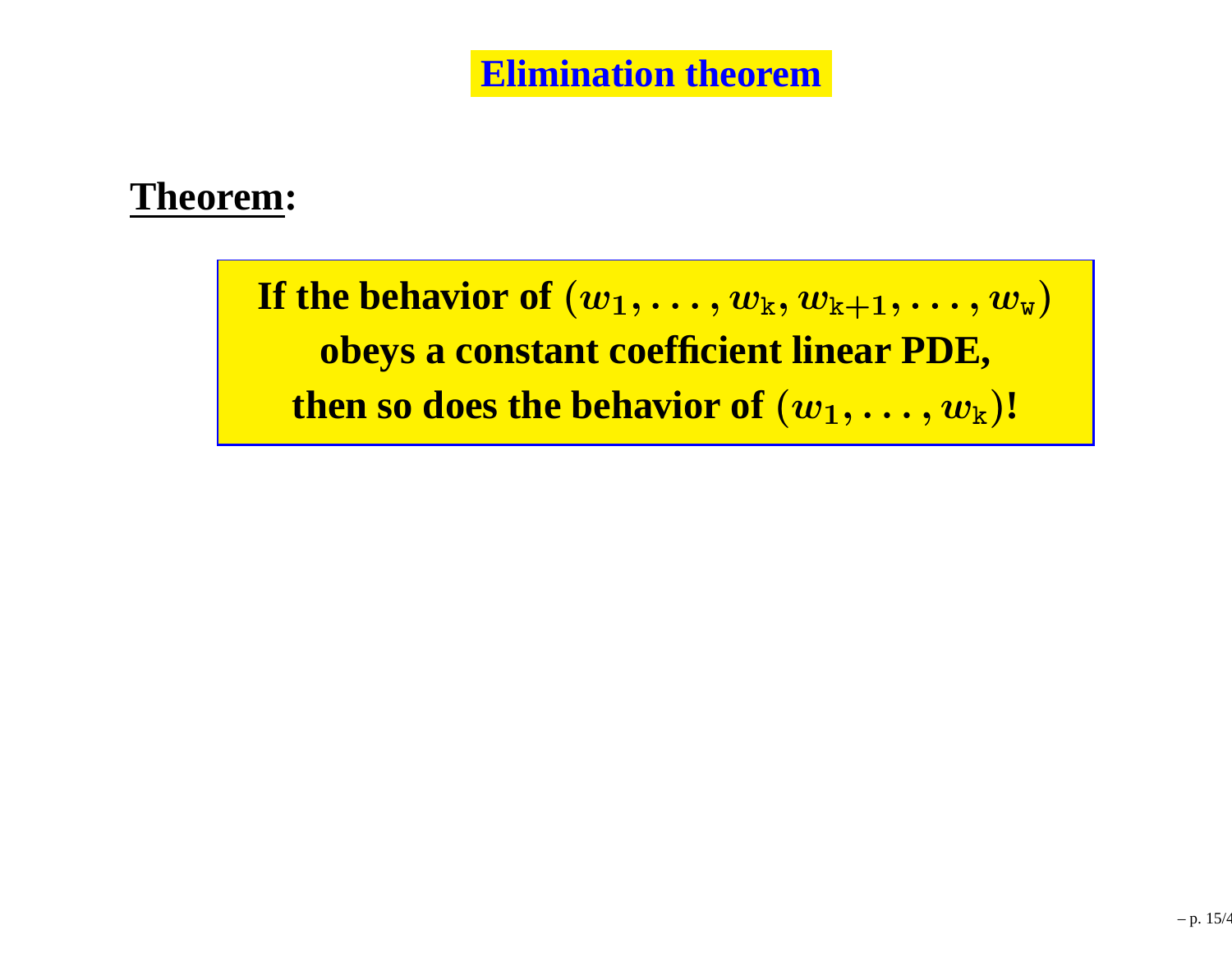#### **Theorem:**

If the behavior of  $(w_1,\ldots,w_{\mathrm{k}},w_{\mathrm{k+1}},\ldots,w_{\mathrm{w}})$ **obeys <sup>a</sup> constant coefficient linear PDE,**  ${\bf then\ so\ does\ the\ behavior\ of\ }({\boldsymbol w}_1,\ldots,{\boldsymbol w}_{\rm k}){\bf !}$ 

## $\bf{Which~PDE's~describe}$   $(\rho, \vec{E}, \vec{j})$  in  $\bf{Maxwell's~equations}$  ?

**Eliminate**  $\vec{B}$  **from Maxwell's equations**  $\rightsquigarrow$ 

$$
\nabla \cdot \vec{E} = \frac{1}{\varepsilon_0} \rho,
$$
  
\n
$$
\varepsilon_0 \frac{\partial}{\partial t} \nabla \cdot \vec{E} + \nabla \cdot \vec{j} = 0,
$$
  
\n
$$
\varepsilon_0 \frac{\partial^2}{\partial t^2} \vec{E} + \varepsilon_0 c^2 \nabla \times \nabla \times \vec{E} + \frac{\partial}{\partial t} \vec{j} = 0.
$$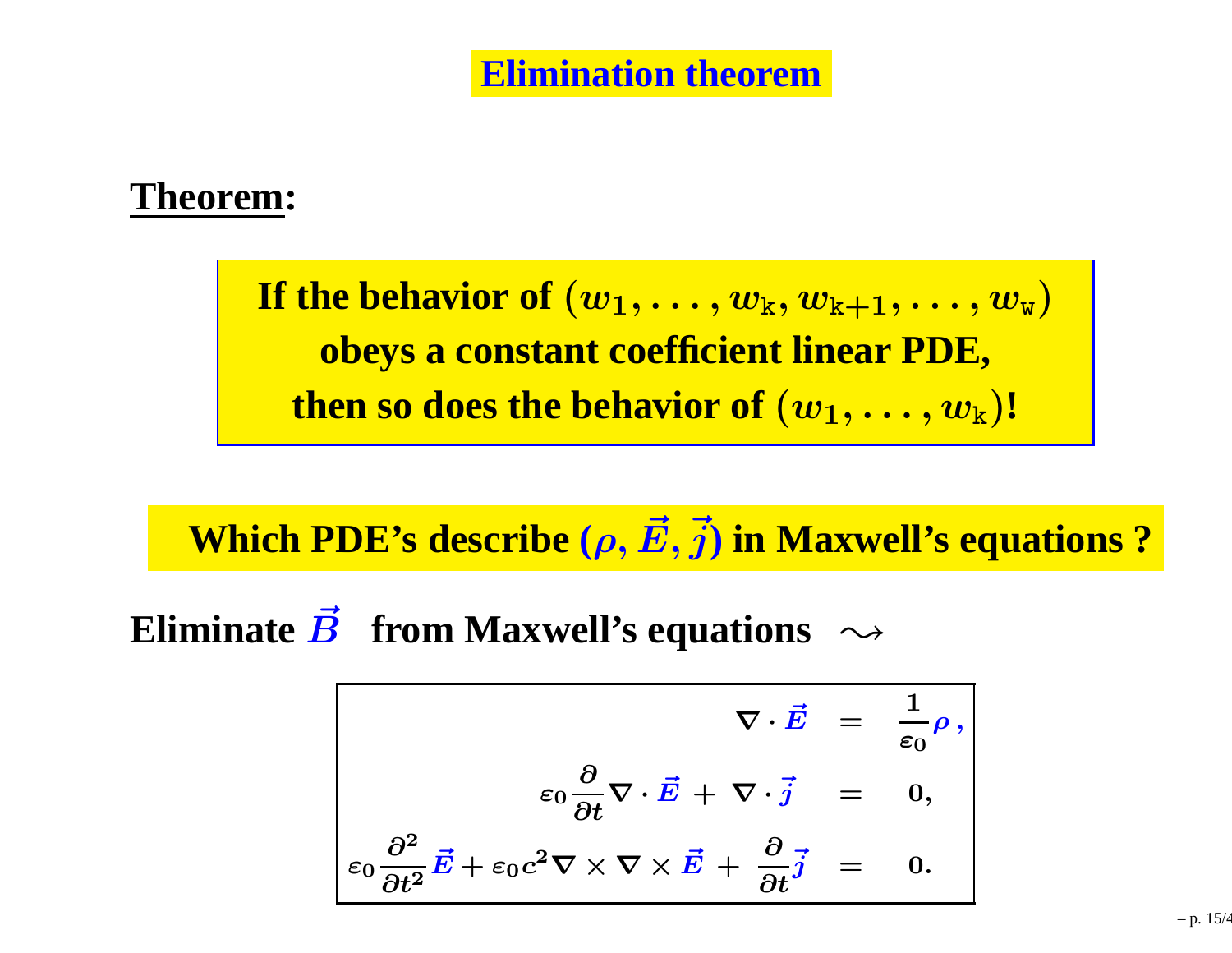**Image representation**

$$
\displaystyle R\left(\tfrac{\partial}{\partial x_1},\cdots,\tfrac{\partial}{\partial x_{\rm n}}\right)w=0
$$

**is called a kernel representation of the associated**  $\mathfrak{B} \in \mathfrak{L}_{\rm n}^{\rm w}$ **.**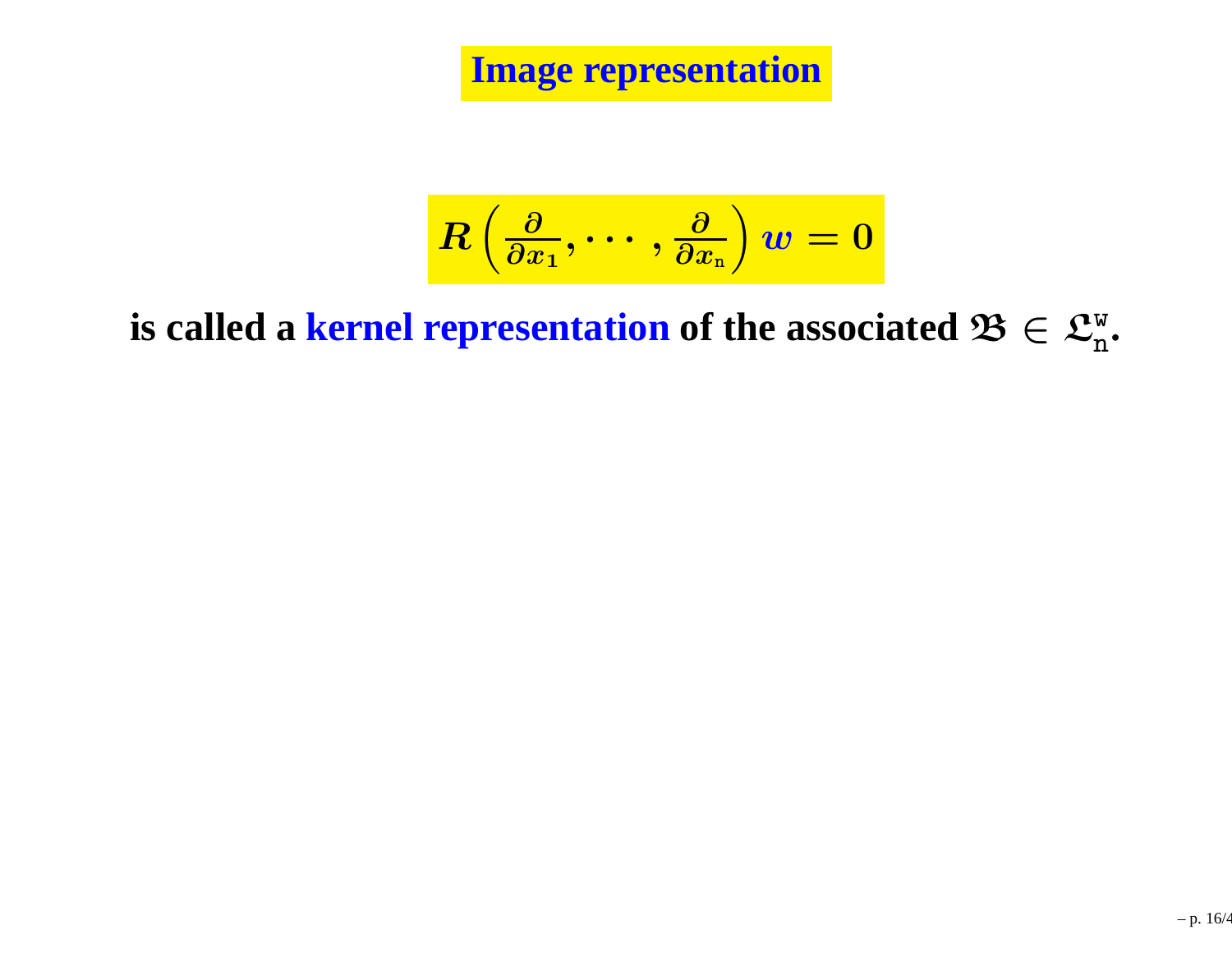**Image representation**

$$
\displaystyle R\left(\tfrac{\partial}{\partial x_1},\cdots,\tfrac{\partial}{\partial x_{\rm n}}\right)w=0
$$

 $\mathbf{c}$  **2 kernel representation** of the associated  $\mathbf{\mathcal{B}} \in \mathcal{L}_{\mathbf{n}}^{\mathbf{w}}$ .<br>Another representation: image representation **Another representation: image representation**

$$
w=M\left(\tfrac{\partial}{\partial x_1},\cdots,\tfrac{\partial}{\partial x_{\rm n}}\right)\ell
$$

**Elimination thm**  $\Rightarrow$   $\text{im}\left(M\left(\frac{\partial}{\partial x_1}, \cdots, \frac{\partial}{\partial x_n}\right)\right) \in \mathfrak{L}_n^w$  ! **Do all behaviors of linear constant coefficient PDE's admit animage representation???**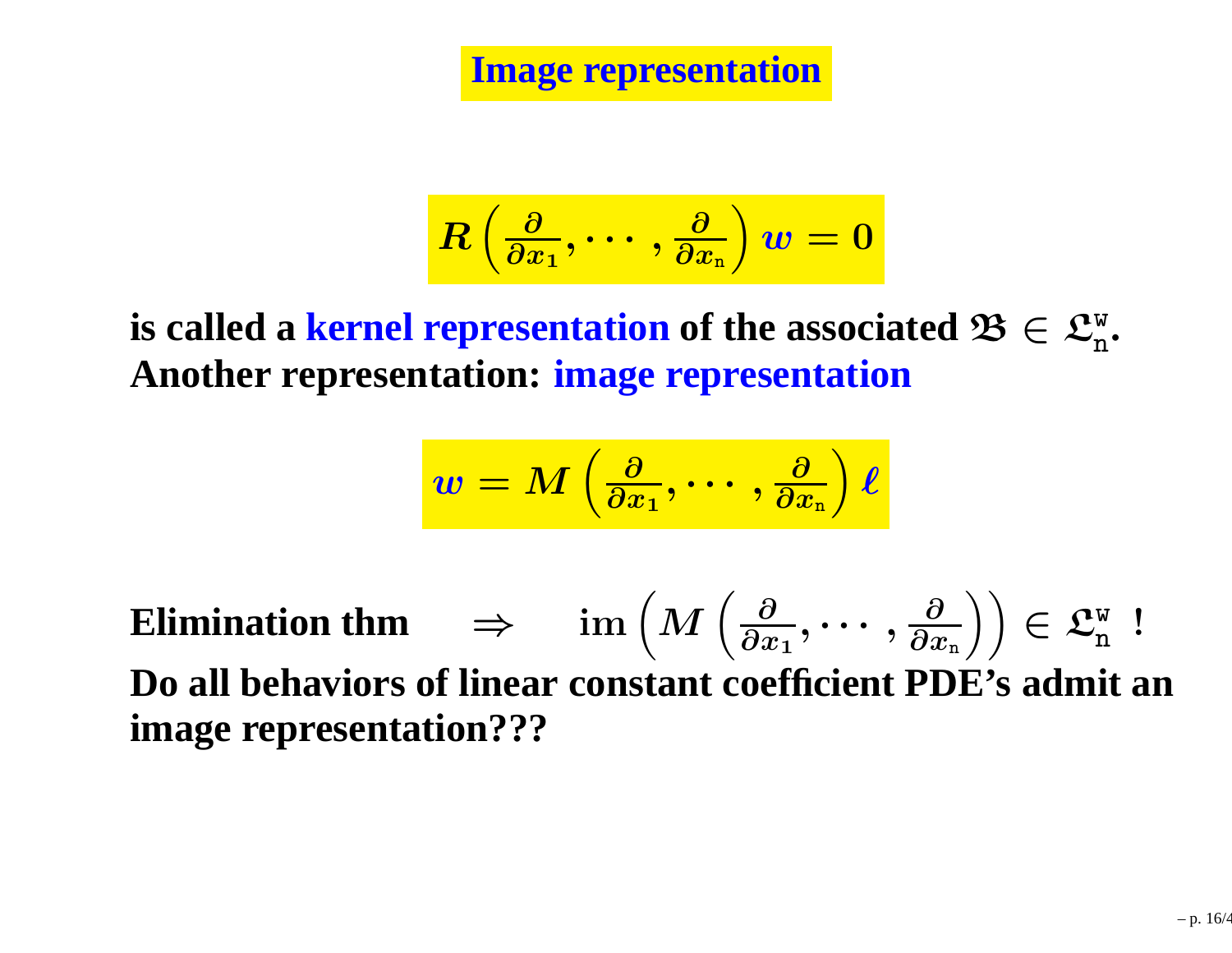**Image representation**

$$
\displaystyle R\left(\tfrac{\partial}{\partial x_1},\cdots,\tfrac{\partial}{\partial x_{\rm n}}\right)w=0
$$

 $\mathbf{c}$  **2 kernel representation** of the associated  $\mathbf{\mathcal{B}} \in \mathcal{L}_{\mathbf{n}}^{\mathbf{w}}$ .<br>Another representation: image representation **Another representation: image representation**

$$
\boldsymbol{w} = \boldsymbol{M}\left(\tfrac{\partial}{\partial x_1},\cdots,\tfrac{\partial}{\partial x_n}\right)\boldsymbol{\ell}
$$

**Elimination thm**  $\Rightarrow$   $\text{im}\left(M\left(\frac{\partial}{\partial x_1}, \cdots, \frac{\partial}{\partial x_n}\right)\right) \in \mathfrak{L}_n^w$  ! **Do all behaviors of linear constant coefficient PDE's admit animage representation???**

 $\mathbf{\mathcal{B}} \in \mathcal{L}_{\text{n}}^{\text{w}}$  admits an image representation iff it is 'controllable'.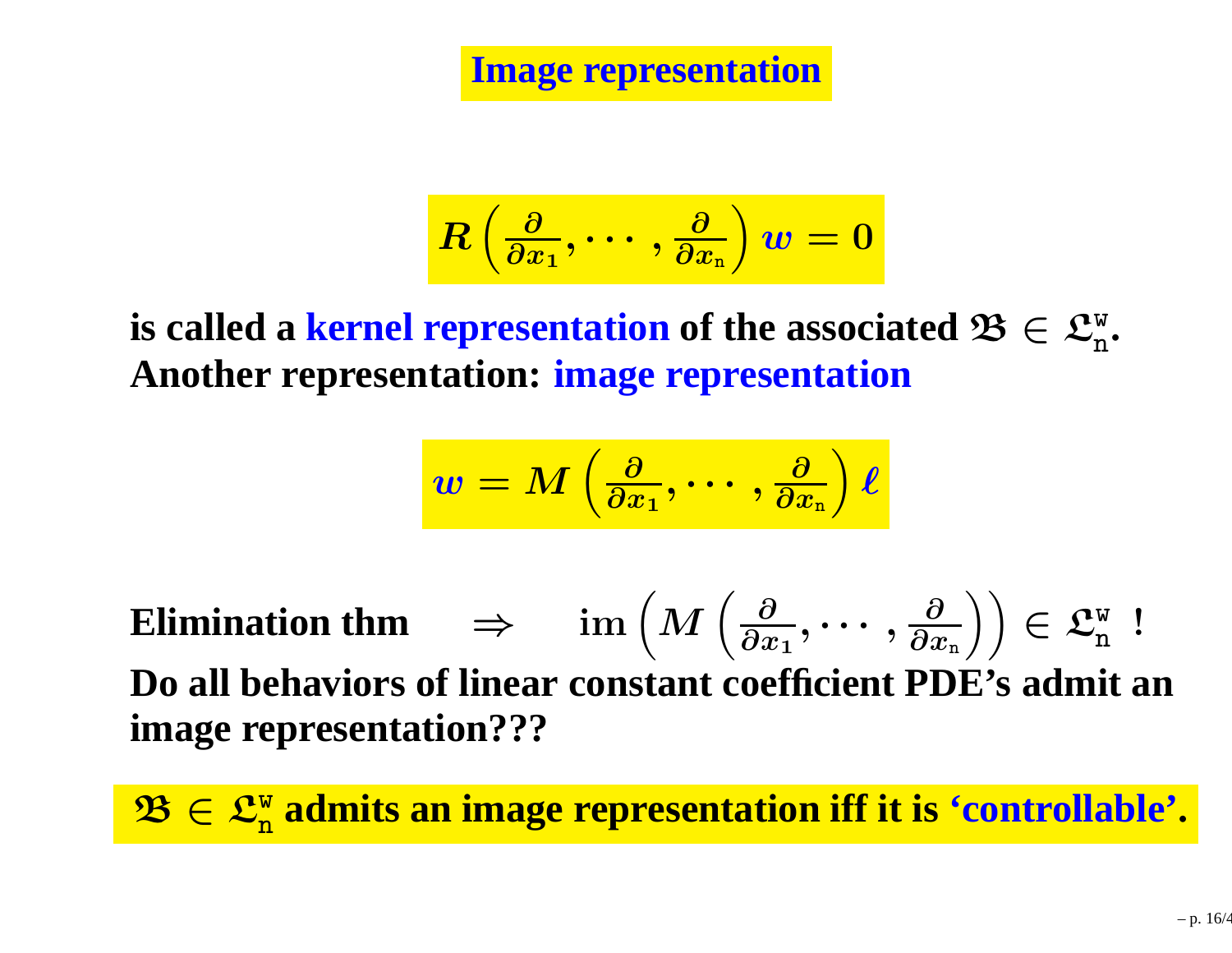#### **Def'n in pictures:**



 $w_1, w_2 \in \mathfrak{B}.$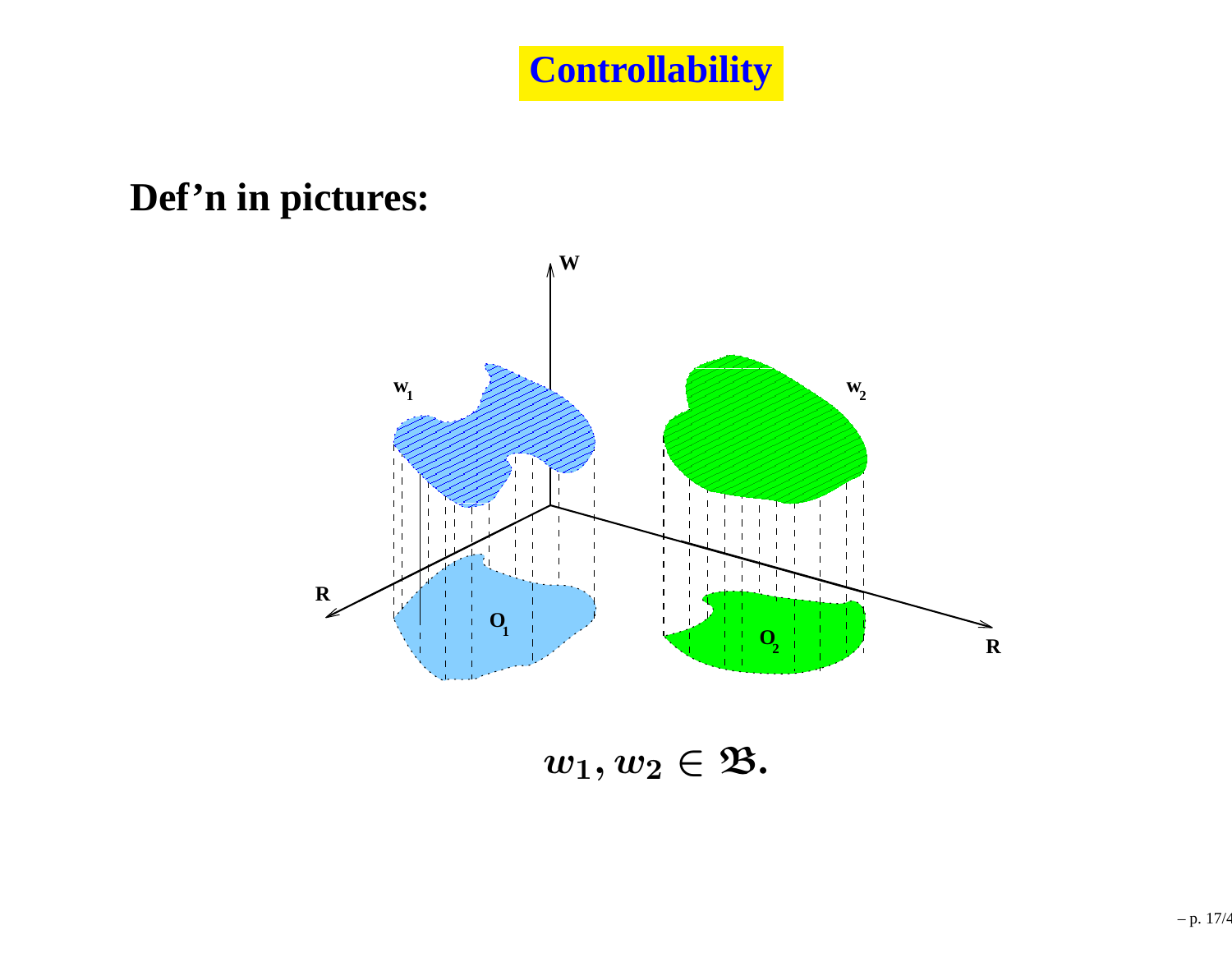#### **Def'n in pictures:**



 $w$  **'patches'**  $w_1, w_2 \in \mathfrak{B}$ .

∃ <sup>w</sup> <sup>∈</sup> <sup>B</sup> <sup>∀</sup> <sup>w</sup>1, <sup>w</sup><sup>2</sup> <sup>∈</sup> <sup>B</sup>**: Controllability :**<sup>⇔</sup> **'patchability'.**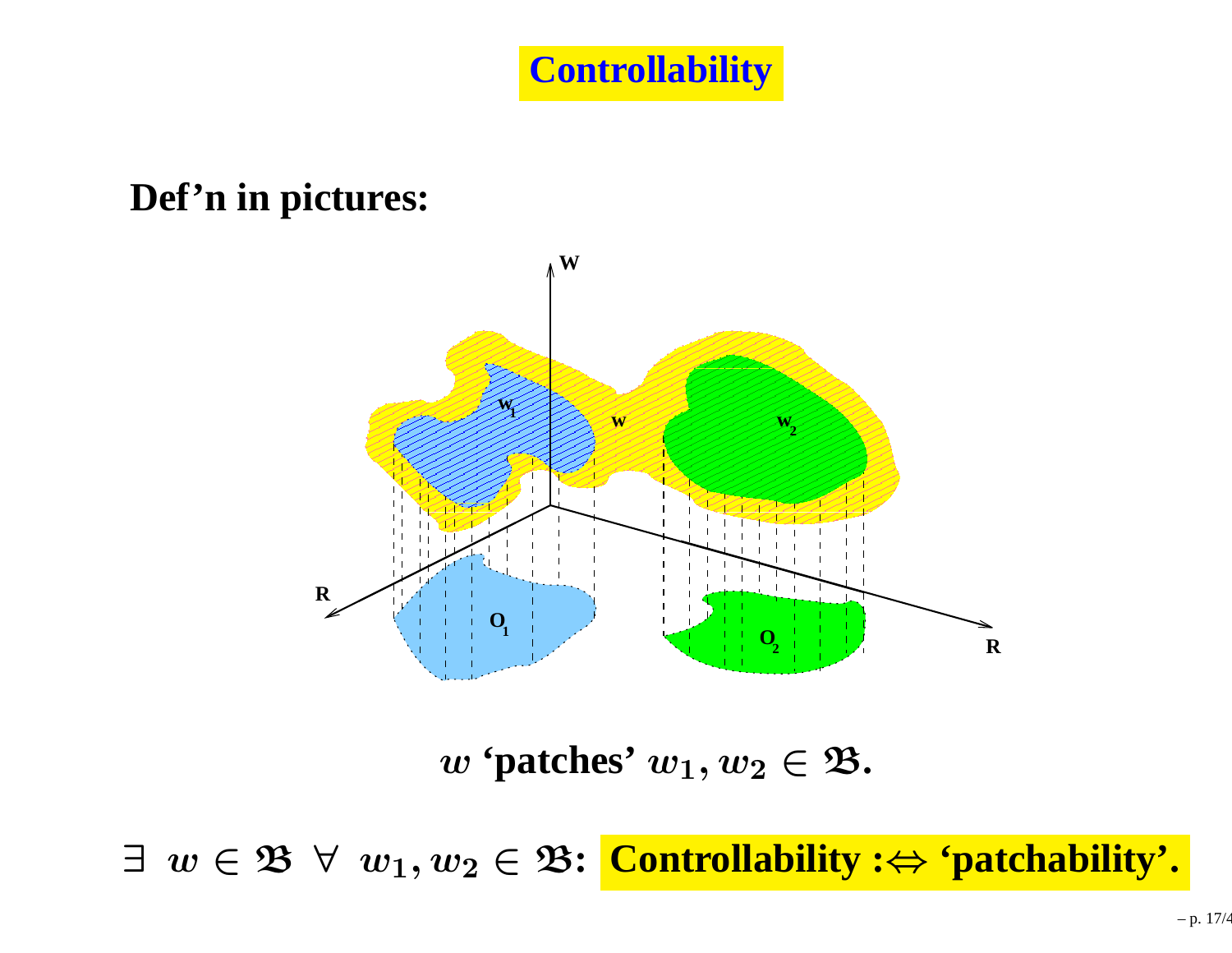## **Controllability**

## **Theorem: The following are equivalent:**

- **1.**  $\mathfrak{B} \in \mathfrak{L}_{\mathrm{n}}^{\mathrm{w}}$  is controllable
- **2.** B **admits an image representation**
- **3.** $\cdot$   $\cdot$   $\cdot$   $\cdot$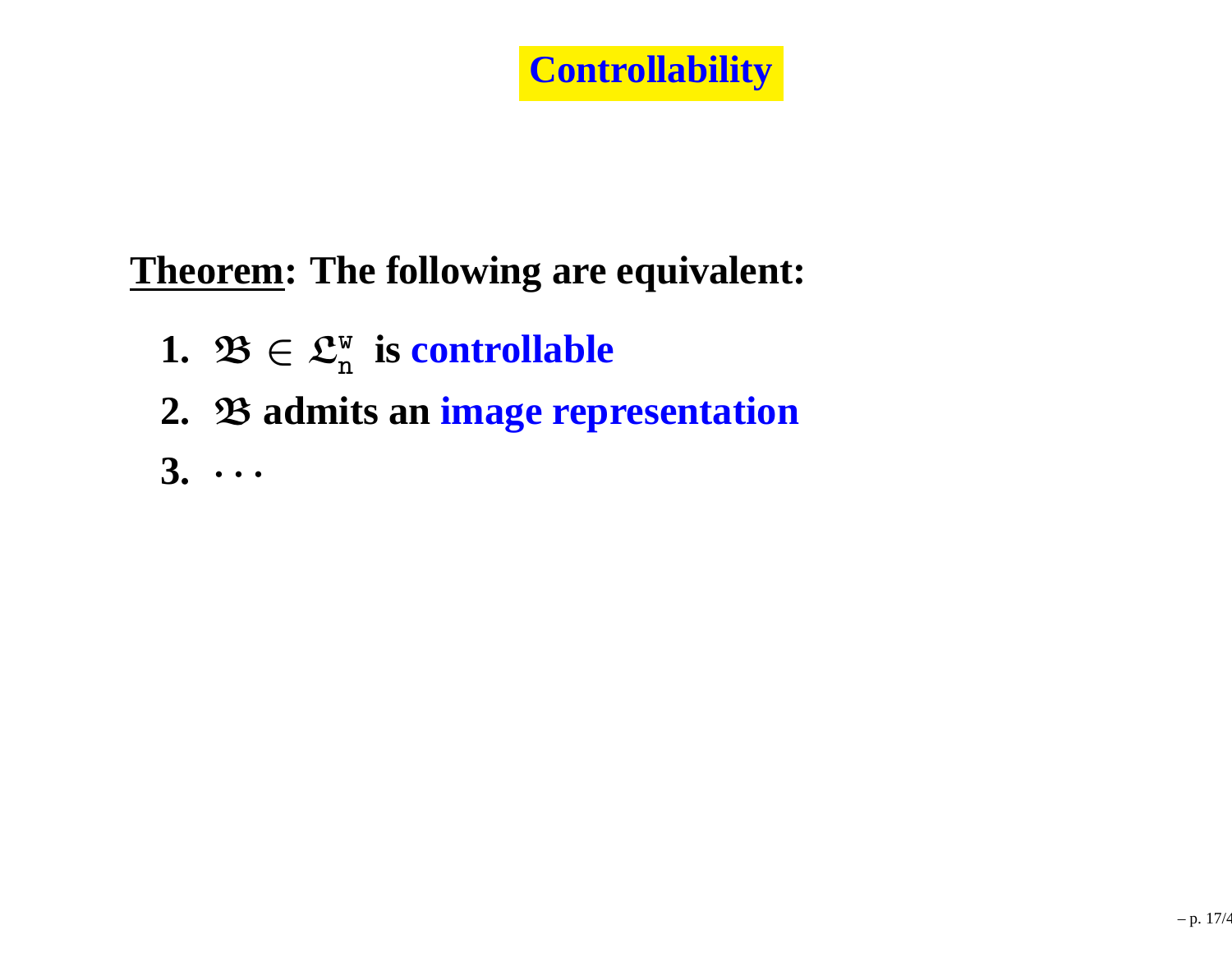## **Controllability**

## **Theorem: The following are equivalent:**

- **1.**  $\mathfrak{B} \in \mathfrak{L}_{\mathrm{n}}^{\mathrm{w}}$  is controllable
- **2.** B **admits an image representation**
- **3.** $\cdot$   $\cdot$   $\cdot$   $\cdot$

**Image representation leads to an effective numerical test forcontrollability, also for PDE's.**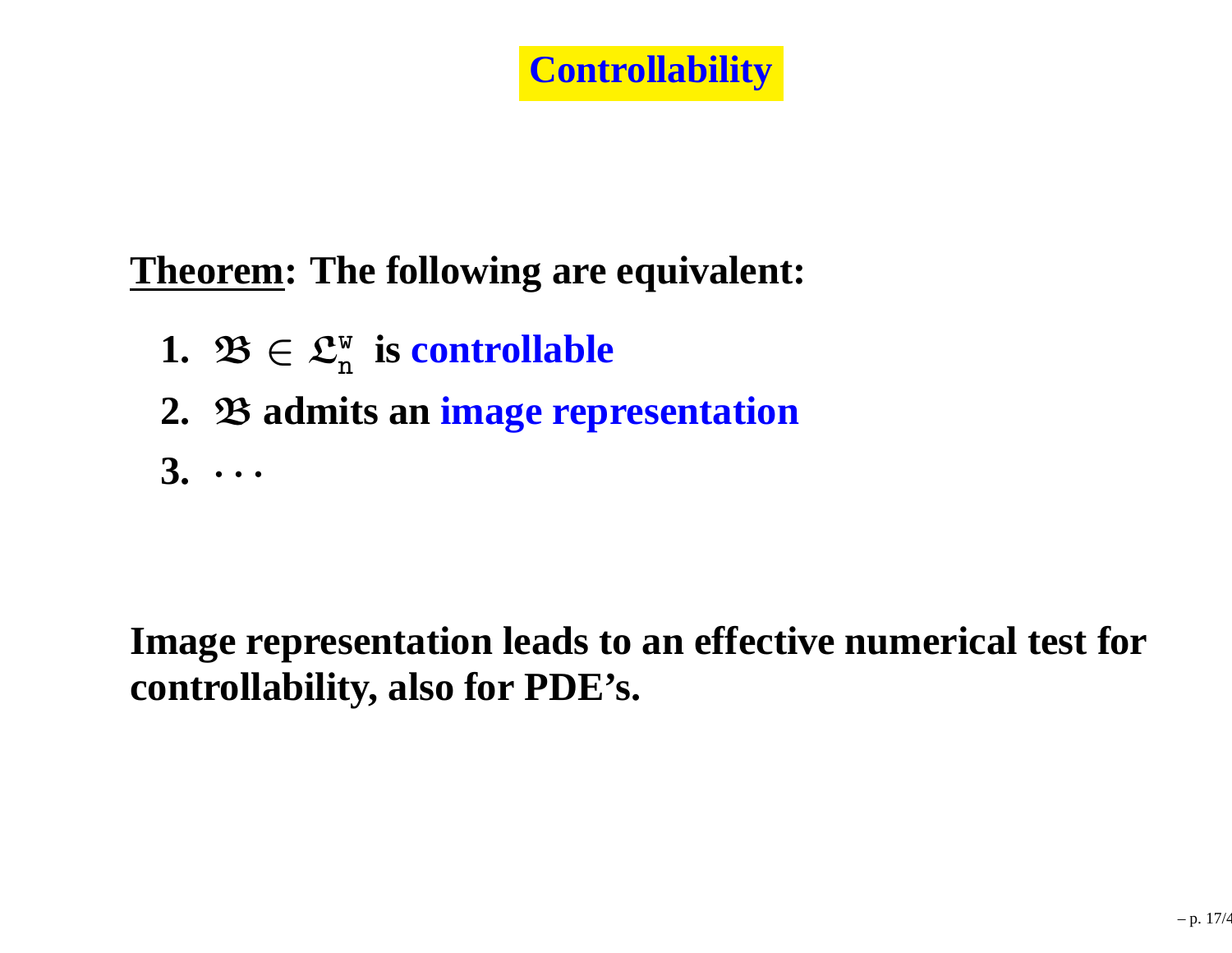**Are Maxwell's equations controllable ?**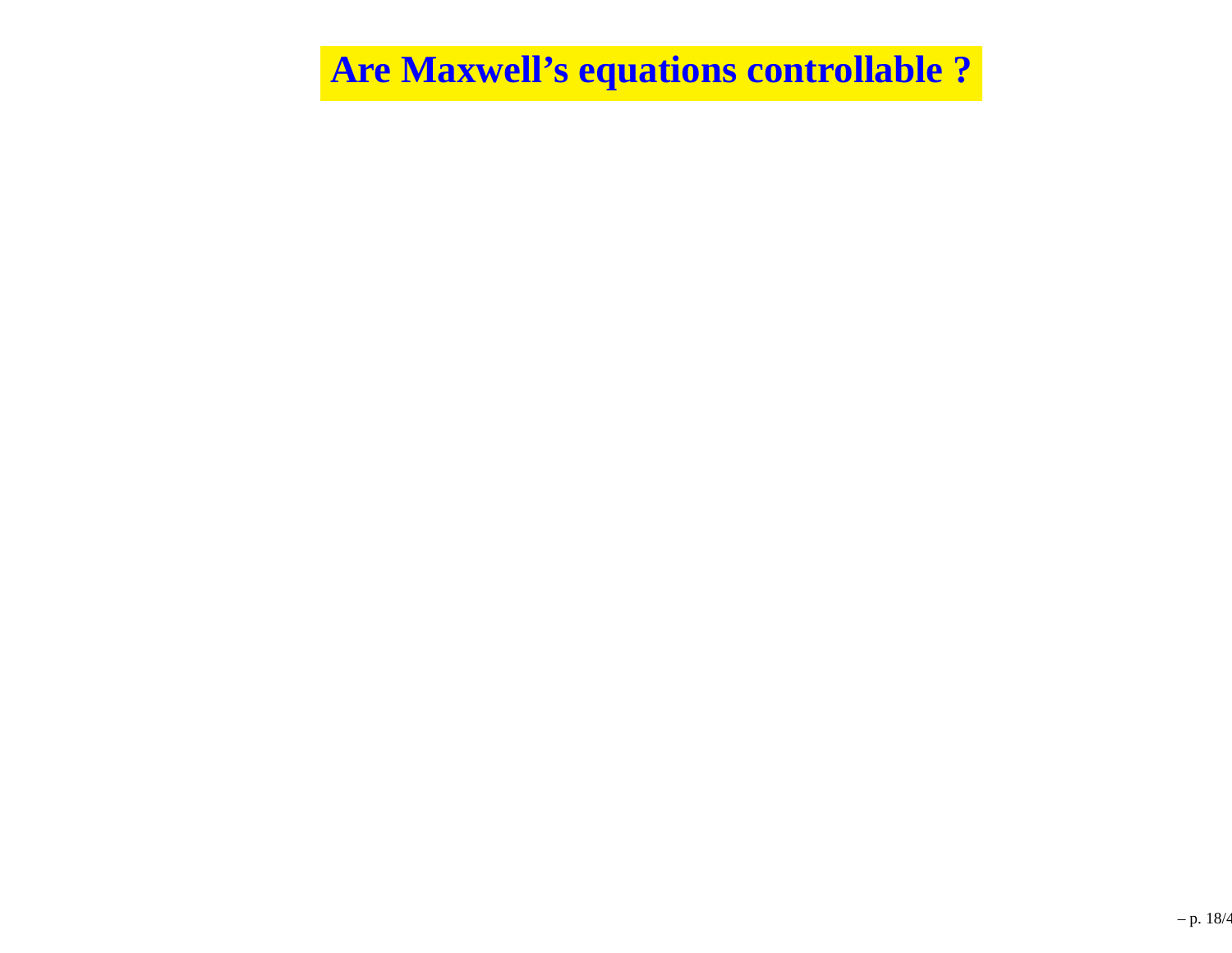**Are Maxwell's equations controllable ?**

**The following equationsin the** *scalar potential*  $\phi : \mathbb{R} \times \mathbb{R}^3$  $\sim$  ma  $\rightarrow \mathbb{R}$  and  $\rightarrow$ the *vector potential*  $\vec{A}: \mathbb{R} \times \mathbb{R}^3 \rightarrow$ ігілп  $^3\to \mathbb{R}^3$ **generate exactly the solutions to Maxwell's equations:**

$$
\vec{E} = -\frac{\partial}{\partial t} \vec{A} - \nabla \phi,
$$
\n
$$
\vec{B} = \nabla \times \vec{A},
$$
\n
$$
\vec{j} = \varepsilon_0 \frac{\partial^2}{\partial t^2} \vec{A} - \varepsilon_0 c^2 \nabla^2 \vec{A} + \varepsilon_0 c^2 \nabla (\nabla \cdot \vec{A}) + \varepsilon_0 \frac{\partial}{\partial t} \nabla \phi,
$$
\n
$$
\rho = -\varepsilon_0 \frac{\partial}{\partial t} \nabla \cdot \vec{A} - \varepsilon_0 \nabla^2 \phi.
$$

**Proves controllability. Illustrates the interesting connection**

**controllability** <sup>⇔</sup> <sup>∃</sup> **potential!**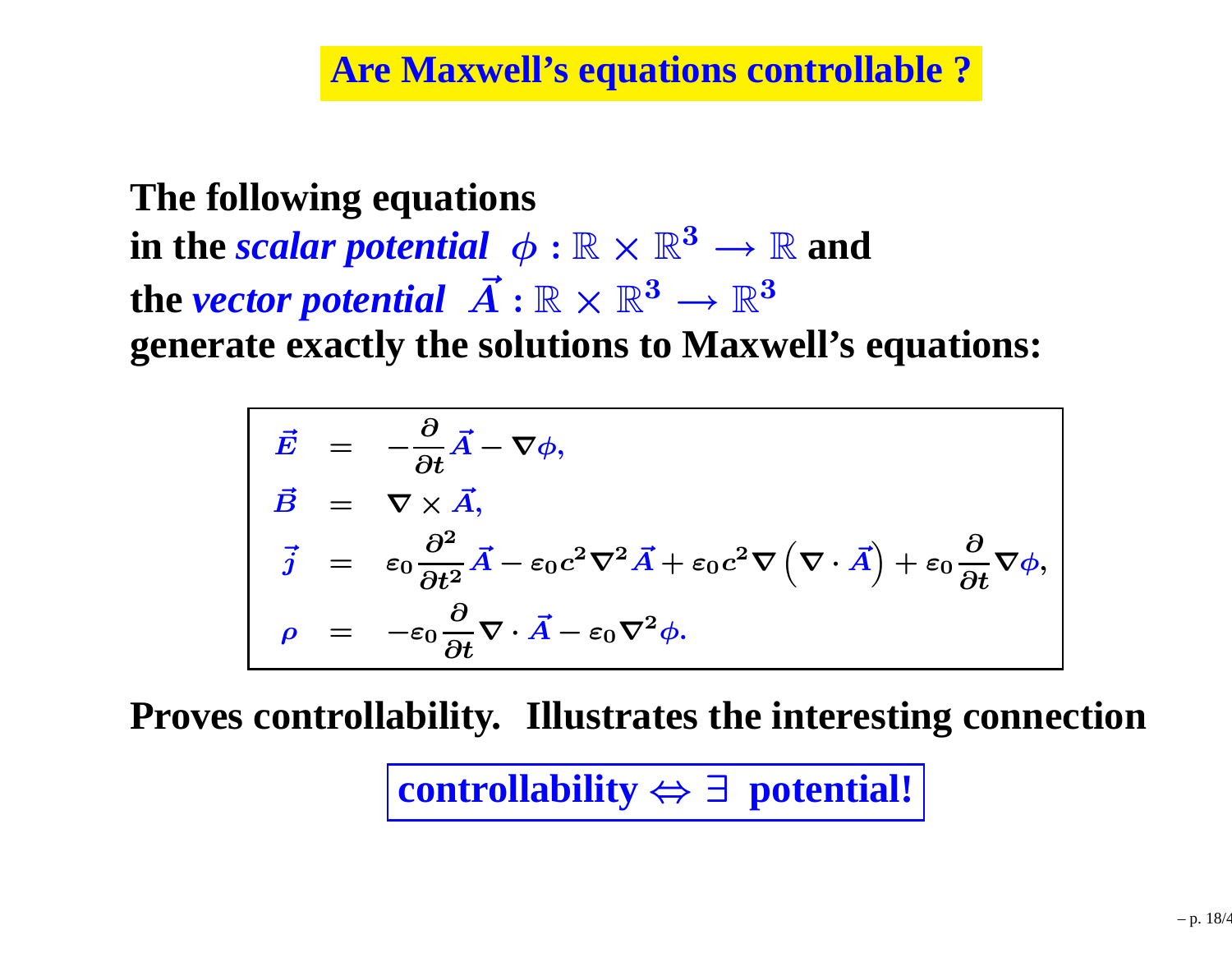**Observability**

## *Observability* **of the image representation**

$$
w = M\left(\tfrac{\partial}{\partial x_1},\cdots,\tfrac{\partial}{\partial x_n}\right)\ell
$$

**is defined as:** <sup>ℓ</sup> **can be deduced from** <sup>w</sup>**,**

i.e. 
$$
M\left(\frac{\partial}{\partial x_1},\cdots,\frac{\partial}{\partial x_n}\right)
$$
 should be injective.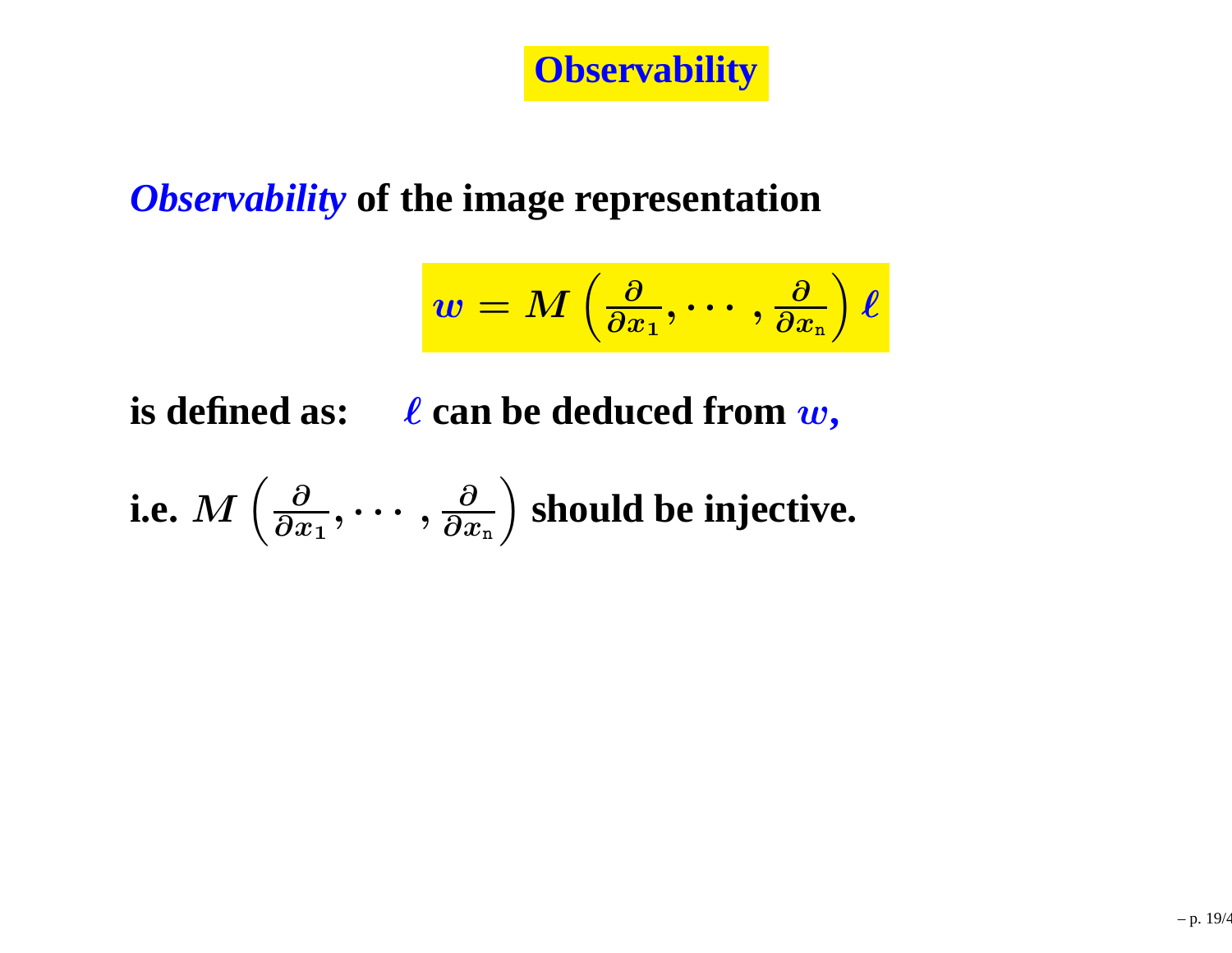**Observability**

## *Observability* **of the image representation**

$$
w=M\left(\tfrac{\partial}{\partial x_1},\cdots,\tfrac{\partial}{\partial x_n}\right)\ell
$$

**is defined as:** <sup>ℓ</sup> **can be deduced from** <sup>w</sup>**,**

i.e. 
$$
M\left(\frac{\partial}{\partial x_1},\cdots,\frac{\partial}{\partial x_n}\right)
$$
 should be injective.

**Not all controllable systems admit an observable im. repr'n. For**  $n = 1$ , they do. For  $n > 1$ , exceptionally so.

**The latent variable** ℓ **in an im. repr'n may be 'hidden'.**

## **Example: Maxwell's equations do not allow <sup>a</sup> potential representation with an observable potential.**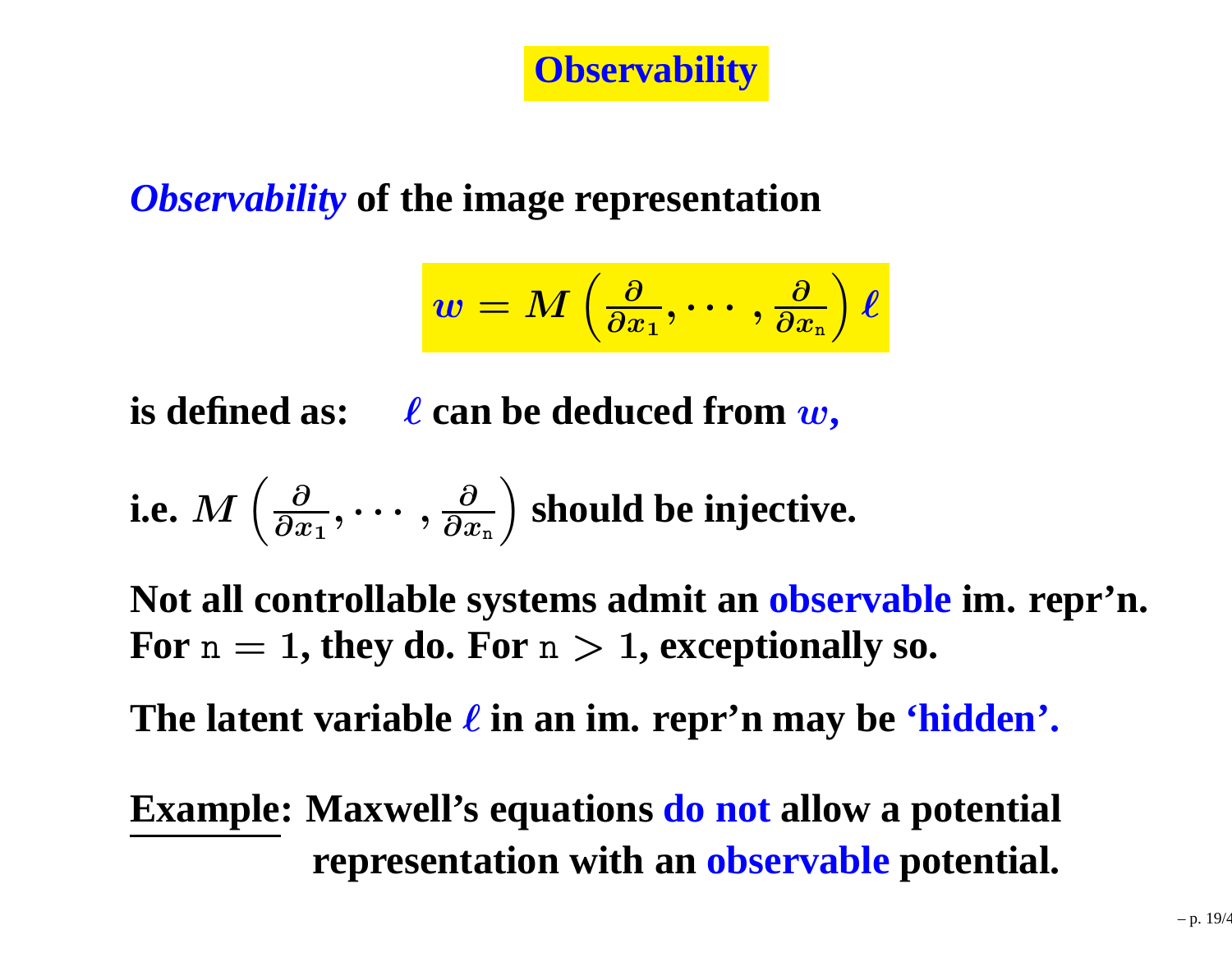# **Dissipative distributed systems**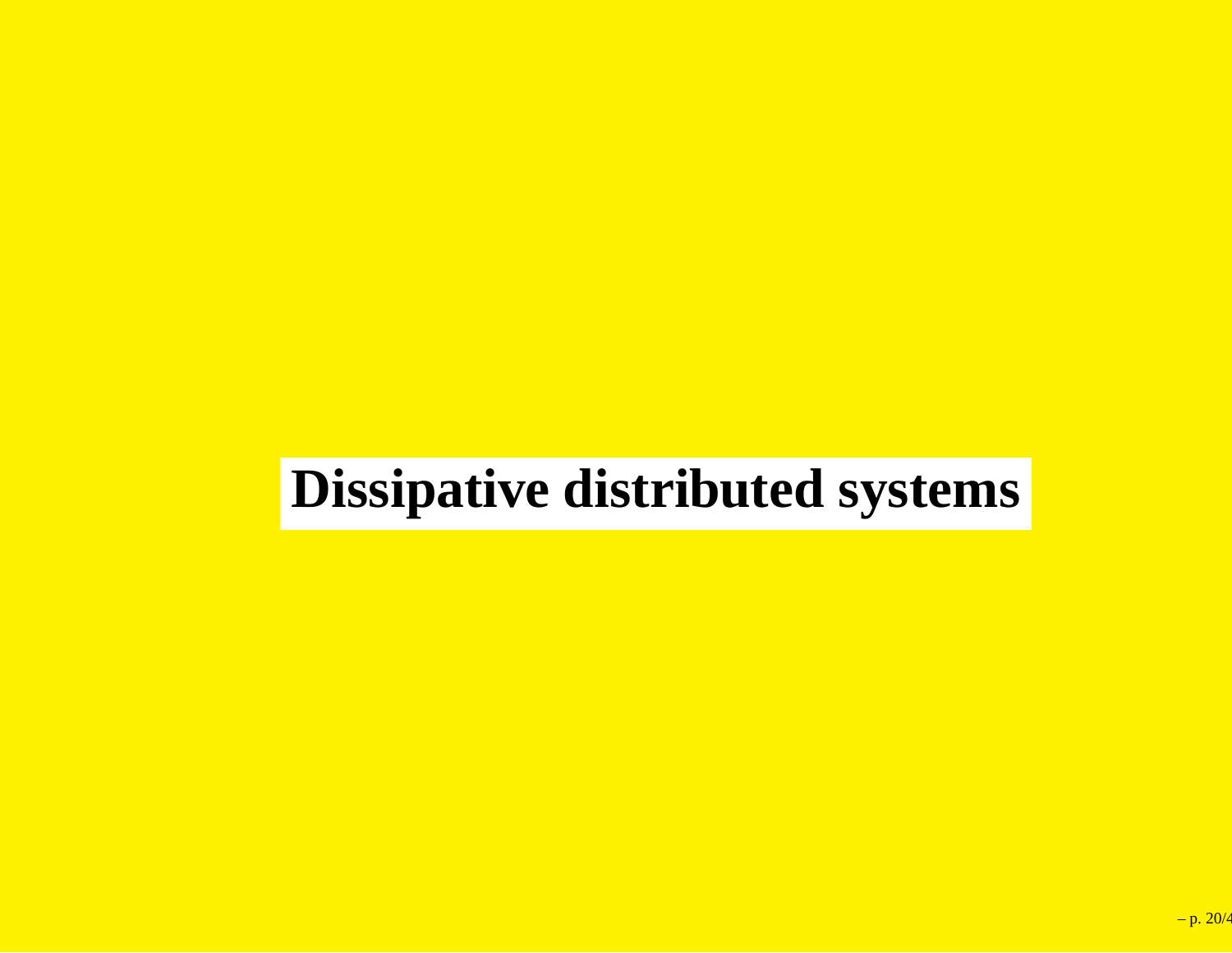#### **Notation**

#### **Multi-index notation:**

$$
x=(x_1,\ldots,x_{\rm n})\,,k=(k_1,\ldots,k_{\rm n})\,,\ell=(\ell_1,\ldots,\ell_{\rm n})\,,\\ \xi=(\xi_1,\cdots,\xi_{\rm n})\,,\zeta=(\zeta_1,\ldots,\zeta_{\rm n})\,,\eta=(\eta_1,\ldots,\eta_{\rm n})\,,
$$

$$
\frac{d}{dx}=\left(\frac{\partial}{\partial x_1},\ldots,\frac{\partial}{\partial x_{\rm n}}\right),\frac{d^k}{dx^k}=\left(\frac{\partial^{k_1}}{\partial x_1^{k_1}},\ldots,\frac{\partial^{k_{\rm n}}}{\partial x_{\rm n}^{k_{\rm n}}}\right),\newline dx=dx_1dx_2\ldots dx_{\rm n},
$$

$$
R\left(\frac{d}{dx}\right)w=0\quad \text{for}\quad R\left(\frac{\partial}{\partial x_1},\cdots,\frac{\partial}{\partial x_n}\right)w=0,\\ w=M\left(\frac{d}{dx}\right)\ell\quad \text{for}\quad w=M\left(\frac{\partial}{\partial x_1},\cdots,\frac{\partial}{\partial x_n}\right)\ell,
$$

**etc.**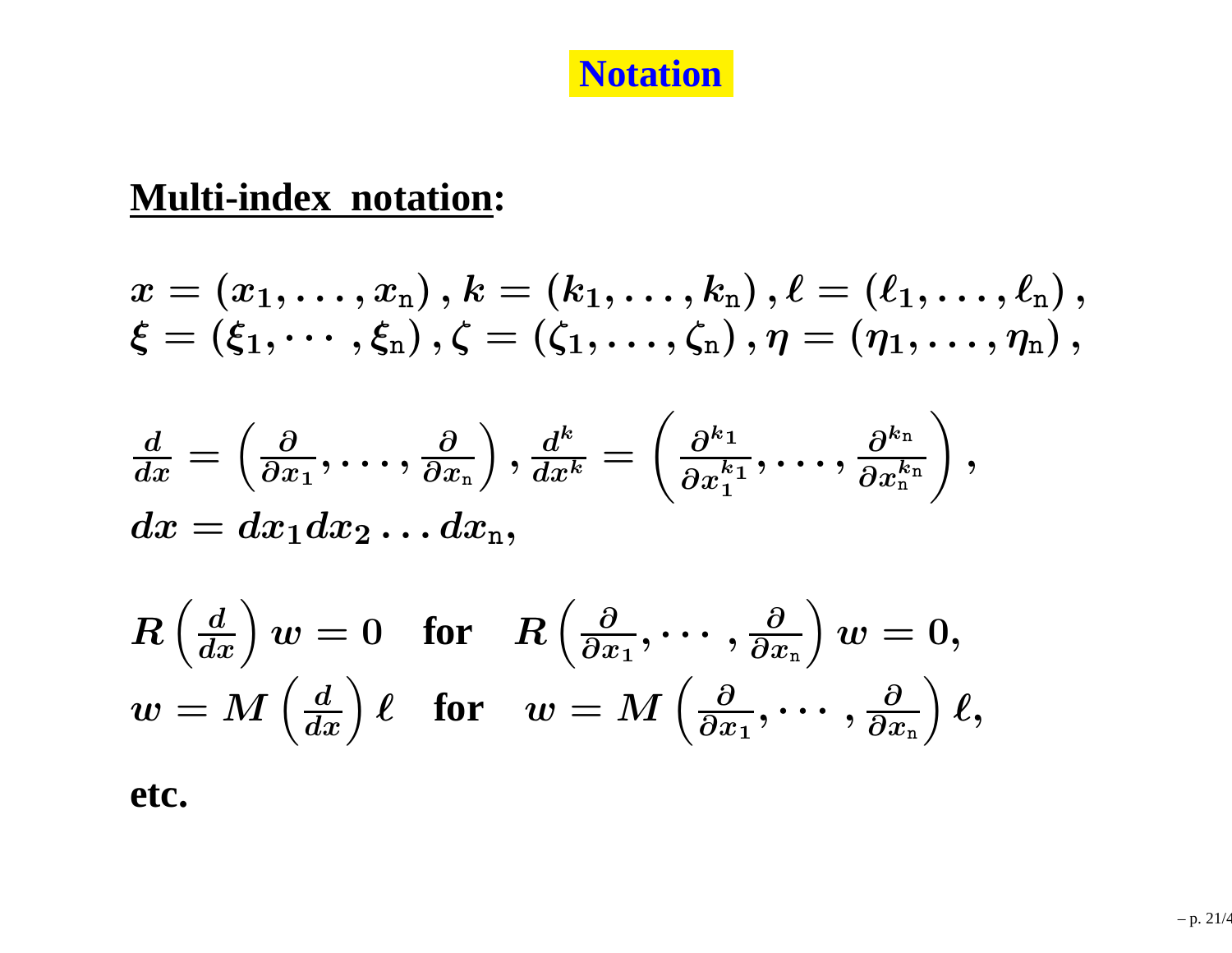

$$
\nabla\cdot:=\tfrac{\partial}{\partial x_1}+\cdots+\tfrac{\partial}{\partial x_{\scriptscriptstyle \rm n}}.
$$

**For simplicity of notation, and for concreteness, we often take** $n = 4$ , independent variables,  $t$ , time, and  $x, y, z$ , space.

$$
\nabla \cdot := \frac{\partial}{\partial x} + \frac{\partial}{\partial y} + \frac{\partial}{\partial z}, \qquad \text{'spatial flux'}
$$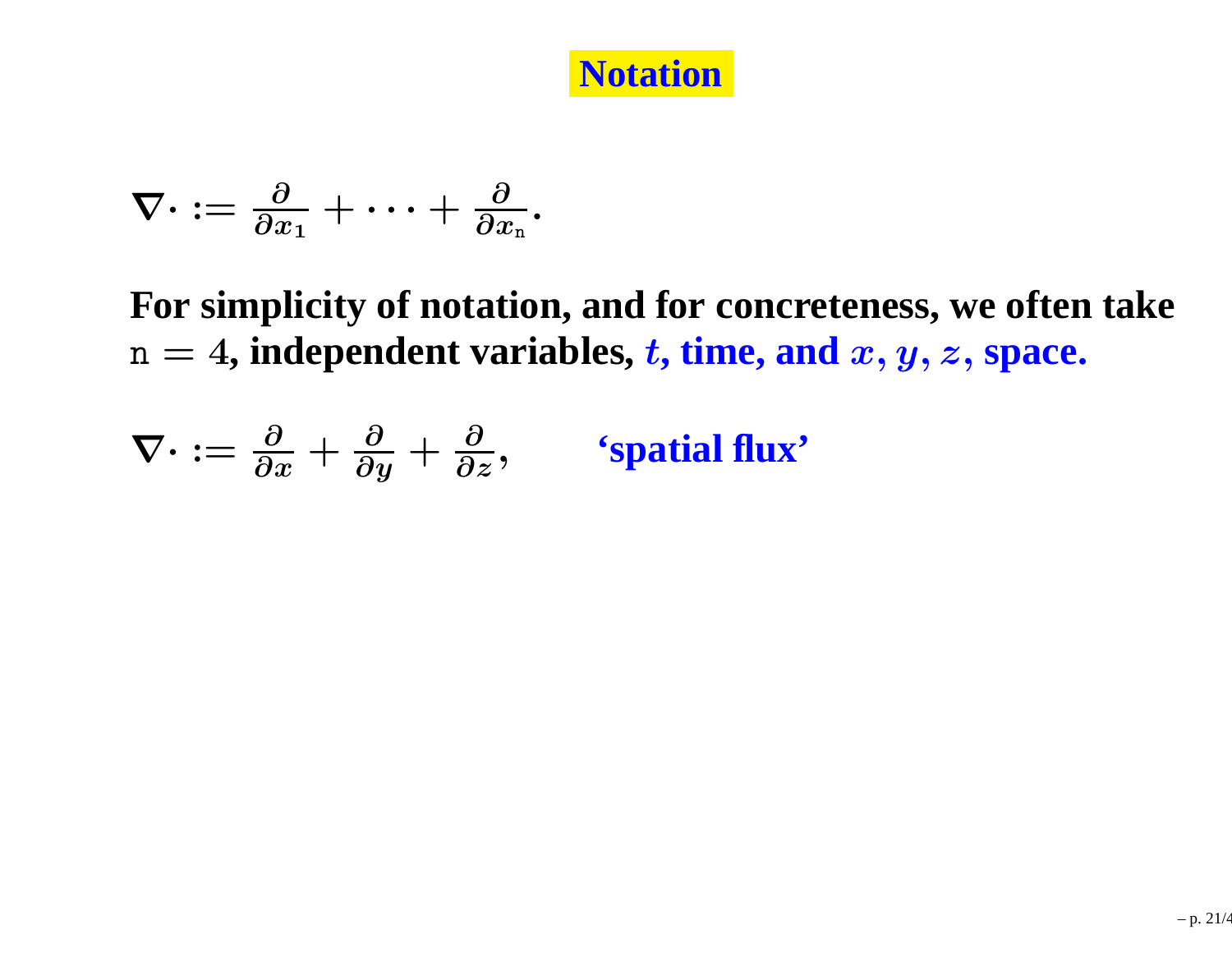

#### The quadratic map acting on  $w:\mathbb{R}^{\text{n}}\rightarrow\mathbb{R}^{\text{w}}$  and its<br>derivatives. defined bv **derivatives, defined by**

$$
w \mapsto \sum_{k,\ell} \left( \frac{d^k}{dx^k} w \right)^\top \Phi_{k,\ell} \left( \frac{d^\ell}{dx^\ell} w \right)
$$

**is called** *quadratic differential form* **(QDF) on**  $\mathfrak{C}^{\infty}\left(\mathbb{R}^{\mathfrak{n}},\mathbb{R}^{\mathsf{w}}\right)$ **.**<br> $\mathbf{F}^{\top}$  $\Phi_{k,\ell} \in \mathbb{R}^{\textsf{w} \times \textsf{w}}; \ \textbf{WLOG:} \ \Phi_{k,\ell} = \Phi_{\ell,k}^{\top}.$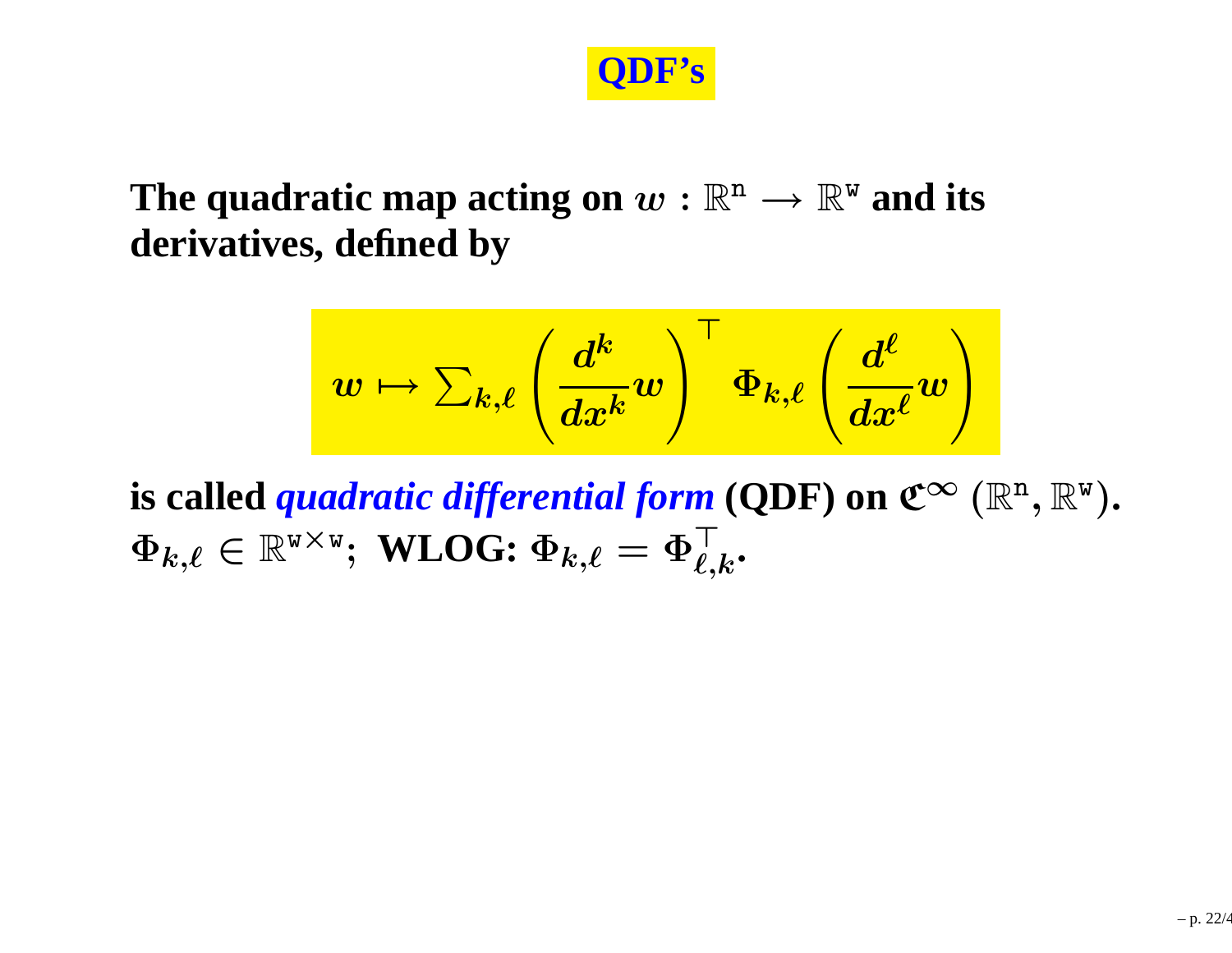

#### The quadratic map acting on  $w:\mathbb{R}^{\text{n}}\rightarrow\mathbb{R}^{\text{w}}$  and its<br>derivatives. defined bv **derivatives, defined by**

$$
w \mapsto \sum_{k,\ell} \left( \frac{d^k}{dx^k} w \right)^\top \Phi_{k,\ell} \left( \frac{d^\ell}{dx^\ell} w \right)
$$

**is called** *quadratic differential form* **(QDF) on**  $\mathfrak{C}^{\infty}\left(\mathbb{R}^{\mathfrak{n}},\mathbb{R}^{\mathsf{w}}\right)$ **.**<br> $\mathbf{F}^{\top}$  $\Phi_{k,\ell} \in \mathbb{R}^{\textsf{w} \times \textsf{w}}; \ \textbf{WLOG:} \ \Phi_{k,\ell} = \Phi_{\ell,k}^{\top}.$ 

**Introduce the** <sup>2</sup>n**-variable polynomial matrix** <sup>Φ</sup>

$$
\Phi\left(\zeta,\eta\right)=\sum_{k,\ell}\Phi_{k,\ell}\zeta^k\eta^\ell.
$$

**Denote the QDF** as  $\mathbf{Q}_{\mathbf{\Phi}}$ . QDF's are parametrized by  $\mathbb{R} \left[ \zeta, \eta \right]$  .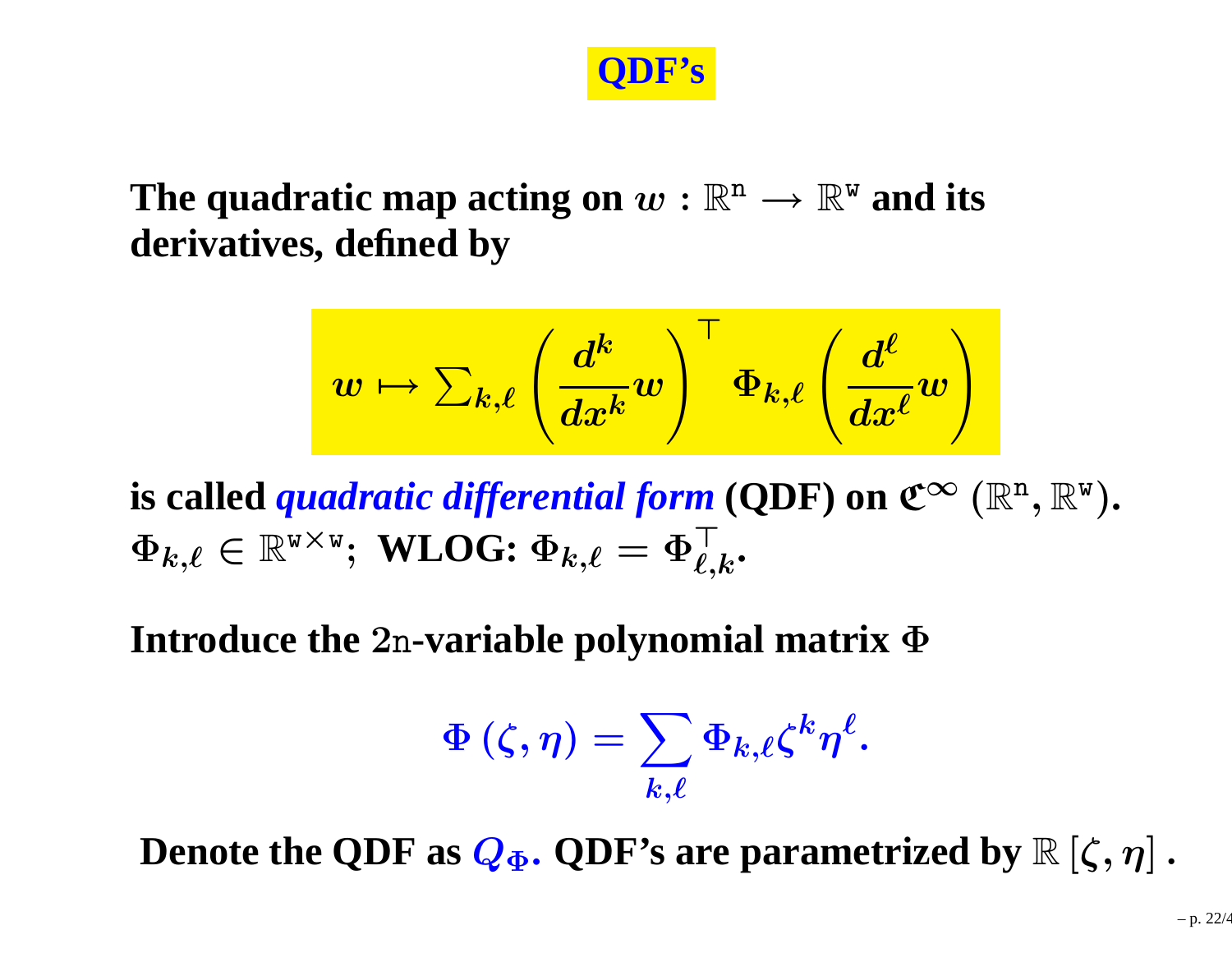**Dissipative distributed systems**

### **We henceforth consider only controllable linear differential systems and QDF's for supply rates.**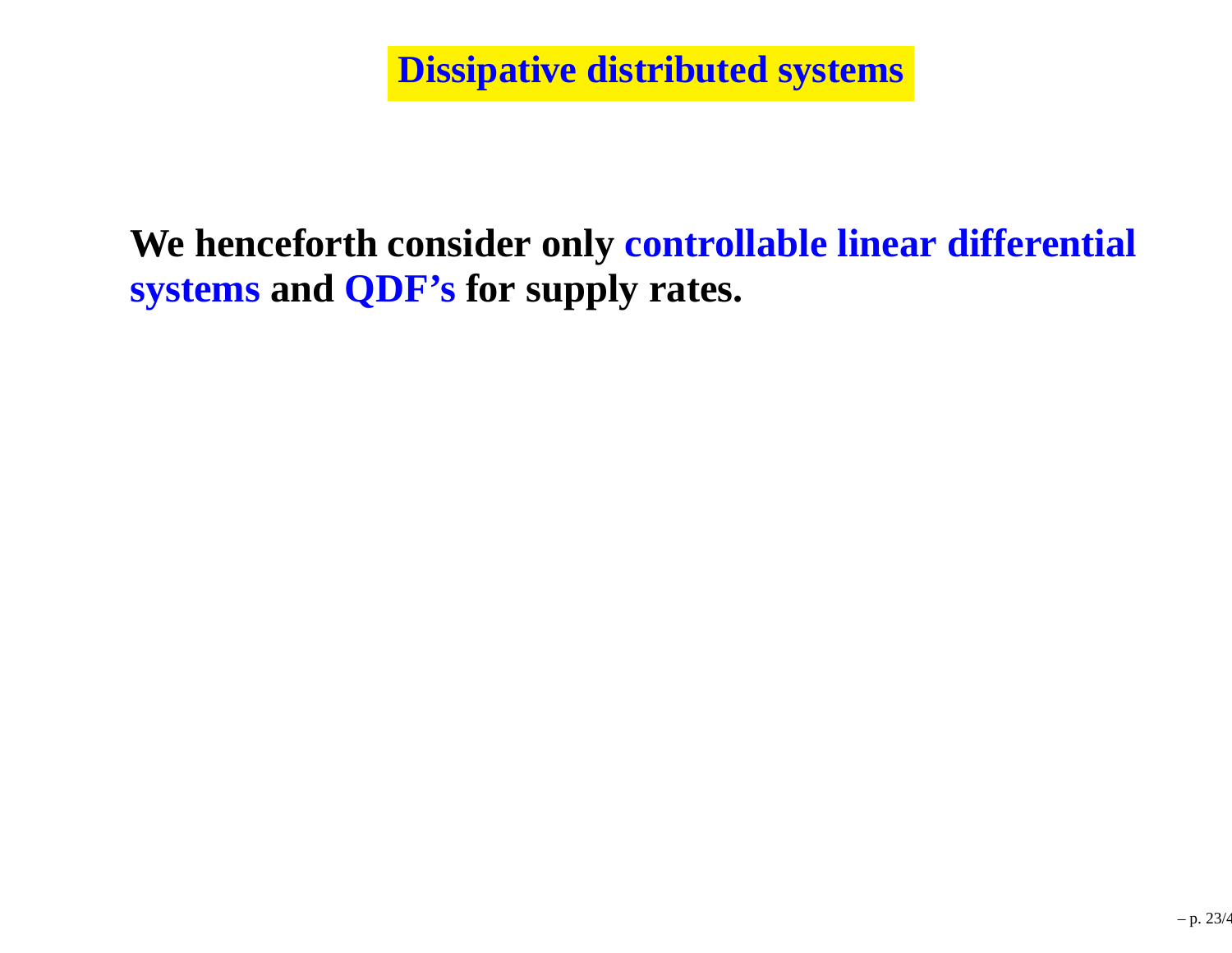**Dissipative distributed systems**

**We henceforth consider only controllable linear differential systems and QDF's for supply rates.**

**<u>Definition</u>: 23 ∈ Lu**n n**, controllable, is said to be**

> *dissipative* **with respect to the supply rate**  $\bm{Q}_{\bm{\Phi}}$

**(a QDF) if**

$$
\boxed{\textstyle \int_{\mathbb{R}^{\rm n}}Q_{\Phi }\left(w\right)\;dx\geq0}
$$

 $f$  **or all**  $w \in \mathfrak{B}$  of compact support, i.e., for all  $w \in \mathfrak{B} \cap \mathfrak{D}$ .

 $\mathfrak{D} := \mathfrak{C}^{\infty}$  and **'compact** support'.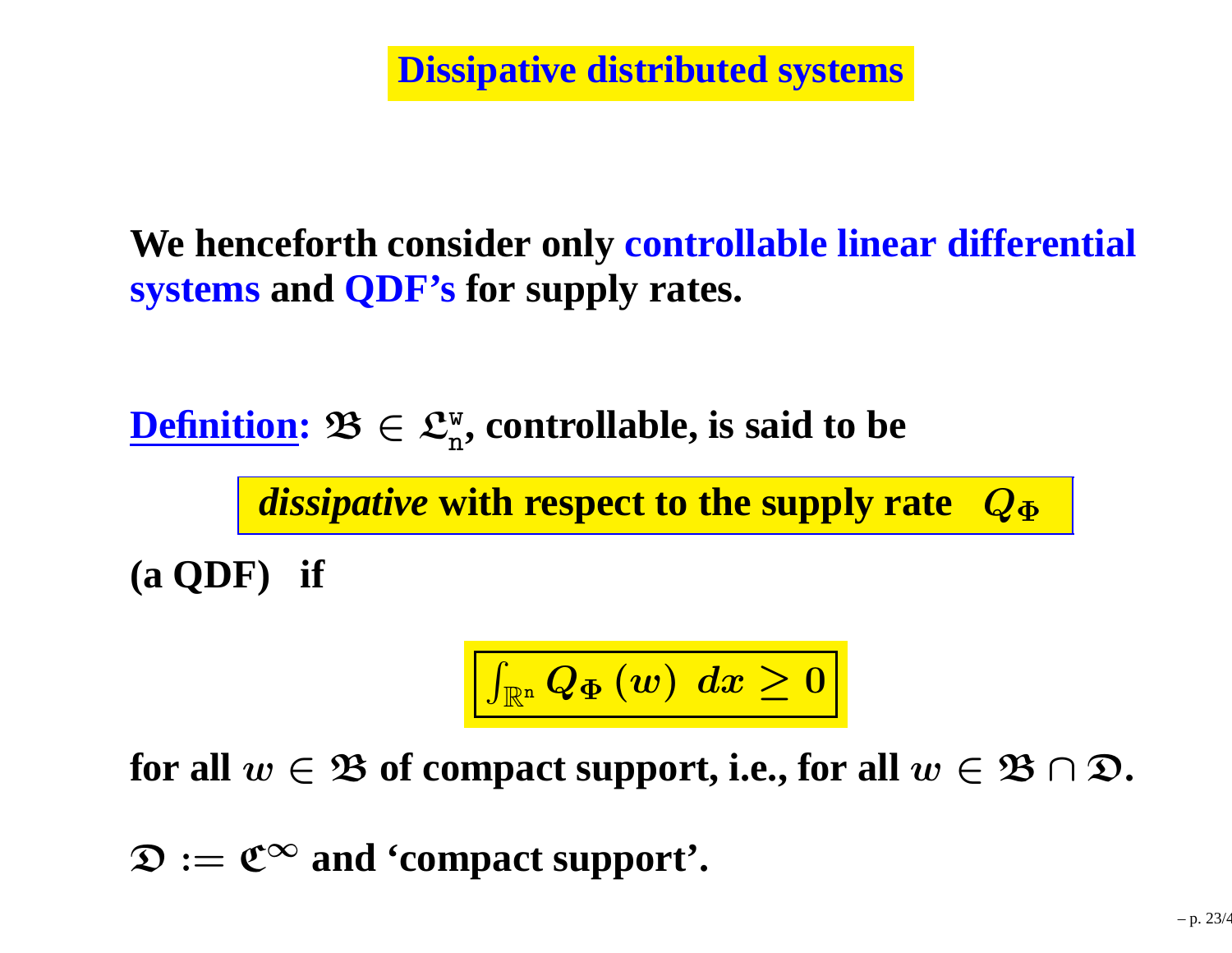**Dissipative distributed systems**

**Assume**n <sup>=</sup> <sup>4</sup>**:**  $\bf{independent\ variables}\ x,y,z;t:\ \bf{space\ and\ time.}$ 

**Idea:**  $Q_{\Phi}\left(w\right)\left(x,y,z;t\right)~dxdydz$   $dt$ :

**'energy' supplied to the systemin** the space-cube  $[x, x + dx] \times [y, y + dy] \times [z, z + dz]$ <br>during the time interval  $[t, t + dt]$  $\boldsymbol{d}$ uring the time-interval  $[\boldsymbol{t}, \boldsymbol{t}+\boldsymbol{dt}]$ .

**Dissipativity** :<sup>⇔</sup>

$$
\boxed{\int_{\mathbb{R}}~\left[\int_{\mathbb{R}^{3}}Q_{\Phi}\left(w\right)\left(x,y,z,\;t\right)\;dxdydz\right]~dt \geq 0}~\forall\,w\in\mathfrak{B}\cap\mathfrak{D}.
$$

**A dissipative system absorbs net energy.**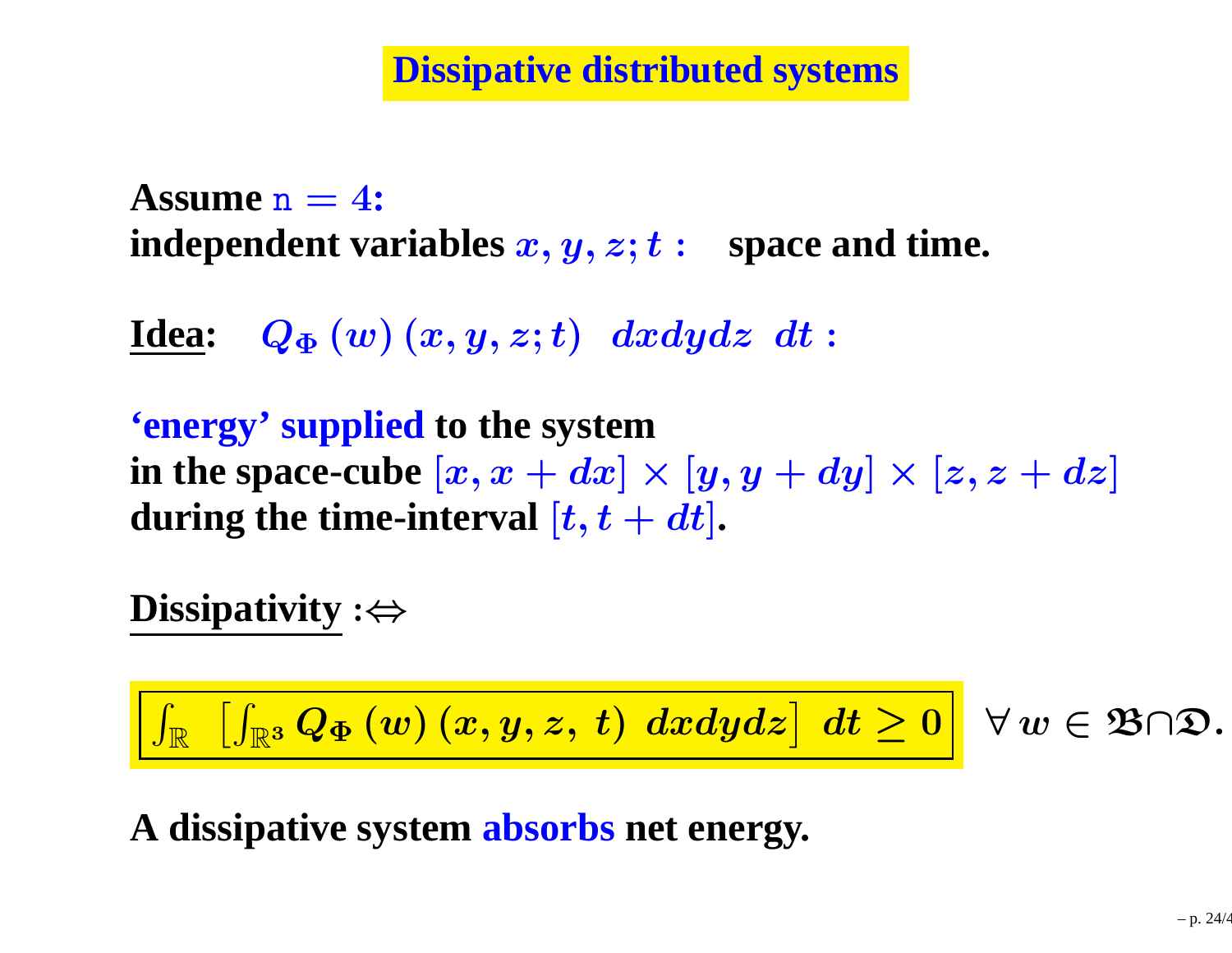**Maxwell's eq'ns define <sup>a</sup> dissipative (in fact, <sup>a</sup> conservative) system** w.r.t. the QDF  $-{\vec{E}}$ · $\vec{j}$ 

 $\textbf{I}$ ndeed, if  $\ \ \vec{E}, \vec{j} \quad \textbf{are of compact support and satisfy}$ 

$$
\varepsilon_0 \frac{\partial}{\partial t} \nabla \cdot \vec{E} + \nabla \cdot \vec{j} = 0,
$$
  

$$
\varepsilon_0 \frac{\partial^2}{\partial t^2} \vec{E} + \varepsilon_0 c^2 \nabla \times \nabla \times \vec{E} + \frac{\partial}{\partial t} \vec{j} = 0,
$$

**then**

$$
\boxed{\int_{\mathbb{R}}\;\left[\int_{\mathbb{R}^3}-\vec{E}\cdot\vec{j}\;~dxdydz\right]~dt=0}.
$$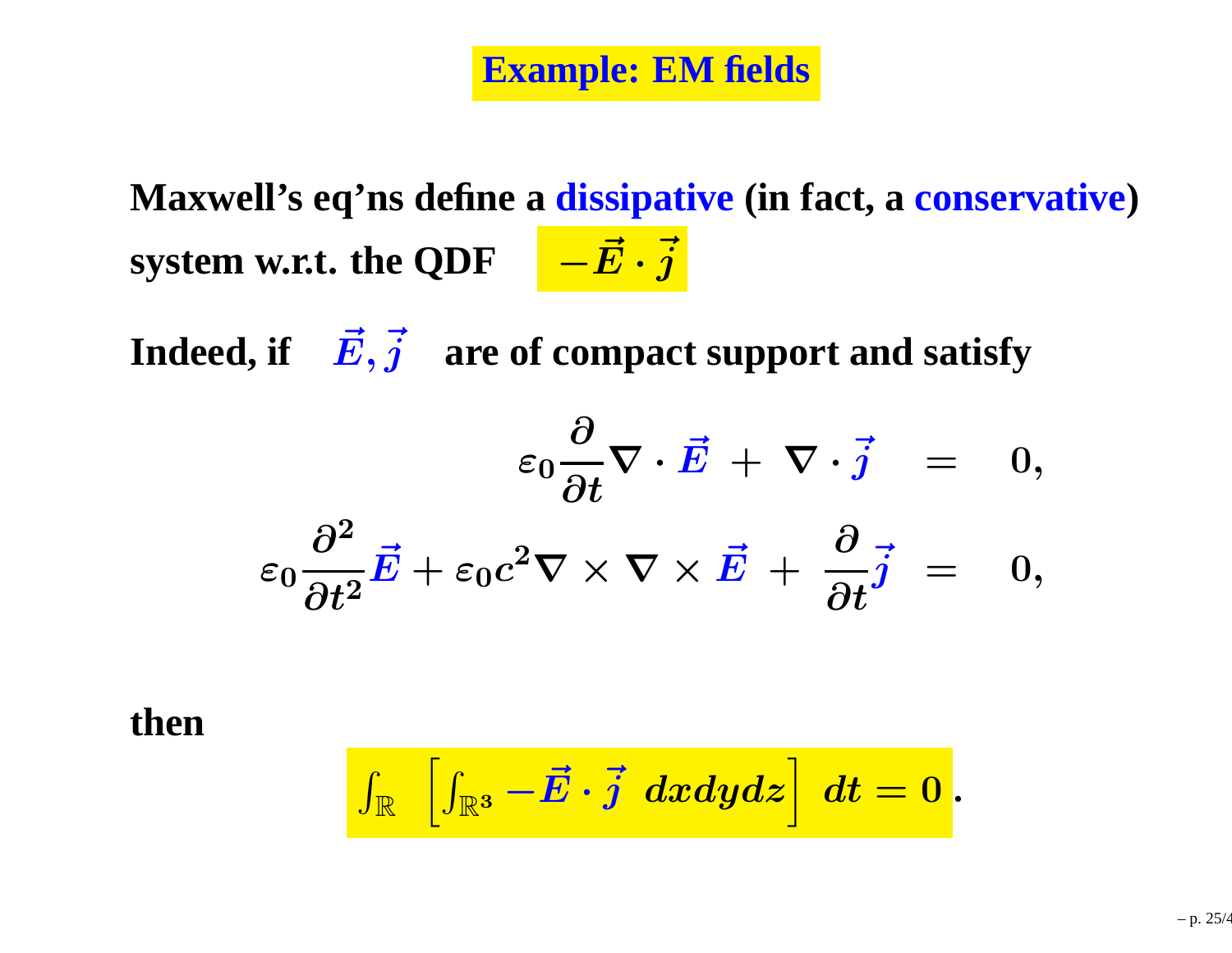## **The storage and the flux**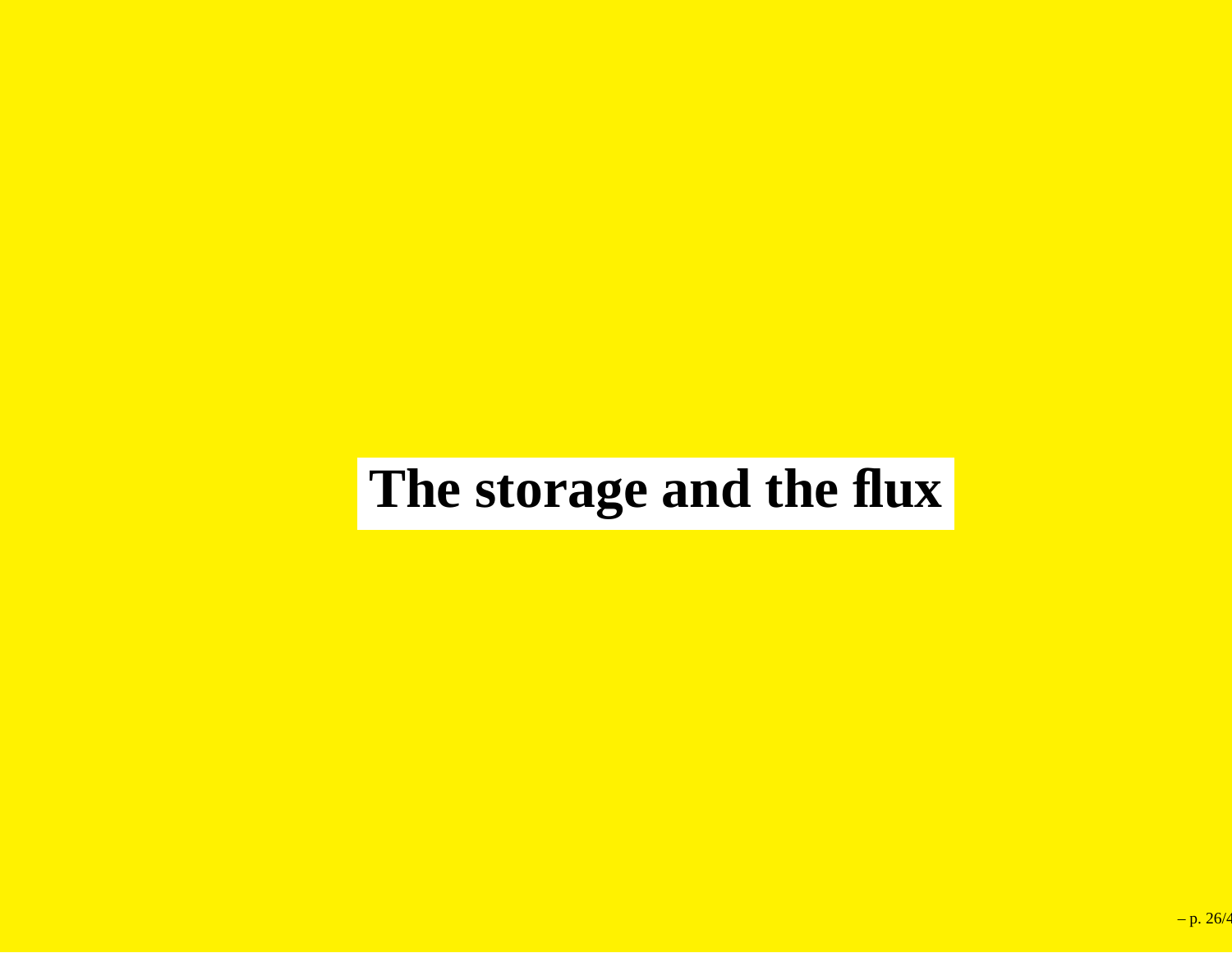**Local dissipation law**

### **Dissipativity** :<sup>⇔</sup>

 $\int_{\mathbb{R}}\;\left[\int_{\mathbb{R}^{3}}Q_{\Phi}\left(w\right)\;dxdydz\right]\;dt\geq$ 

 $\geq 0$  for all  $w \in \mathfrak{B} \cap \mathfrak{D}$ .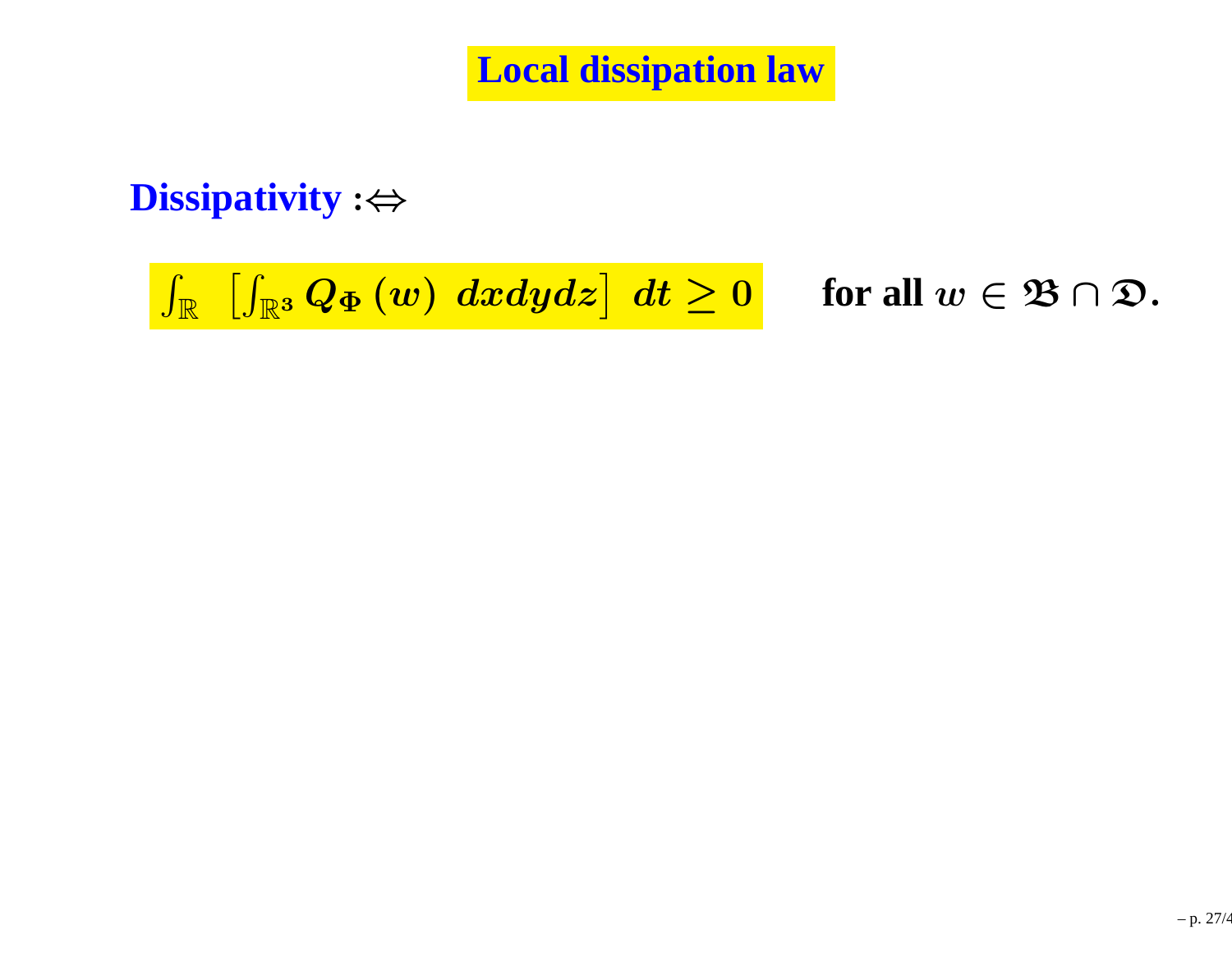**Local dissipation law**

### **Dissipativity** :<sup>⇔</sup>

 $\int_{\mathbb{R}}\;\left[\int_{\mathbb{R}^{3}}Q_{\Phi}\left(w\right)\;dxdydz\right]\;dt\geq$ 

 $\geq 0$  for all  $w \in \mathfrak{B} \cap \mathfrak{D}$ .

#### **Can this be reinterpreted as:**

**As the system evolves, some of the energy supplied is locally stored, some locally dissipated, and some redistributed overspace?**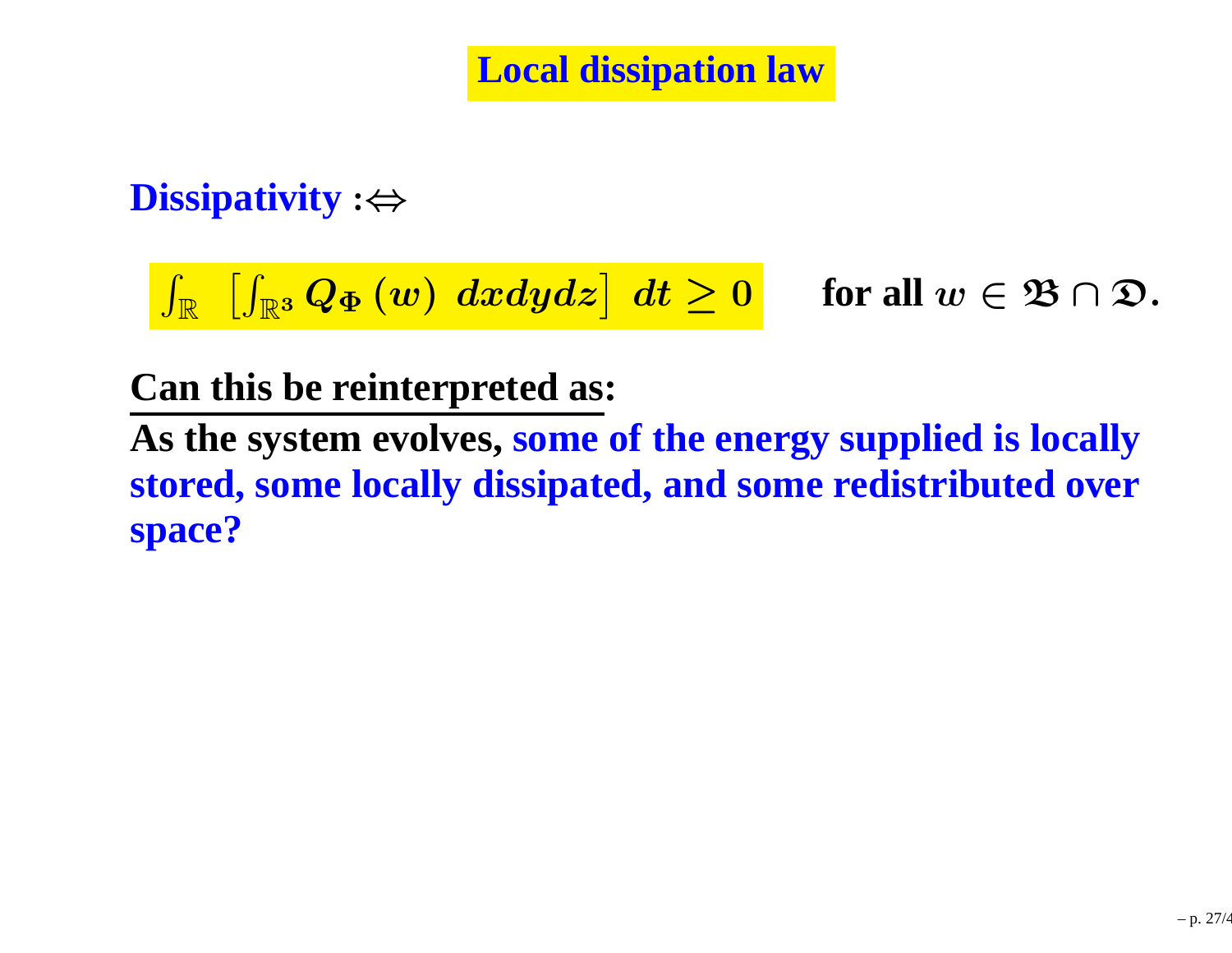**Local dissipation law**

**!! Invent storage and flux, locally defined in time and space, such that in every spatial domain there holds:**



**Supply <sup>=</sup> partly stored <sup>+</sup> partly radiated <sup>+</sup> partly dissipated.**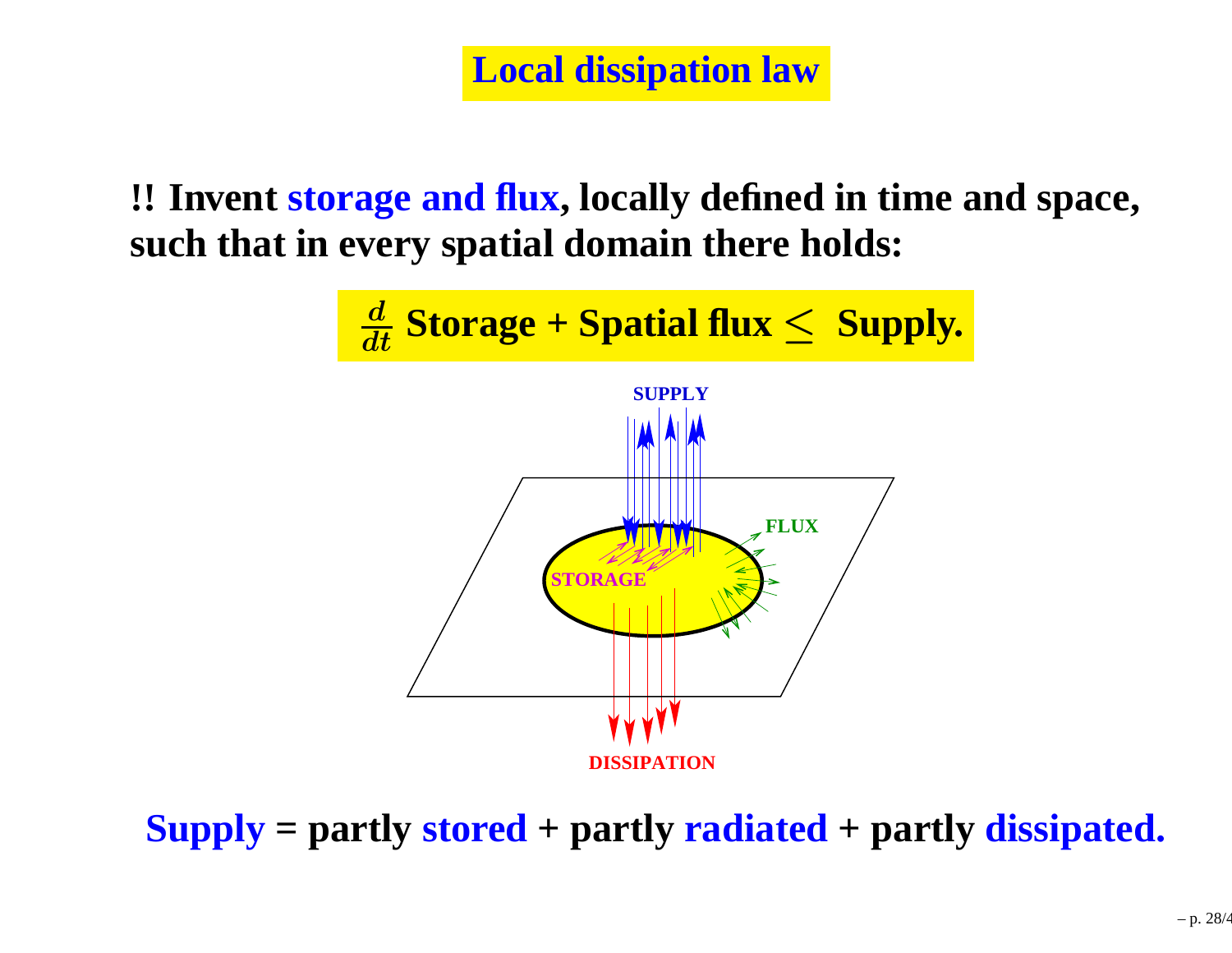$\underline{\textbf{Thm}}{\textbf{: n}} = 4: x,y,z; t: \textbf{space/time}; \,\,\, \mathfrak{B} \in \mathfrak{L}^{\text{w}}_4$ <sup>4</sup>**, controllable.**

Then  $\int_\mathbb{R}$  $\overline{\phantom{a}}$  $\int_{\mathbb{R}^3} Q_{\Phi}(w) \; dxdydz \right] \; dt \geq 0$  for all  $w \in \mathfrak{B} \cap \mathfrak{D}$ 

 $\hat{\mathbb{I}}$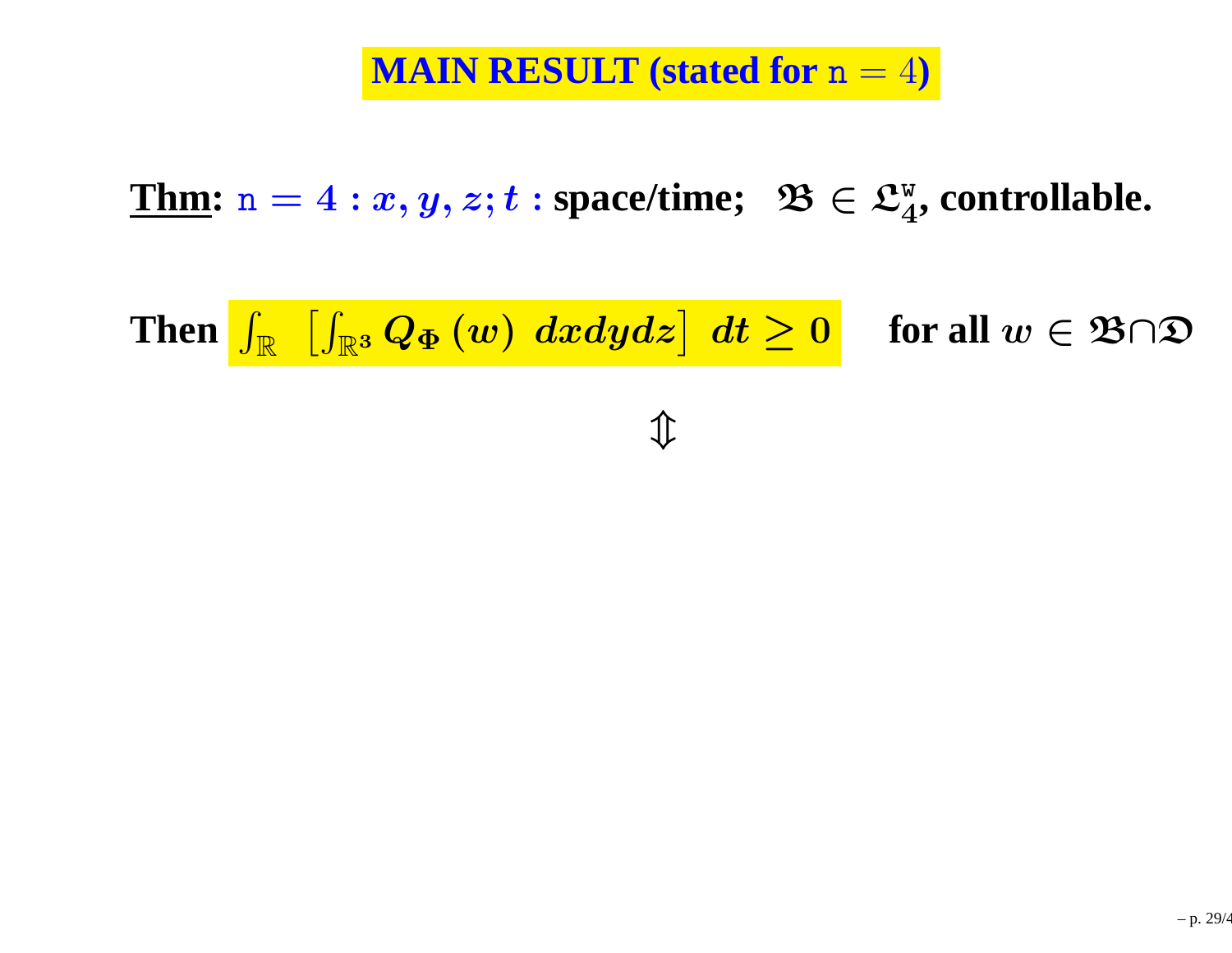$\underline{\textbf{Thm}}{\textbf{: n}} = 4: x,y,z; t: \textbf{space/time}; \,\,\, \mathfrak{B} \in \mathfrak{L}^{\text{w}}_4$ <sup>4</sup>**, controllable.**

Then  $\int_\mathbb{R}$  $\overline{\phantom{a}}$  $\int_{\mathbb{R}^3} Q_{\Phi}(w) \; dxdydz \right] \; dt \geq 0$  for all  $w \in \mathfrak{B} \cap \mathfrak{D}$ 

$$
\exists \text{ an im. repr. } w = M\left(\frac{\partial}{\partial x}, \frac{\partial}{\partial y}, \frac{\partial}{\partial z}, \frac{\partial}{\partial t}\right) \ell \text{ of } \mathfrak{B},
$$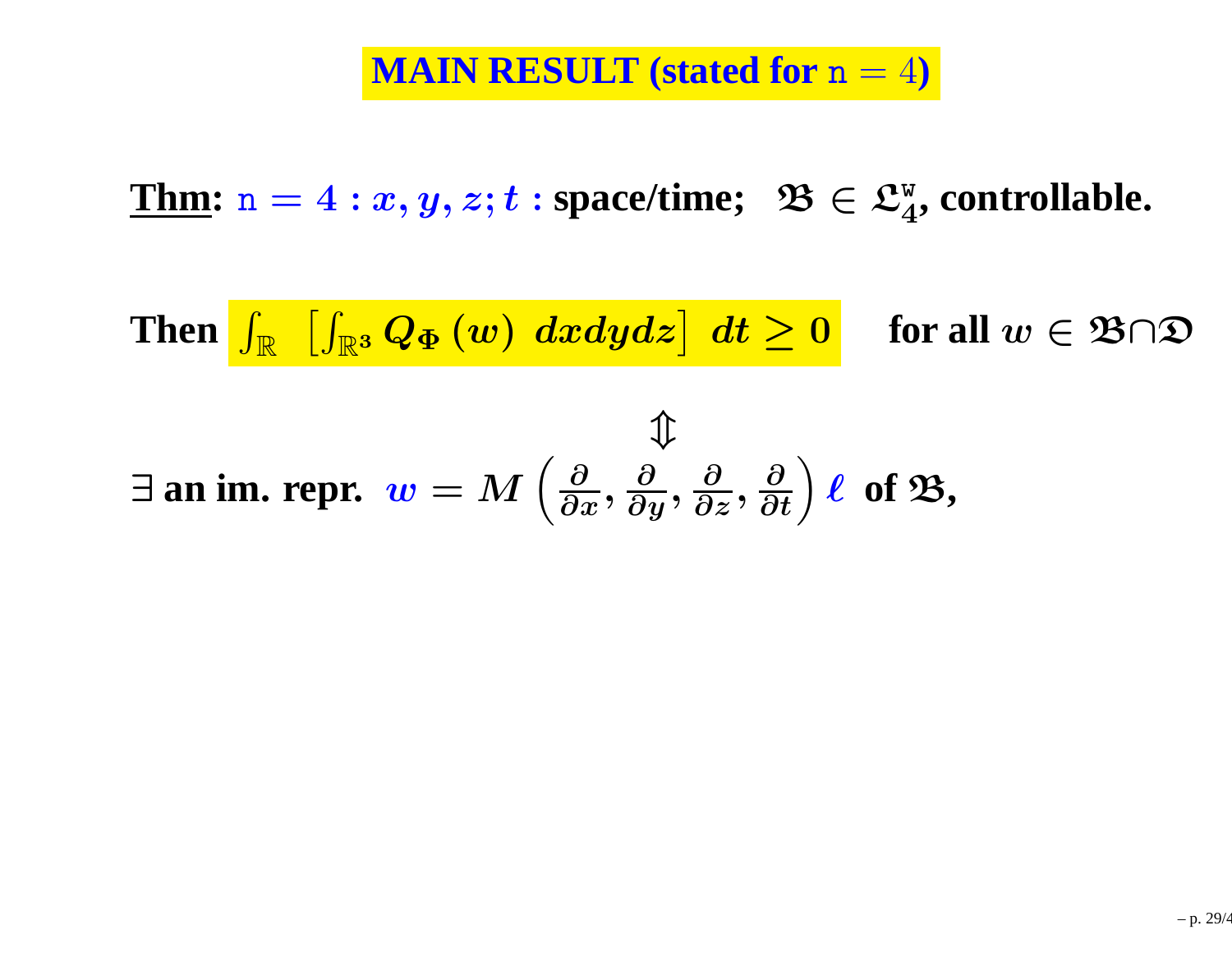$\underline{\textbf{Thm}}{\textbf{: n}} = 4: x,y,z; t: \textbf{space/time}; \,\,\, \mathfrak{B} \in \mathfrak{L}^{\text{w}}_4$ <sup>4</sup>**, controllable.**

Then  $\int_\mathbb{R}$  $\overline{\phantom{a}}$  $\int_{\mathbb{R}^3} Q_{\Phi}(w) \; dxdydz \right] \; dt \geq 0$  for all  $w \in \mathfrak{B} \cap \mathfrak{D}$ 

$$
\mathcal{F}_{\mathcal{B}}
$$
  

$$
\exists \text{ an im. repr. } w = M\left(\frac{\partial}{\partial x}, \frac{\partial}{\partial y}, \frac{\partial}{\partial z}, \frac{\partial}{\partial t}\right) \ell \text{ of } \mathcal{B}, \text{ and }
$$
  
QDF's S, the *storage*, and  $F_x, F_y, F_z$ , the *flux*,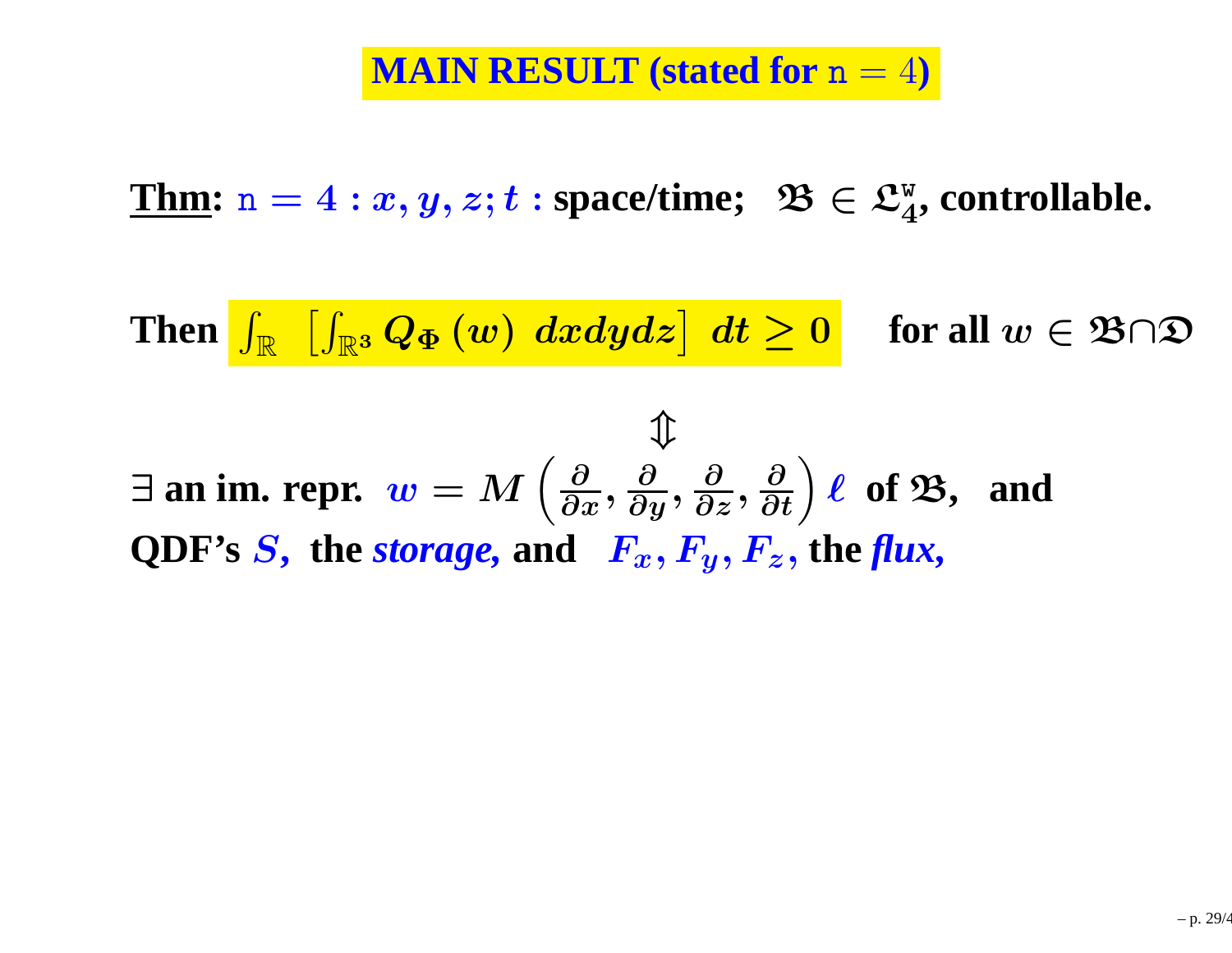$\underline{\textbf{Thm}}{\textbf{: n}} = 4: x,y,z; t: \textbf{space/time}; \,\,\, \mathfrak{B} \in \mathfrak{L}^{\text{w}}_4$ <sup>4</sup>**, controllable.**

Then  $\int_\mathbb{R}$  $\overline{\phantom{a}}$  $\int_{\mathbb{R}^3} Q_{\Phi} \left( w \right) \: dxdydz \big] \: \: dt \geq 0$ **for all** w∈B∩D

 $\bigwedge$ 

$$
\exists \text{ an im. repr. } w = M\left(\frac{\partial}{\partial x}, \frac{\partial}{\partial y}, \frac{\partial}{\partial z}, \frac{\partial}{\partial t}\right) \ell \text{ of } \mathfrak{B}, \text{ and }
$$
QDF's S, the *storage*, and  $F_x, F_y, F_z$ , the *flux*, such that the *local dissipation law*

$$
\frac{\partial}{\partial t}S\left(\ell\right) + \frac{\partial}{\partial x}F_x\left(\ell\right) + \frac{\partial}{\partial y}F_y\left(\ell\right) + \frac{\partial}{\partial z}F_z\left(\ell\right) \leq Q_{\Phi}\left(w\right)
$$

 $\boldsymbol{b}$  **holds** for all  $(\boldsymbol{w}, \boldsymbol{\ell})$  that satisfy  $\boldsymbol{w} = M$  $\Bigg(\frac{\partial}{\partial\overline{z}}% ,\frac{\partial}{\partial\overline{z}}% ,\frac{\partial}{\partial\overline{z}}% ,\frac{\partial}{\partial\overline{z}}% ,\frac{\partial}{\partial\overline{z}}% ,\frac{\partial}{\partial\overline{z}}% ,\frac{\partial}{\partial\overline{z}}% ,\frac{\partial}{\partial\overline{z}}% ,\frac{\partial}{\partial\overline{z}}% ,\frac{\partial}{\partial\overline{z}}% ,\frac{\partial}{\partial\overline{z}}% ,\frac{\partial}{\partial\overline{z}}% ,\frac{\partial}{\partial\overline{z}}% ,\frac{\partial}{\partial\overline{z}}% ,\frac{\partial}{\partial$  $\partial x$  ' ∂ $\partial y$  ' ∂ ∂z, ∂ $\frac{\partial}{\partial t}\bigg)$  $\boldsymbol{\ell}$  .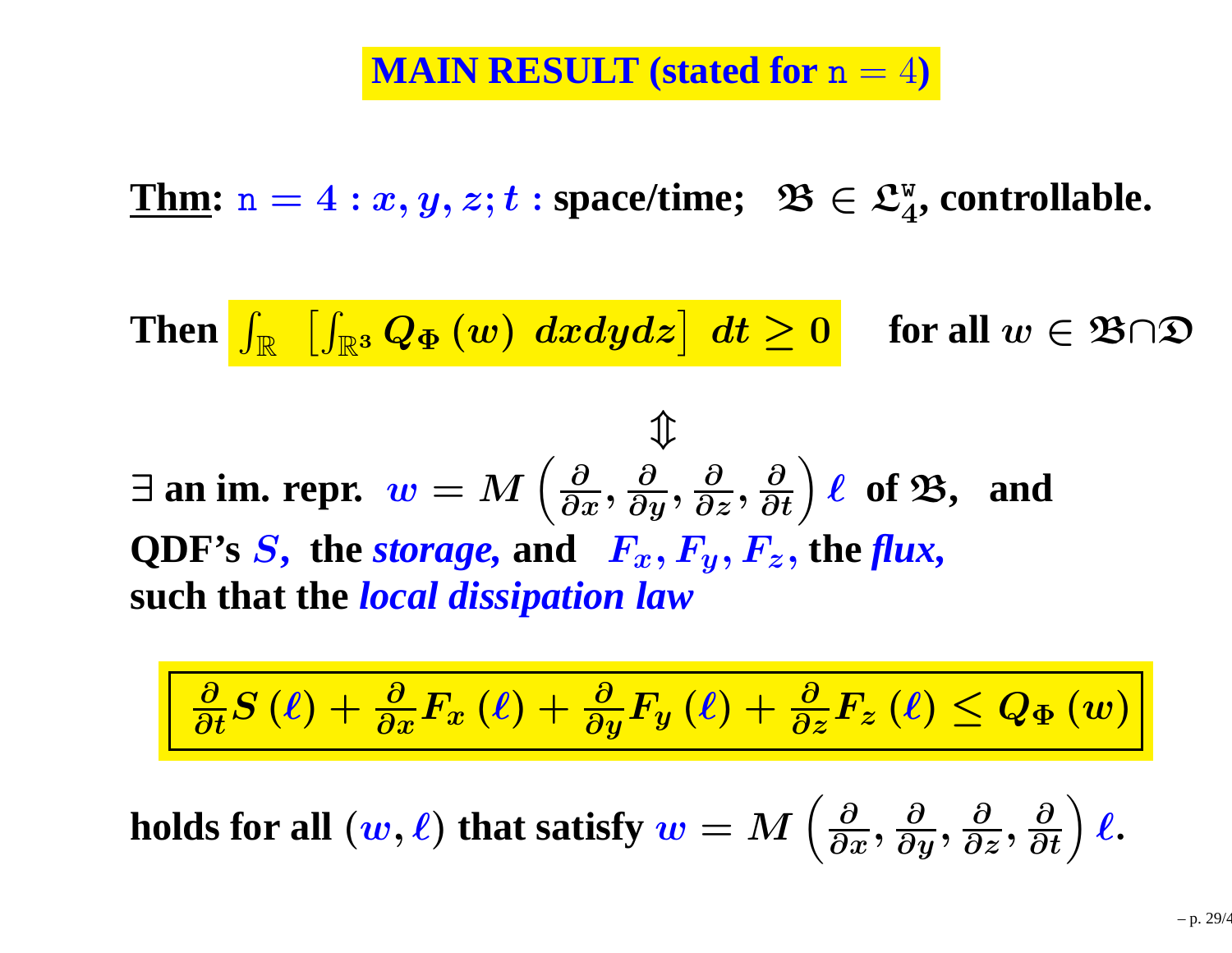**Hidden variables**

**The local law involvespossibly unobservable, - i.e., hidden!latent variables (the** <sup>ℓ</sup>**'s).**

**This gives physical notions as stored energy, entropy, etc., anenigmatic physical flavor.**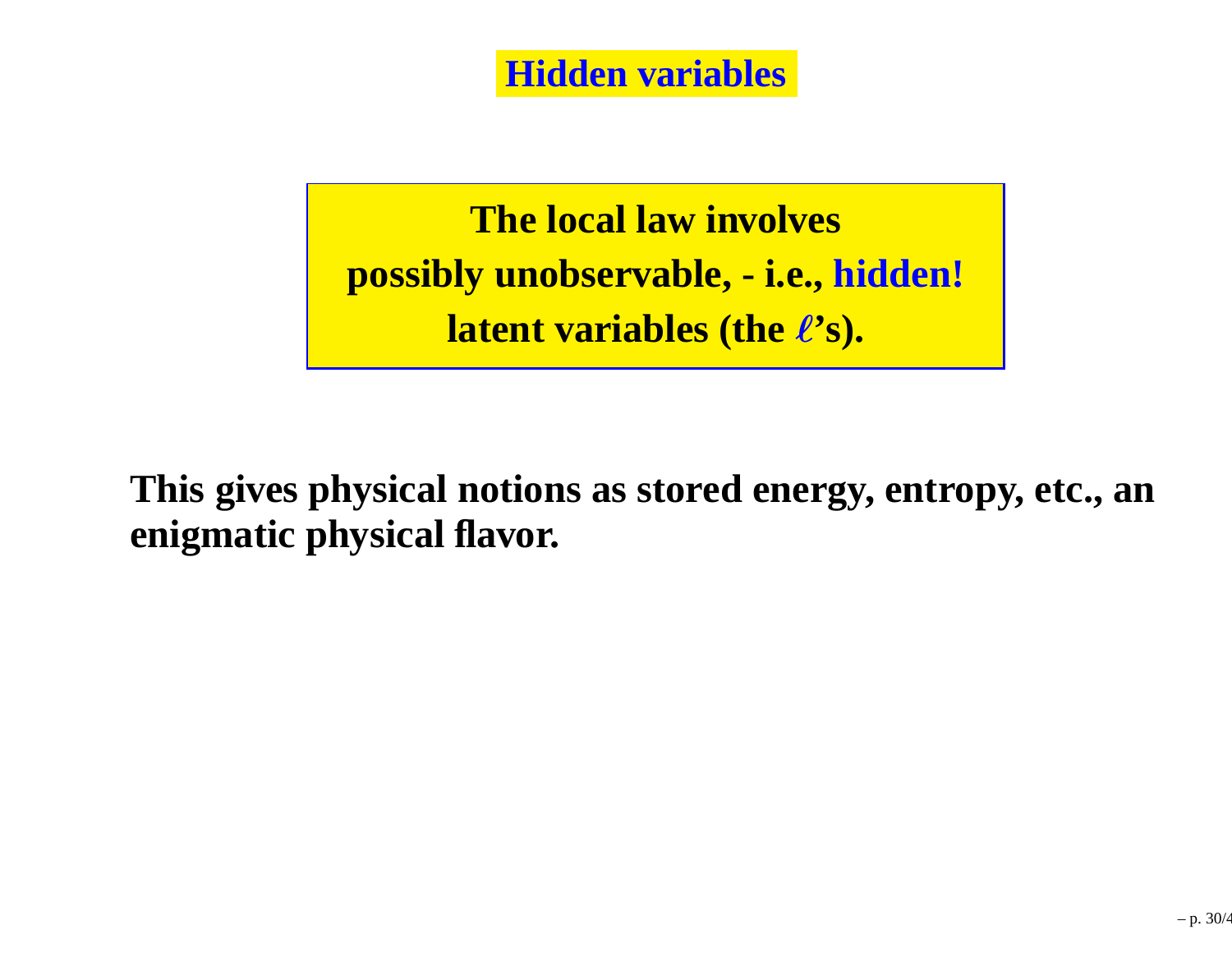**Maxwell's equations are dissipative (in fact, conservative)with respect to** $\vec{E}\cdot\vec{j},$  **the rate of energy supplied.**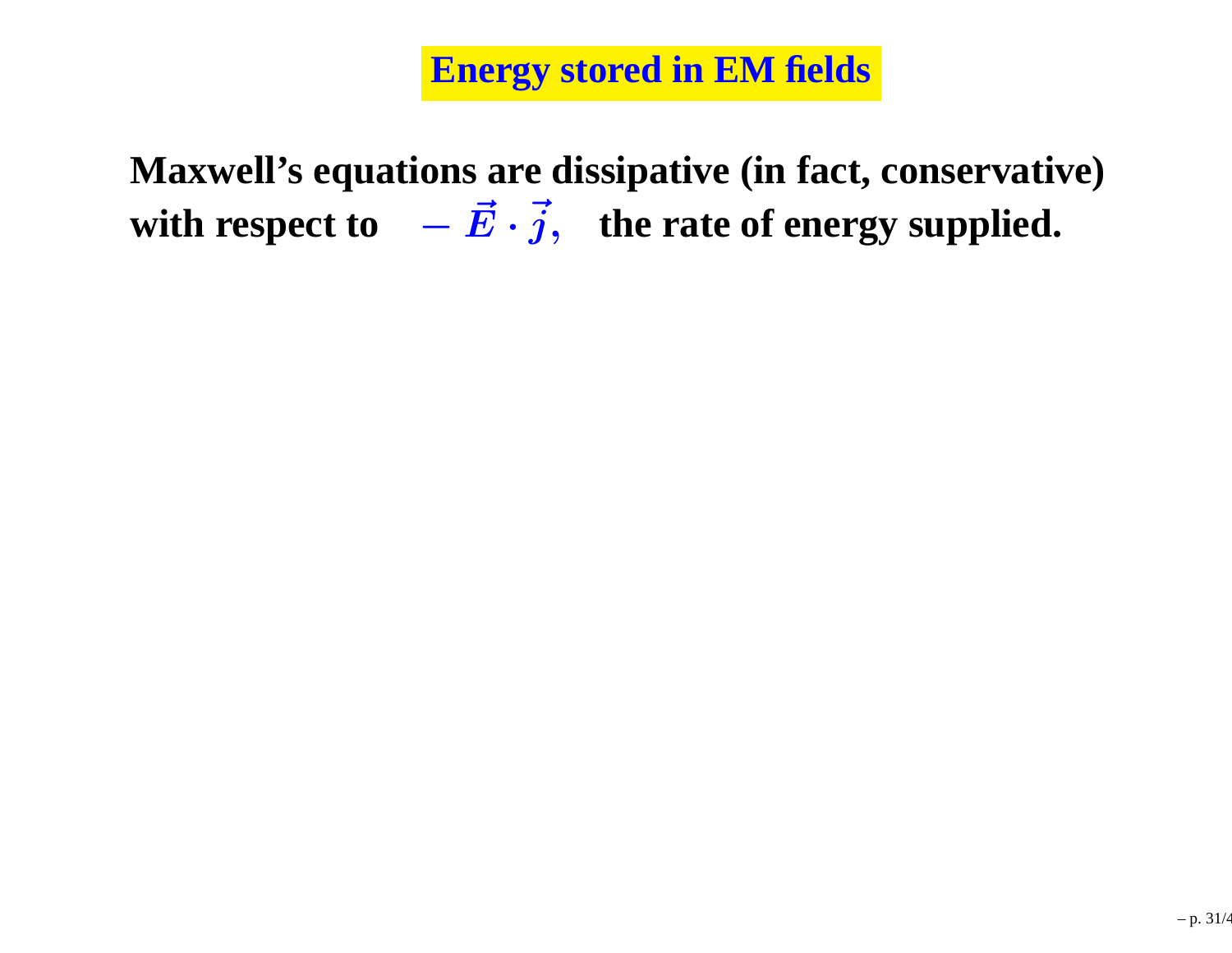**Maxwell's equations are dissipative (in fact, conservative)with respect to** $\vec{E}\cdot\vec{j},$  **the rate of energy supplied.** 

**Introduce the** *stored energy density,* S**, andthe** *energy flux density* **(the** *Poynting vector* **),**F~**,**

$$
\begin{array}{llll} S\left(\vec{E},\vec{B}\right):=\frac{\varepsilon_0}{2}\vec{E}\cdot\vec{E}+\frac{\varepsilon_0c^2}{2}\vec{B}\cdot\vec{B},\\\\ \vec{F}\left(\vec{E},\vec{B}\right):=\varepsilon_0c^2\vec{E}\times\vec{B}.\\ \end{array}
$$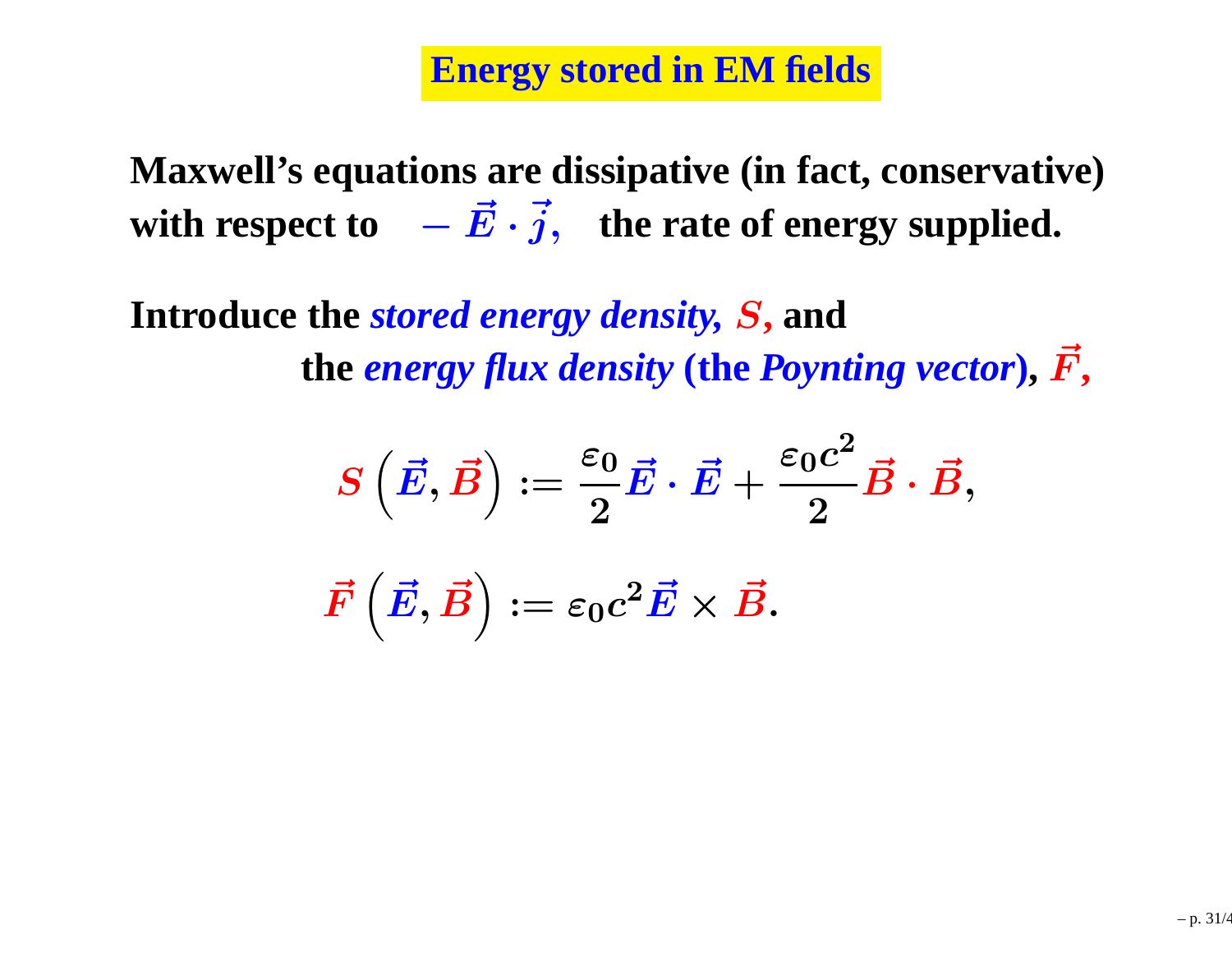**Maxwell's equations are dissipative (in fact, conservative)with respect to** $\vec{E}\cdot\vec{j},$  **the rate of energy supplied.** 

**Introduce the** *stored energy density,* S**, andthe** *energy flux density* **(the** *Poynting vector* **),**F~**,**

$$
\begin{array}{l} S\left(\vec{E}, \vec{B}\right) := \frac{\varepsilon_0}{2} \vec{E} \cdot \vec{E} + \frac{\varepsilon_0 c^2}{2} \vec{B} \cdot \vec{B}, \\ \\ \vec{F}\left(\vec{E}, \vec{B}\right) := \varepsilon_0 c^2 \vec{E} \times \vec{B}. \end{array}
$$

**Local conservation law for Maxwell's equations:**

$$
\boxed{\frac{\partial}{\partial t} S\left(\vec{E}, \vec{B}\right) + \nabla \cdot \vec{F}\left(\vec{E}, \vec{B}\right) = -\vec{E} \cdot \vec{j}.
$$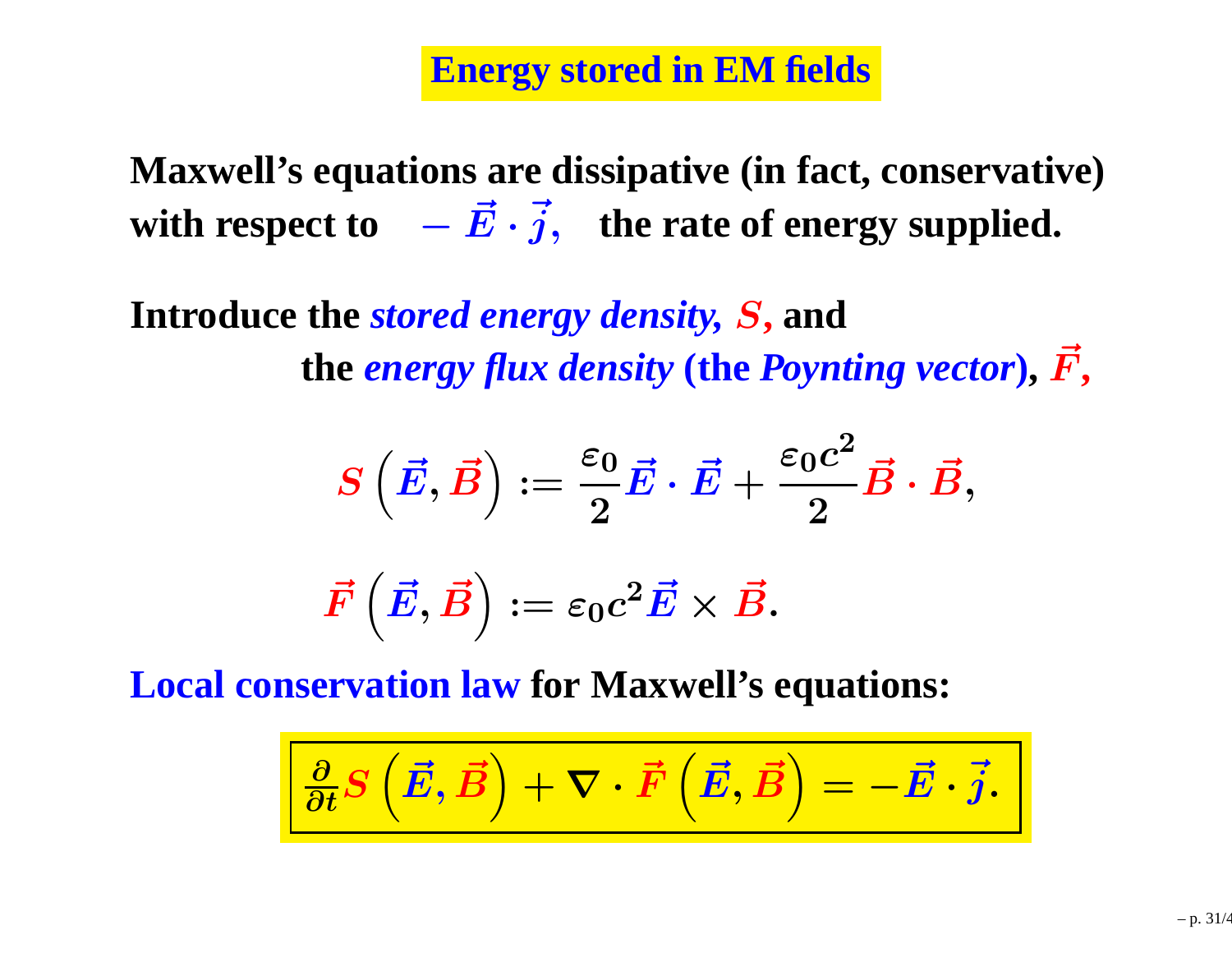**Maxwell's equations are dissipative (in fact, conservative)with respect to** $\vec{E}\cdot\vec{j},$  **the rate of energy supplied.** 

**Introduce the** *stored energy density,* S**, andthe** *energy flux density* **(the** *Poynting vector* **),**F~**,**

$$
\begin{array}{l} S\left(\vec{E}, \vec{B}\right) := \frac{\varepsilon_0}{2} \vec{E} \cdot \vec{E} + \frac{\varepsilon_0 c^2}{2} \vec{B} \cdot \vec{B}, \\ \\ \vec{F}\left(\vec{E}, \vec{B}\right) := \varepsilon_0 c^2 \vec{E} \times \vec{B}. \end{array}
$$

**Local conservation law for Maxwell's equations:**

$$
\frac{\left|\frac{\partial}{\partial t}S\left(\vec{E},\vec{B}\right)+\nabla\cdot\vec{F}\left(\vec{E},\vec{B}\right)\right|=-\vec{E}\cdot\vec{j}.
$$
  
Involves  $\vec{B}$ , unobservable from  $\vec{E}$  and  $\vec{j}$ .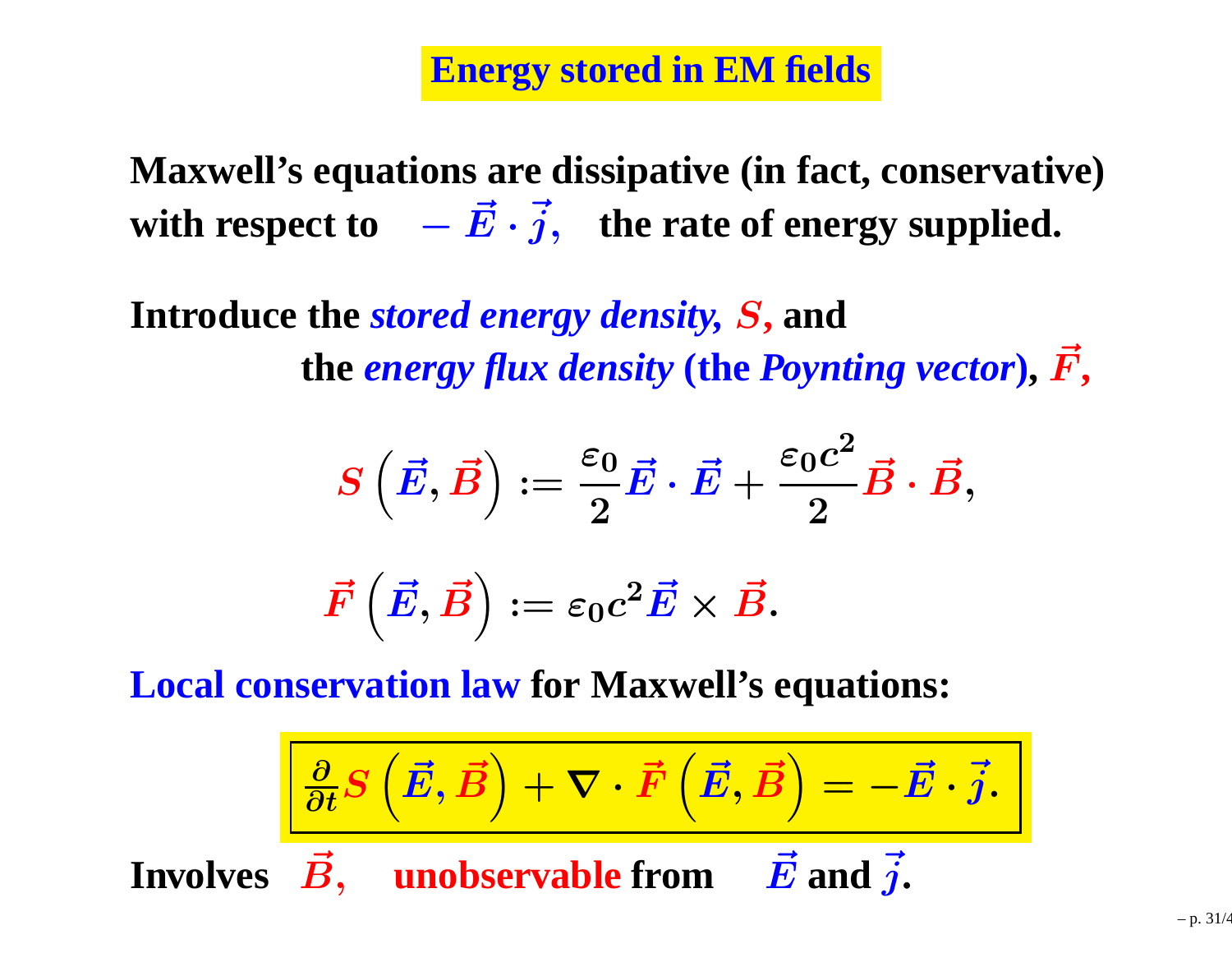## **The proof**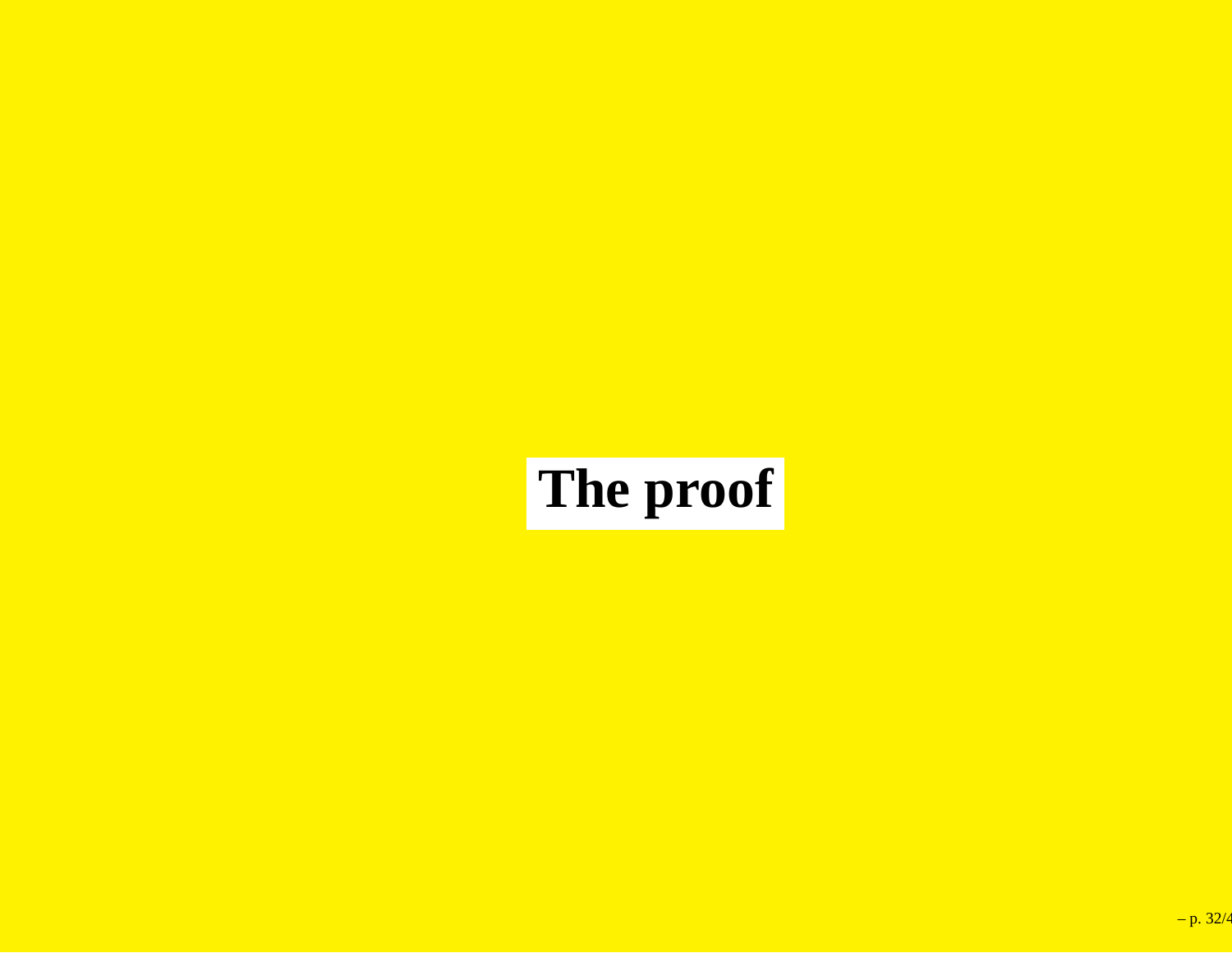**Outline of the proof**

**Using controllability and image representations, we may assume, WLOG:**  $\mathfrak{B} = \mathfrak{C}^{\infty}(\mathbb{R}^n, \mathbb{R}^w)$ 

**To be shown**

**Global dissipation :**<sup>⇔</sup>

$$
\int_{\mathbb{R}^{\mathrm{n}}}Q_{\Phi }\left( w\right) \geq 0\text{ for all }w\in \mathfrak{D}
$$

 $\hat{\mathbb{I}}$ 

 $\exists \Psi : \quad \nabla \cdot Q_{\Psi} \left( w \right) \leq Q_{\Phi} \left( w \right) \text{ for all } w \in \mathfrak{C}^{\infty}$ 

⇔: **Local dissipation**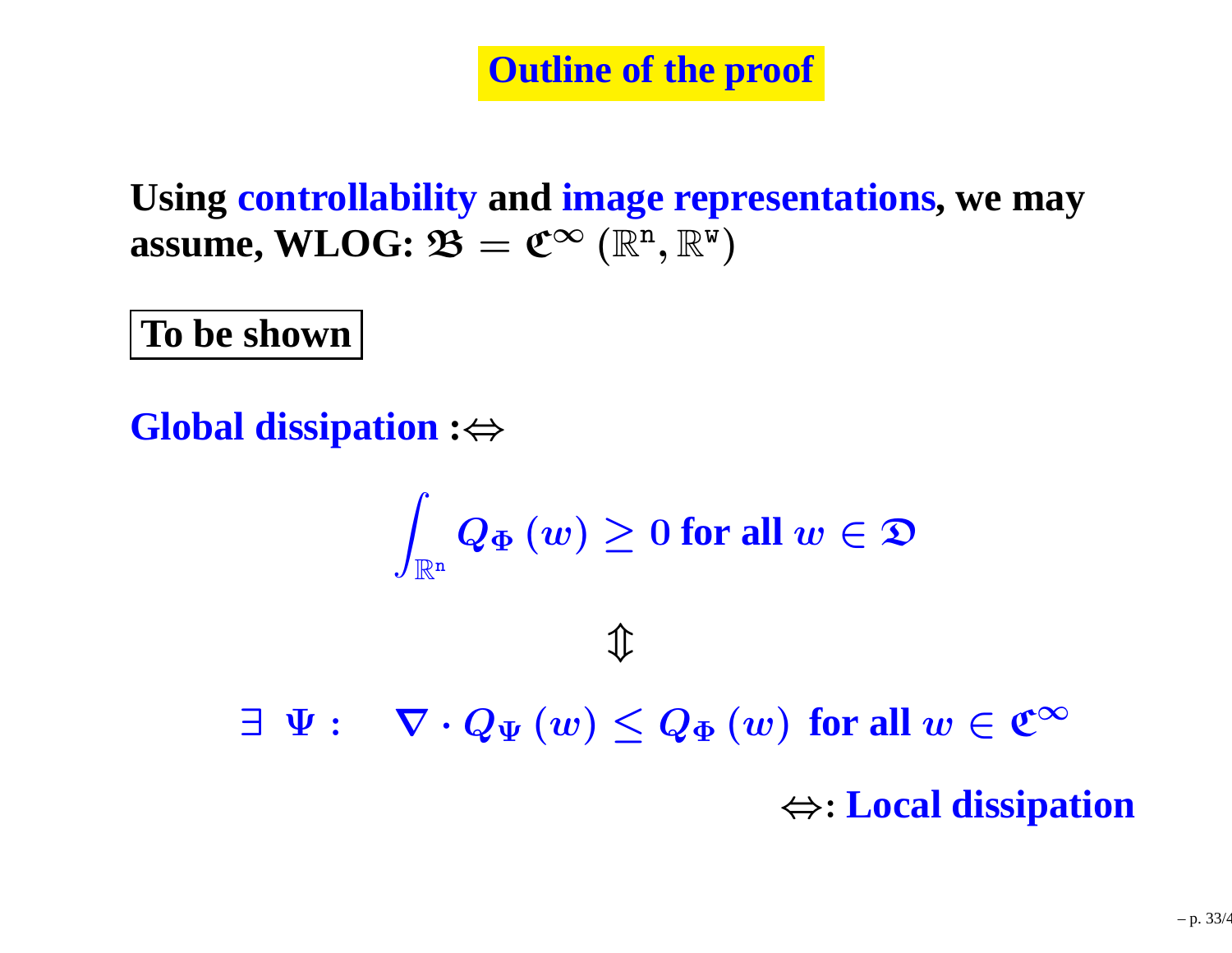$\displaystyle \int_{\mathbb{R}^{\mathrm{n}}} Q_{\Phi} \left( w \right) \geq 0$  for all  $w \in \mathfrak{D}$ 

## $\Phi\left(-i\omega,i\omega\right)\geq0$  for all  $\omega\in\mathbb{R}^{\mathtt{n}}$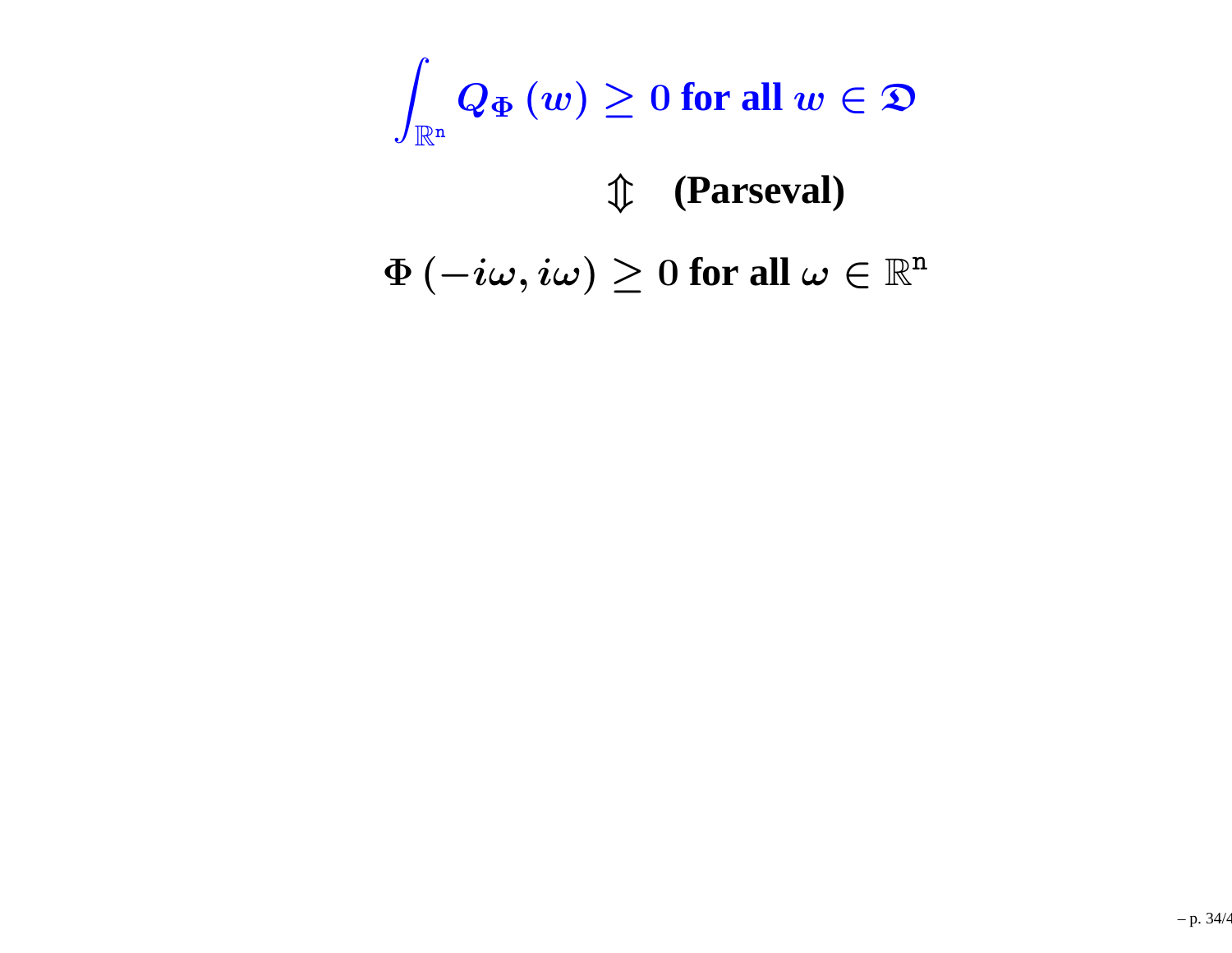$\displaystyle \int_{\mathbb{R}^{\mathrm{n}}} Q_{\Phi} \left( w \right) \geq 0$  for all  $w \in \mathfrak{D}$ 

 $\Phi\left(-i\omega,i\omega\right)\geq0$  for all  $\omega\in\mathbb{R}^{\mathtt{n}}$ 

 $\hat{\mathbb{I}}$ 

**(Factorization equation)**

 $\exists D: \Phi(-\xi, \xi) = D^{\top}(-\xi) D(\xi)$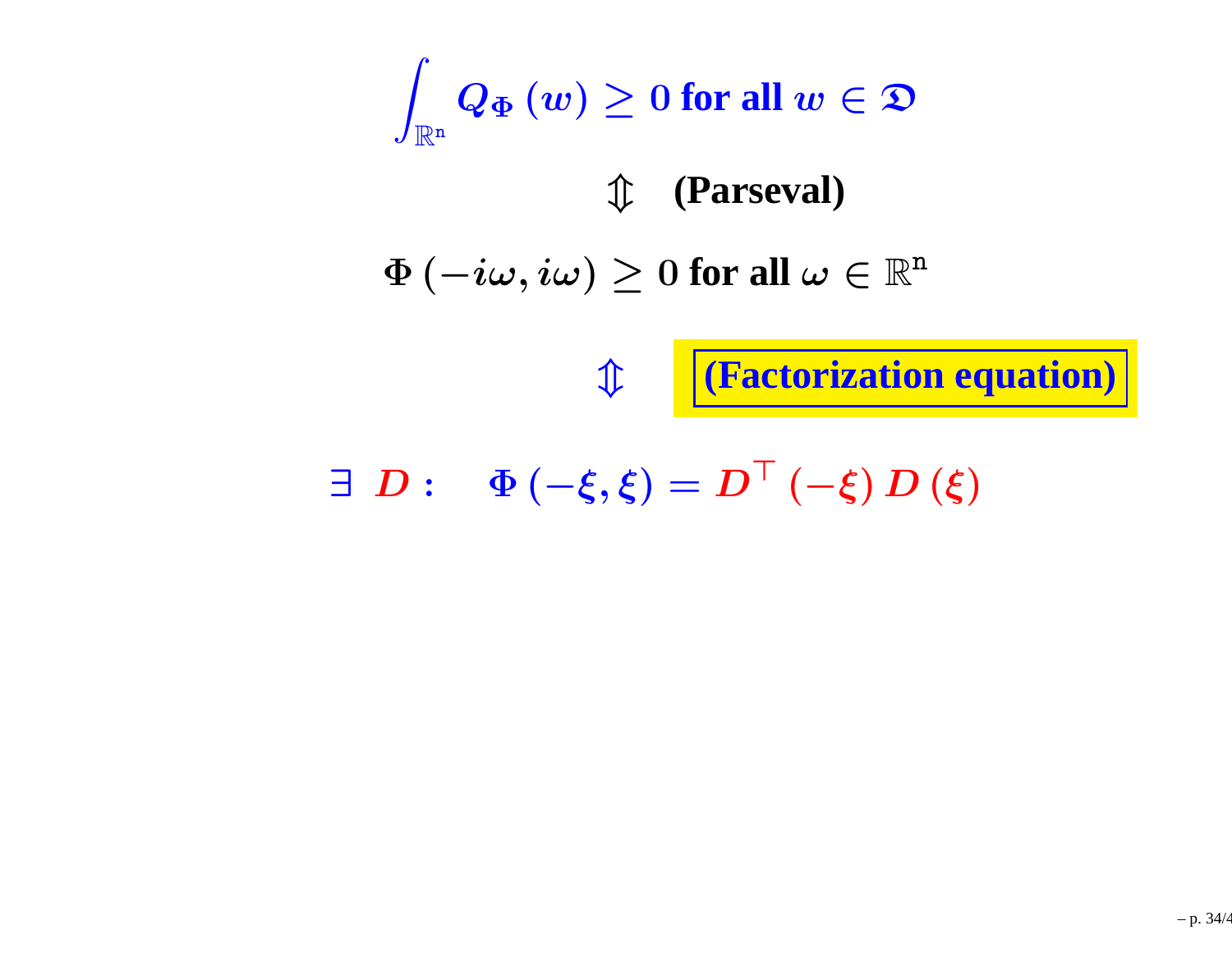$\displaystyle \int_{\mathbb{R}^{\mathrm{n}}} Q_{\Phi} \left( w \right) \geq 0$  for all  $w \in \mathfrak{D}$ 

 $\Phi\left(-i\omega,i\omega\right)\geq0$  for all  $\omega\in\mathbb{R}^{\mathtt{n}}$ 

m **(Factorization equation)**

 $\exists D: \Phi(-\xi, \xi) = D^{\top}(-\xi) D(\xi)$ m **(easy)**

 $\exists \Psi : \left( \zeta + \eta \right)^{\top} \Psi \left( \zeta , \eta \right) = \Phi \left( \zeta , \eta \right) - D^{\top} \left( \zeta \right) D \left( \eta \right)$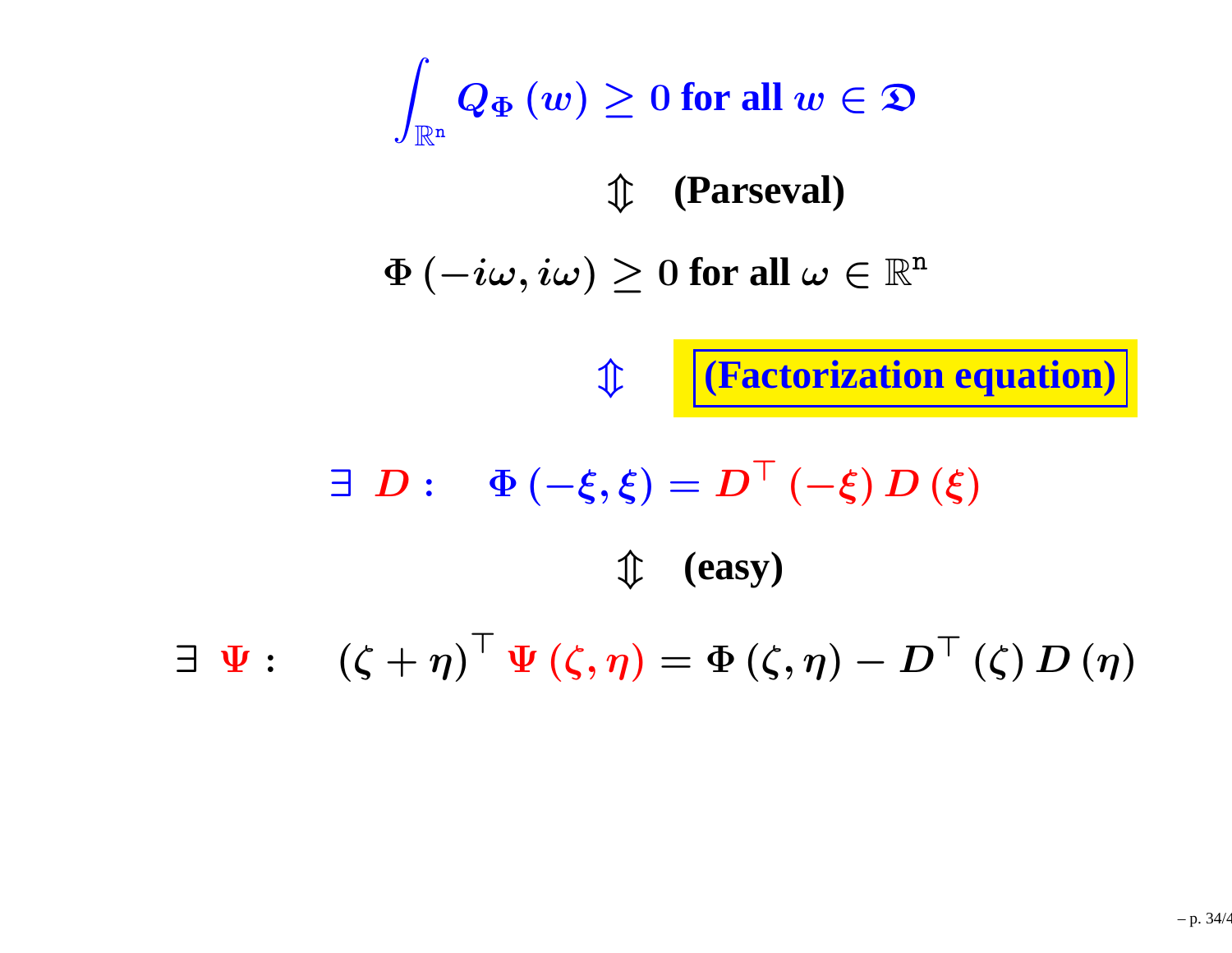$\displaystyle \int_{\mathbb{R}^{\mathrm{n}}} Q_{\Phi} \left( w \right) \geq 0$  for all  $w \in \mathfrak{D}$ 

 $\Phi\left(-i\omega,i\omega\right)\geq0$  for all  $\omega\in\mathbb{R}^{\mathtt{n}}$ 

m **(Factorization equation)**

 $\exists D: \Phi(-\xi, \xi) = D^{\top}(-\xi) D(\xi)$ m **(easy)**

 $\exists \Psi : \left( \zeta + \eta \right)^{\top} \Psi \left( \zeta , \eta \right) = \Phi \left( \zeta , \eta \right) - D^{\top} \left( \zeta \right) D \left( \eta \right)$ m **(clearly)**

 $\exists \Psi : \quad \nabla \cdot Q_{\Psi} \left( w \right) \leq Q_{\Phi} \left( w \right) \textbf{ for all } w \in \mathfrak{C}^{\infty}$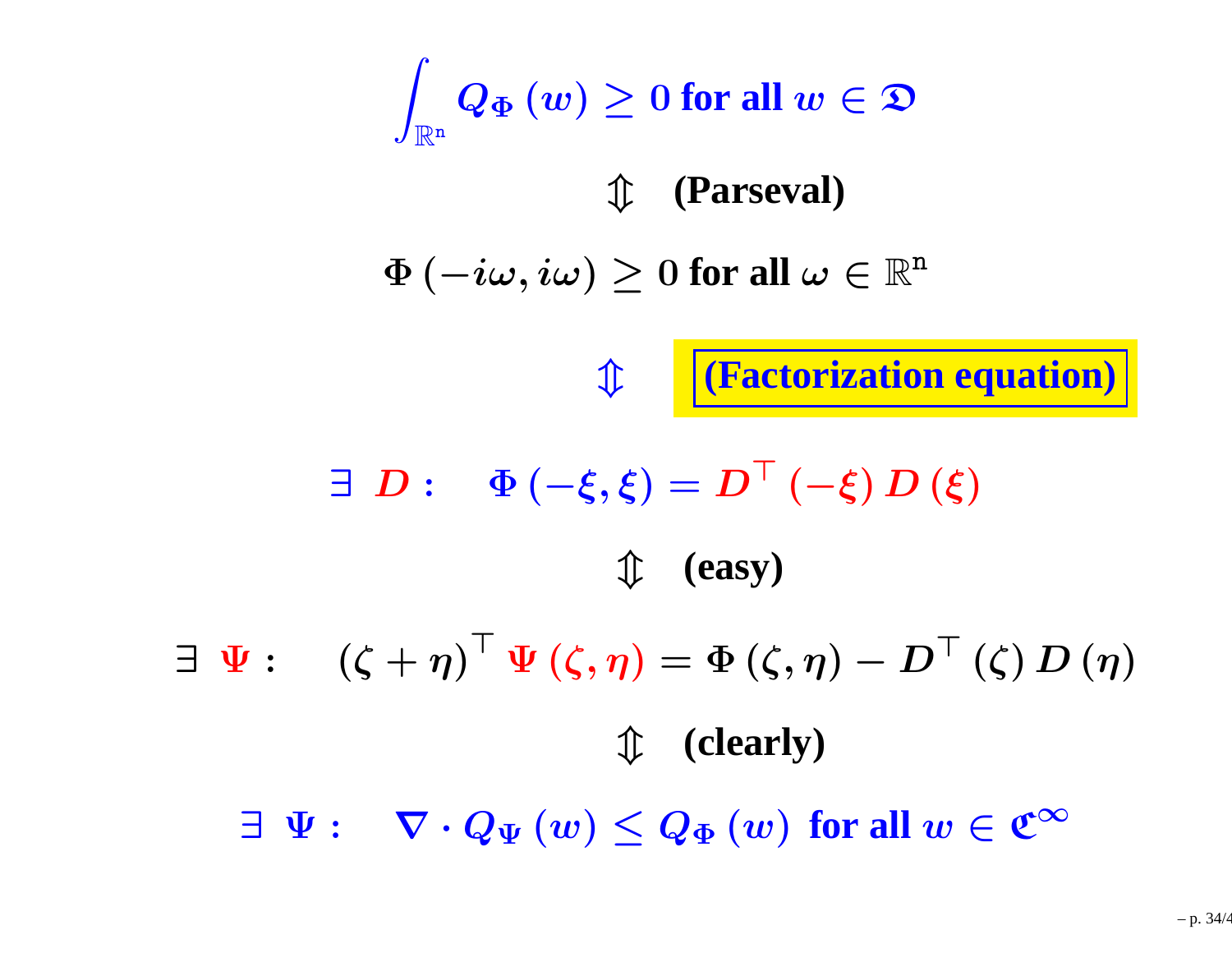**Outline of the proof**

### **Assuming factorizability, we indeed obtain:**

### **Global dissipation :**<sup>⇔</sup>

$$
\int_{\mathbb{R}^{\mathrm{n}}}Q_{\Phi }\left( w\right) \geq 0\text{ for all }w\in \mathfrak{D}
$$

 $\exists \Psi : \quad \nabla \cdot Q_{\Psi} \left( w \right) \leq Q_{\Phi} \left( w \right) \textbf{ for all } w \in \mathfrak{C}^{\infty}$ 

⇔: **Local dissipation**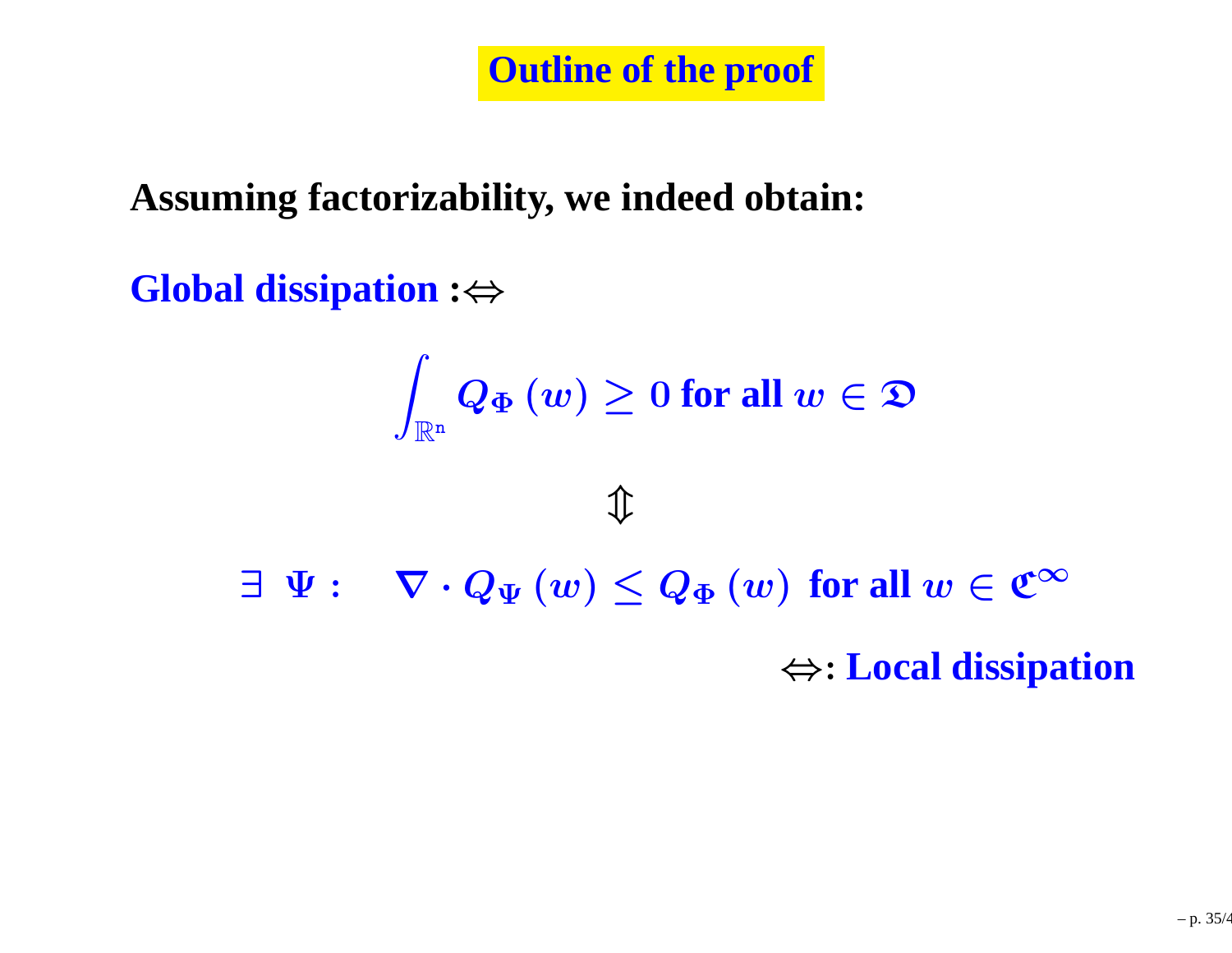**Outline of the proof**

### **Assuming factorizability, we indeed obtain:**

### **Global dissipation :**<sup>⇔</sup>

$$
\int_{\mathbb{R}^n} Q_{\Phi}(w) \ge 0 \text{ for all } w \in \mathfrak{D}
$$
\n
$$
\begin{array}{ll}\n\downarrow & \\
\exists \ \Psi : & \nabla \cdot Q_{\Psi}(w) \le Q_{\Phi}(w) \text{ for all } w \in \mathfrak{C}^{\infty} \\
\Leftrightarrow & \\
\text{Local dissipation}\n\end{array}
$$

### ${\bf However, ...}$  this argument is valid only for  ${\rm n=1...}$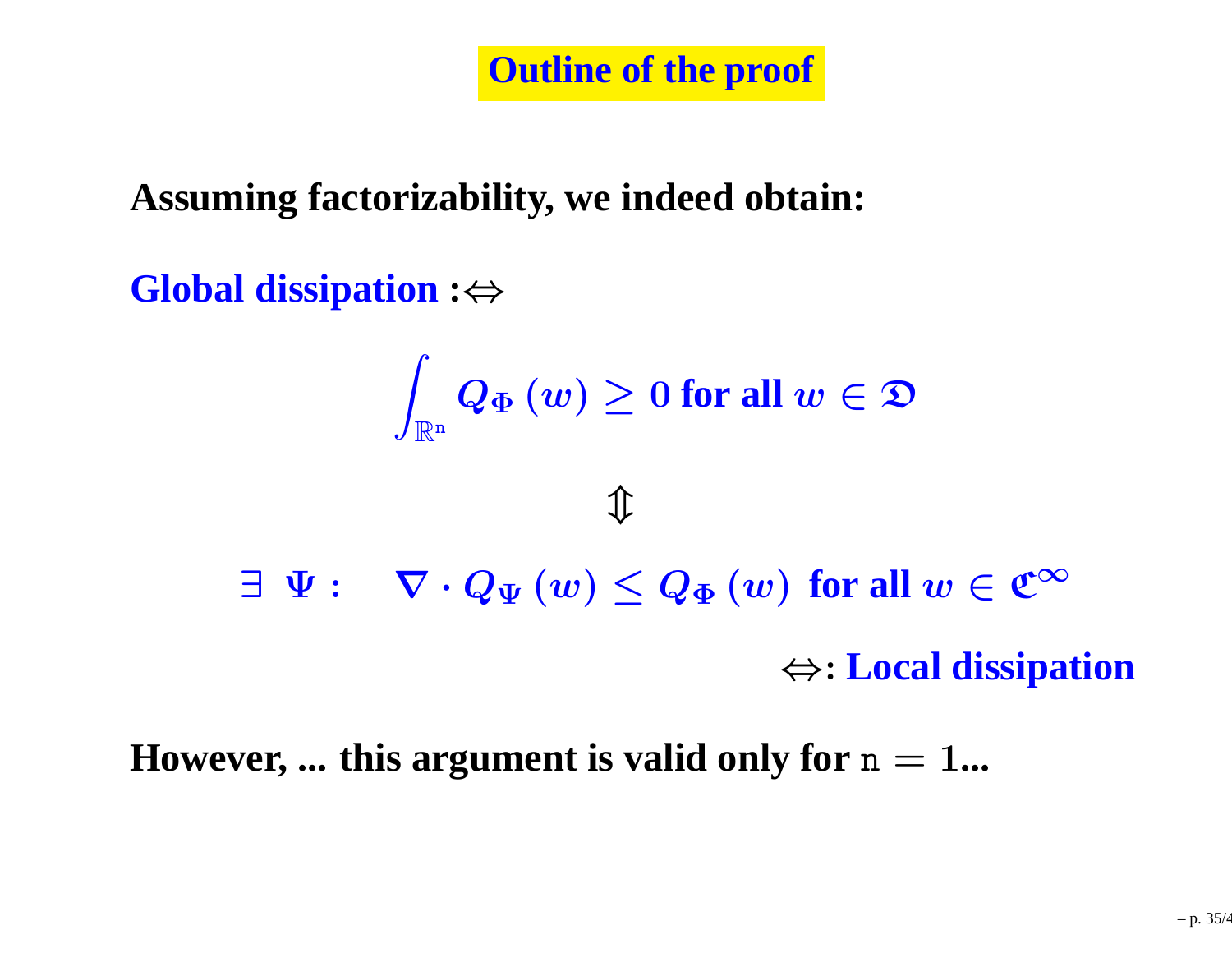## **The factorization equation (FE)**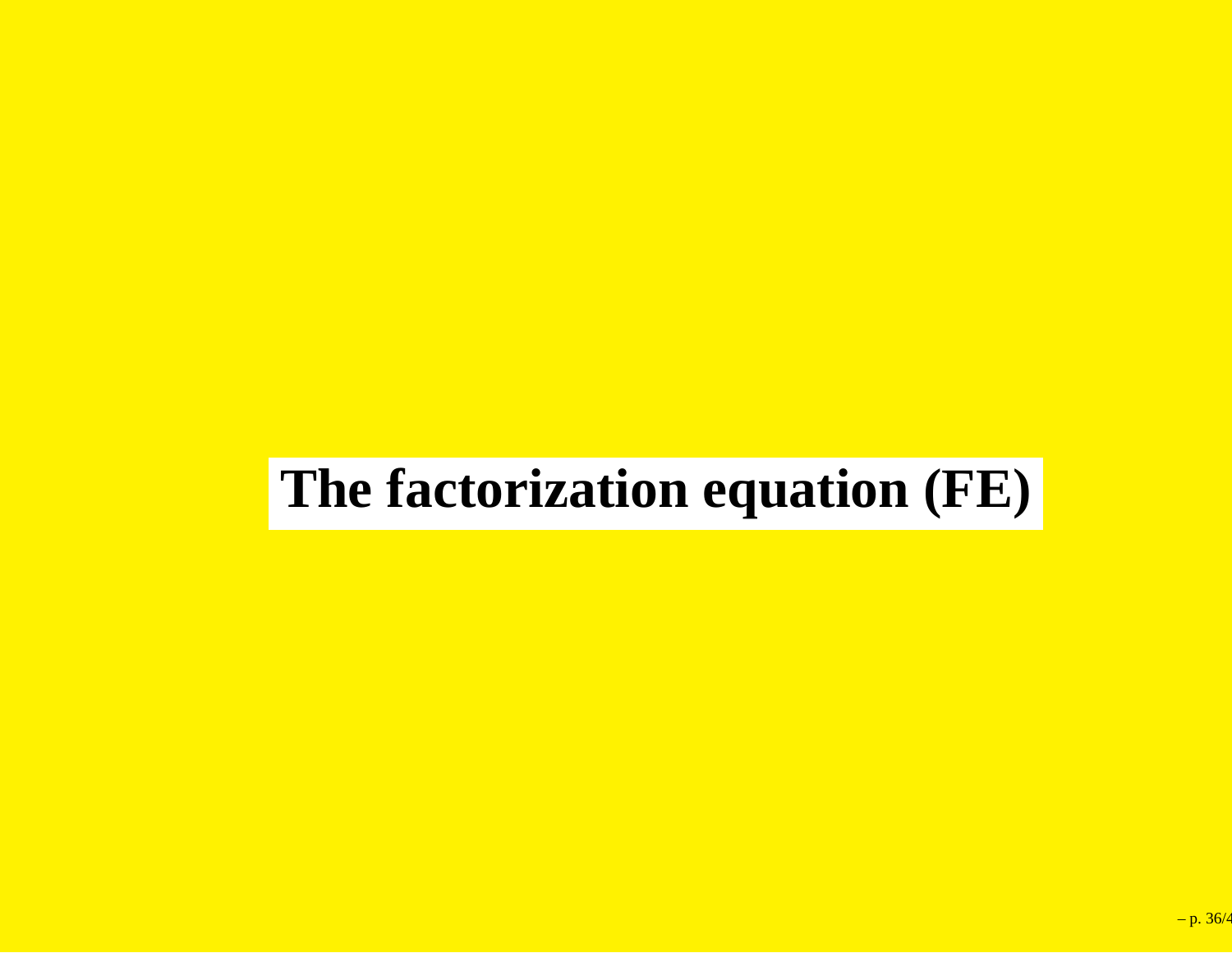**The factorization equation**

**Consider**

#### $\bm{X}^{\bm{\top}}$  $\frac{1}{\sqrt{2}}$  $\boldsymbol{\xi})$   $\boldsymbol{X}\left(\boldsymbol{\xi}\right)$ =Y(ξ) **(FE)**

 $\textbf{with } \boldsymbol{Y} \in \mathbb{R}^{\bullet \times \bullet}[\boldsymbol{\xi}]$  given, and  $\boldsymbol{X}$  the unknown. Solvable??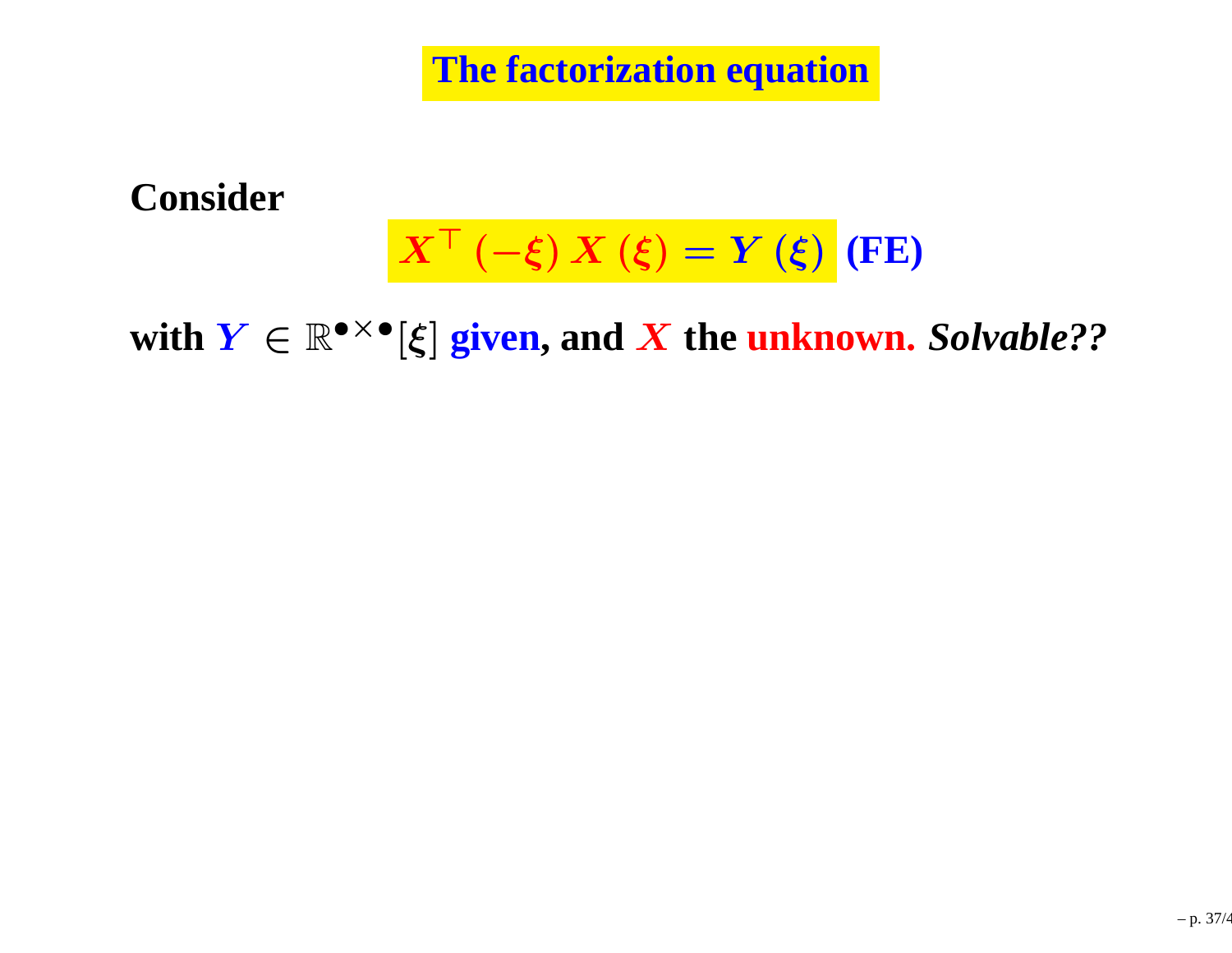**The factorization equation**

**Consider**

$$
X^{\top}(-\xi) X(\xi) = Y(\xi) (FE)
$$

 $\textbf{with } \boldsymbol{Y} \in \mathbb{R}^{\bullet \times \bullet}[\boldsymbol{\xi}]$  given, and  $\boldsymbol{X}$  the unknown. Solvable??

∼=

$$
X^{\top}(\xi) X(\xi) = Y(\xi)
$$

**with**  $Y \in \mathbb{R}^{\bullet \times \bullet} [\xi]$  **given, and**  $X$  **the unknown.** 

**Under what conditions on**Y **does there exist <sup>a</sup> solution** X**?**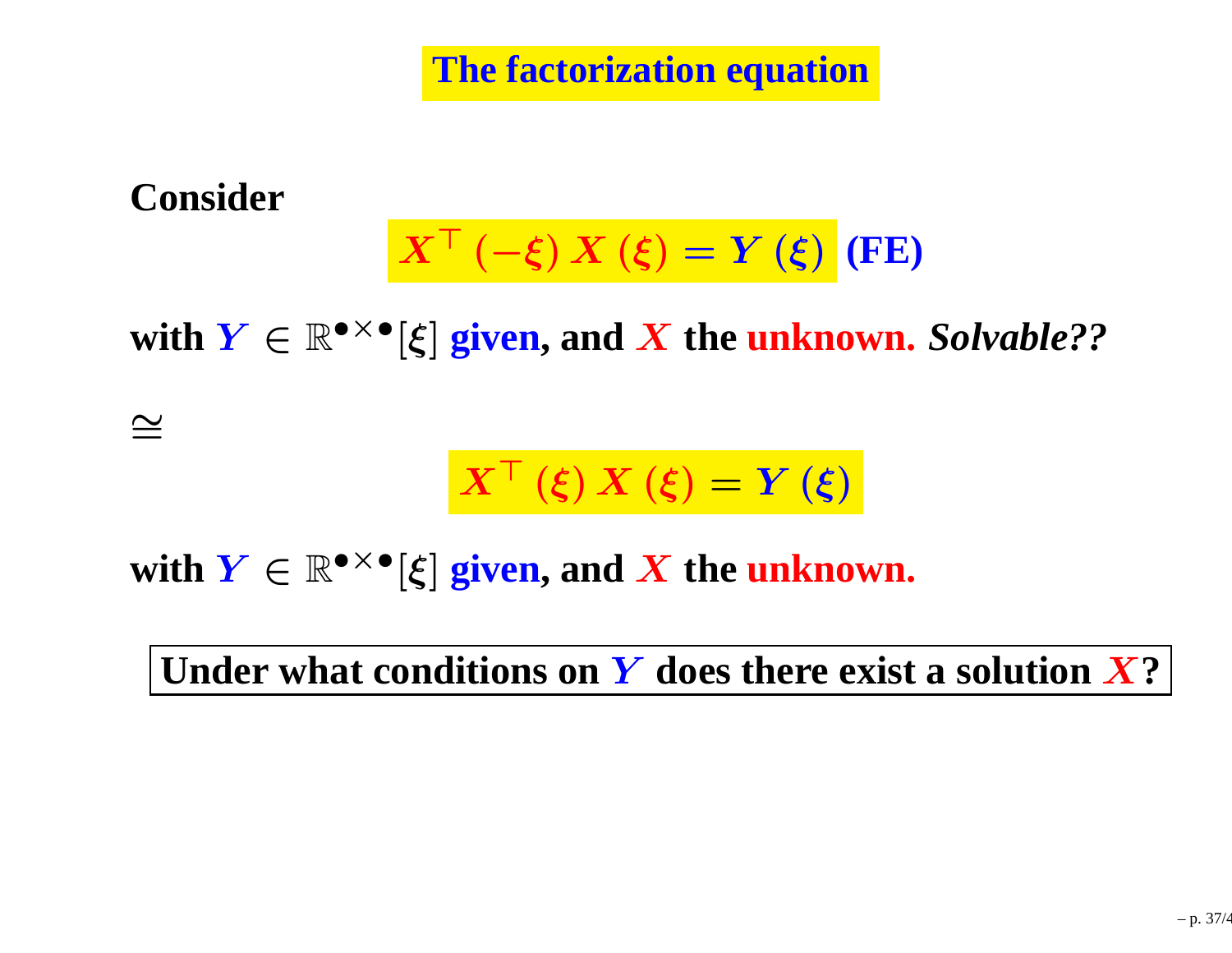**The factorization equation**

#### **Consider**

$$
X^{\top}(-\xi) X(\xi) = Y(\xi) (FE)
$$

 $\textbf{with } \boldsymbol{Y} \in \mathbb{R}^{\bullet \times \bullet}[\boldsymbol{\xi}]$  given, and  $\boldsymbol{X}$  the unknown. Solvable??

∼=

$$
X^{\top}\left(\xi\right)X\left(\xi\right)=Y\left(\xi\right)
$$

**with**  $Y \in \mathbb{R}^{\bullet \times \bullet} [\xi]$  **given, and**  $X$  **the unknown.** 

**Under what conditions on**Y **does there exist <sup>a</sup> solution** X**?**

**Scalar case: write the real polynomial**Y **as <sup>a</sup> sum of squares**

$$
Y = x_1^2 + x_2^2 + \cdots + x_k^2.
$$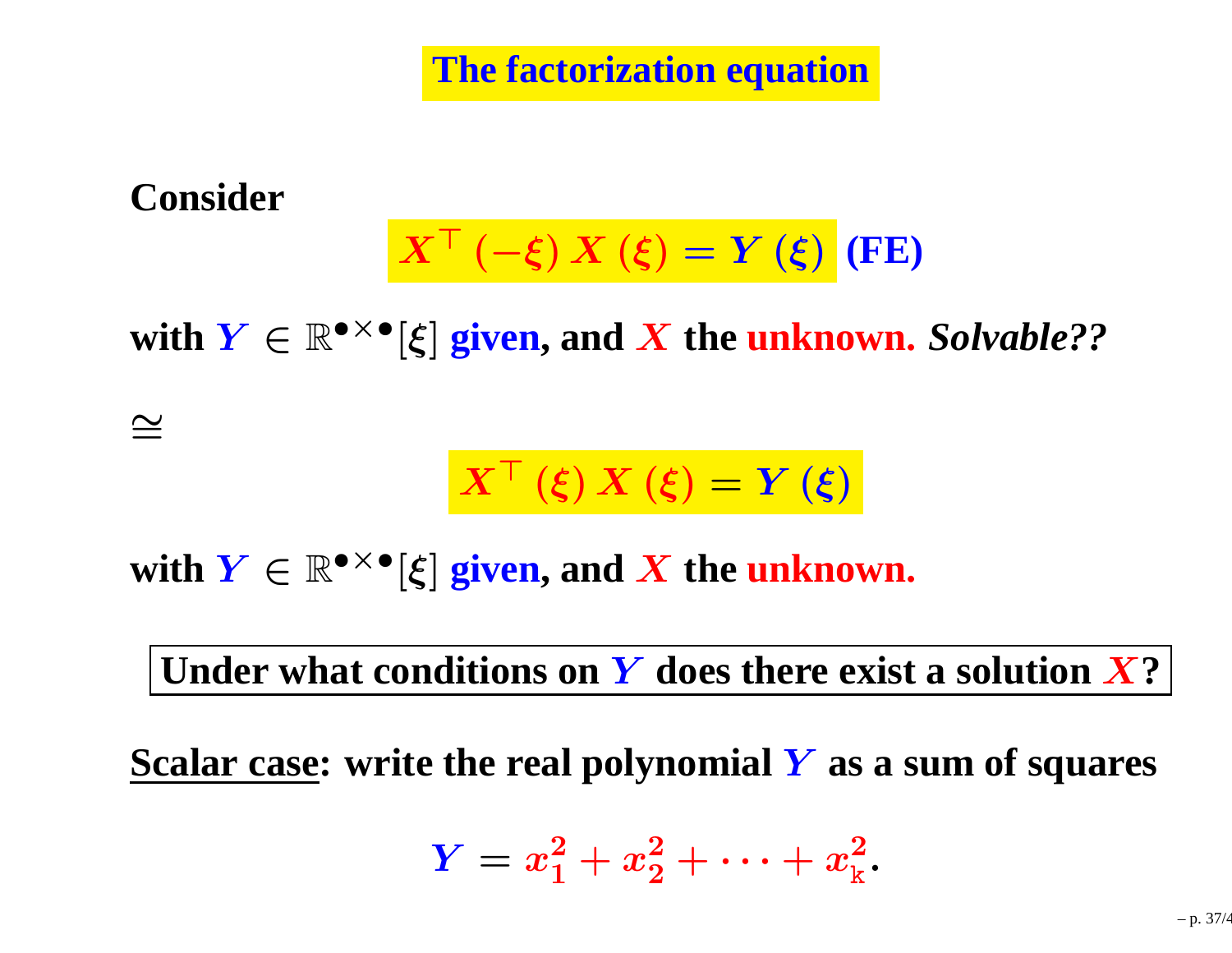$X^{\top}(\xi) X(\xi) = Y(\xi)$  (FE)

## Y **is <sup>a</sup> <sup>g</sup>iven polynomial matrix;** <sup>X</sup> **is the unknown.**

# **For**  $n = 1$  and  $Y \in \mathbb{R}$  [ $\xi$ ], solvable (with  $X \in \mathbb{R}^2$ [ $\xi$ ]) iff  $Y(\alpha) \ge 0$  **for all**  $\alpha \in \mathbb{R}$ .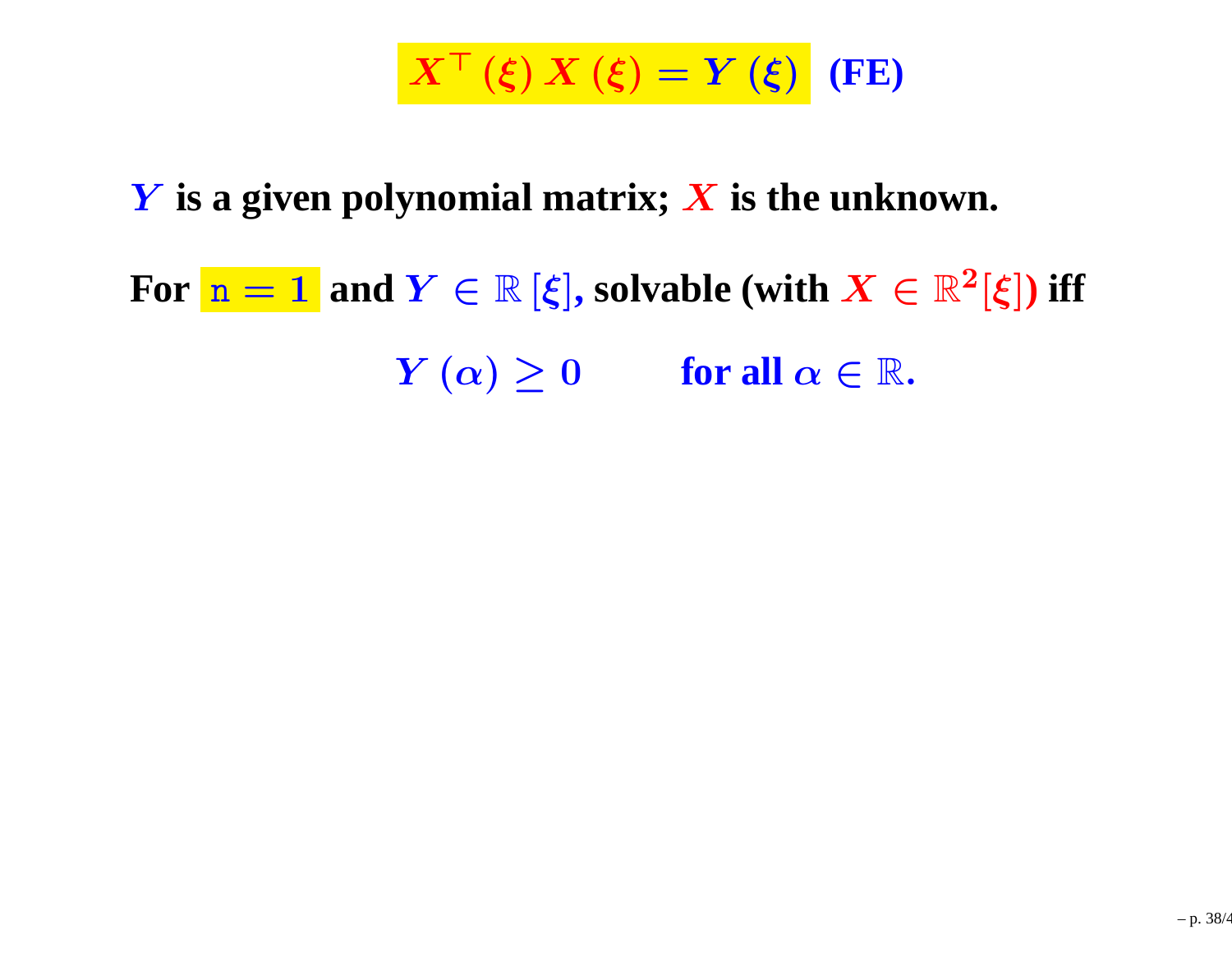## $X^{\top}(\xi) X(\xi) = Y(\xi)$  (FE)

## Y **is <sup>a</sup> <sup>g</sup>iven polynomial matrix;** <sup>X</sup> **is the unknown.**

- **For**  $n = 1$  and  $Y \in \mathbb{R}$  [ $\xi$ ], solvable (with  $X \in \mathbb{R}^2$ [ $\xi$ ]) iff  $Y(\alpha) \ge 0$  **for all**  $\alpha \in \mathbb{R}$ .
- **For**  $n = 1$  and  $Y \in \mathbb{R}^{\bullet \times \bullet} [\xi]$ , it is well-known (but **non-trivial) that** (FE) is solvable (with  $X \in \mathbb{R}^{\bullet \times \bullet} [\xi]$  !) iff
	- $Y(\alpha) = Y^{\top}(\alpha) \ge 0$  **for all**  $\alpha \in \mathbb{R}$ .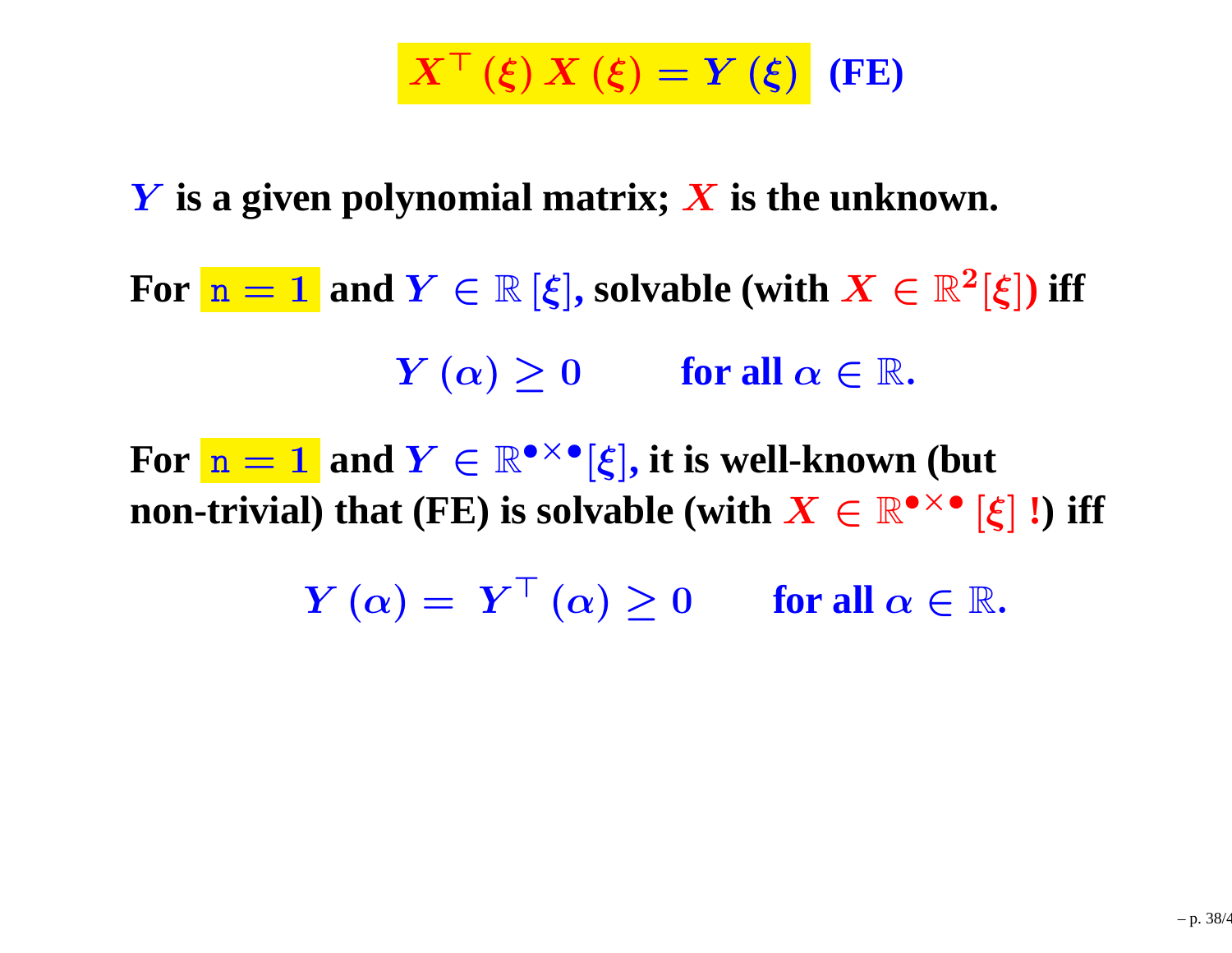$X^{\top}(\xi) X(\xi) = Y(\xi)$  (FE)

## Y **is <sup>a</sup> <sup>g</sup>iven polynomial matrix;** <sup>X</sup> **is the unknown.**

**For**  $n = 1$  and  $Y \in \mathbb{R}^{\bullet \times \bullet} [\xi]$ , it is well-known (but **non-trivial) that** (FE) is solvable (with  $X \in \mathbb{R}^{\bullet \times \bullet} [\xi]$  !) iff

 $Y(\alpha) = Y^{\top}(\alpha) \ge 0$  **for all**  $\alpha \in \mathbb{R}$ .

**For** <sup>n</sup> <sup>&</sup>gt; <sup>1</sup> **and under the symmetry and positivity condition**  $Y(\alpha) = Y^{\top}(\alpha) \ge 0$  **for all**  $\alpha \in \mathbb{R}^{n}$ ,

**this equation can nevertheless in genera<sup>l</sup> not be solved over the polynomial matrices, for**  $X \in \mathbb{R}^{\bullet \times \bullet}[\xi]$ ,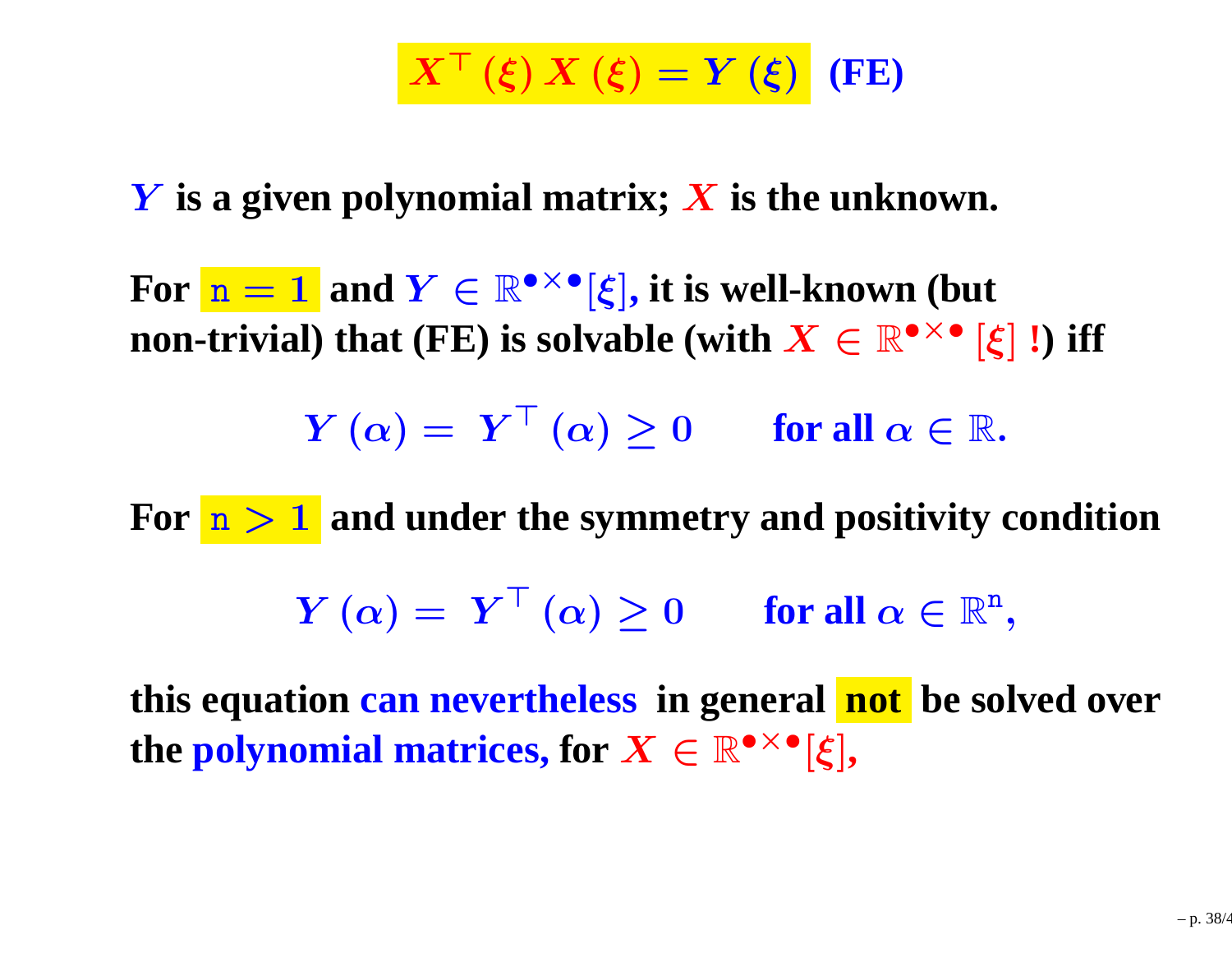$X^{\top}(\xi) X(\xi) = Y(\xi)$  (FE)

# Y **is <sup>a</sup> <sup>g</sup>iven polynomial matrix;** <sup>X</sup> **is the unknown.**

**For**  $n = 1$  and  $Y \in \mathbb{R}^{\bullet \times \bullet} [\xi]$ , it is well-known (but **non-trivial) that** (FE) is solvable (with  $X \in \mathbb{R}^{\bullet \times \bullet} [\xi]$  !) iff

 $Y(\alpha) = Y^{\top}(\alpha) \ge 0$  **for all**  $\alpha \in \mathbb{R}$ .

**For** <sup>n</sup> <sup>&</sup>gt; <sup>1</sup> **and under the symmetry and positivity condition**

 $Y(\alpha) = Y^{\top}(\alpha) \ge 0$  **for all**  $\alpha \in \mathbb{R}^{n}$ ,

**this equation can nevertheless in genera<sup>l</sup> not be solved over**  ${\bf f}$  **the polynomial matrices, for**  $X\in \mathbb{R}^{\bullet \times \bullet}[\xi],$ **but it can be solved over the matrices of rational functions, i.e., for**  $X \in \mathbb{R}^{\bullet \times \bullet} (\xi)$ .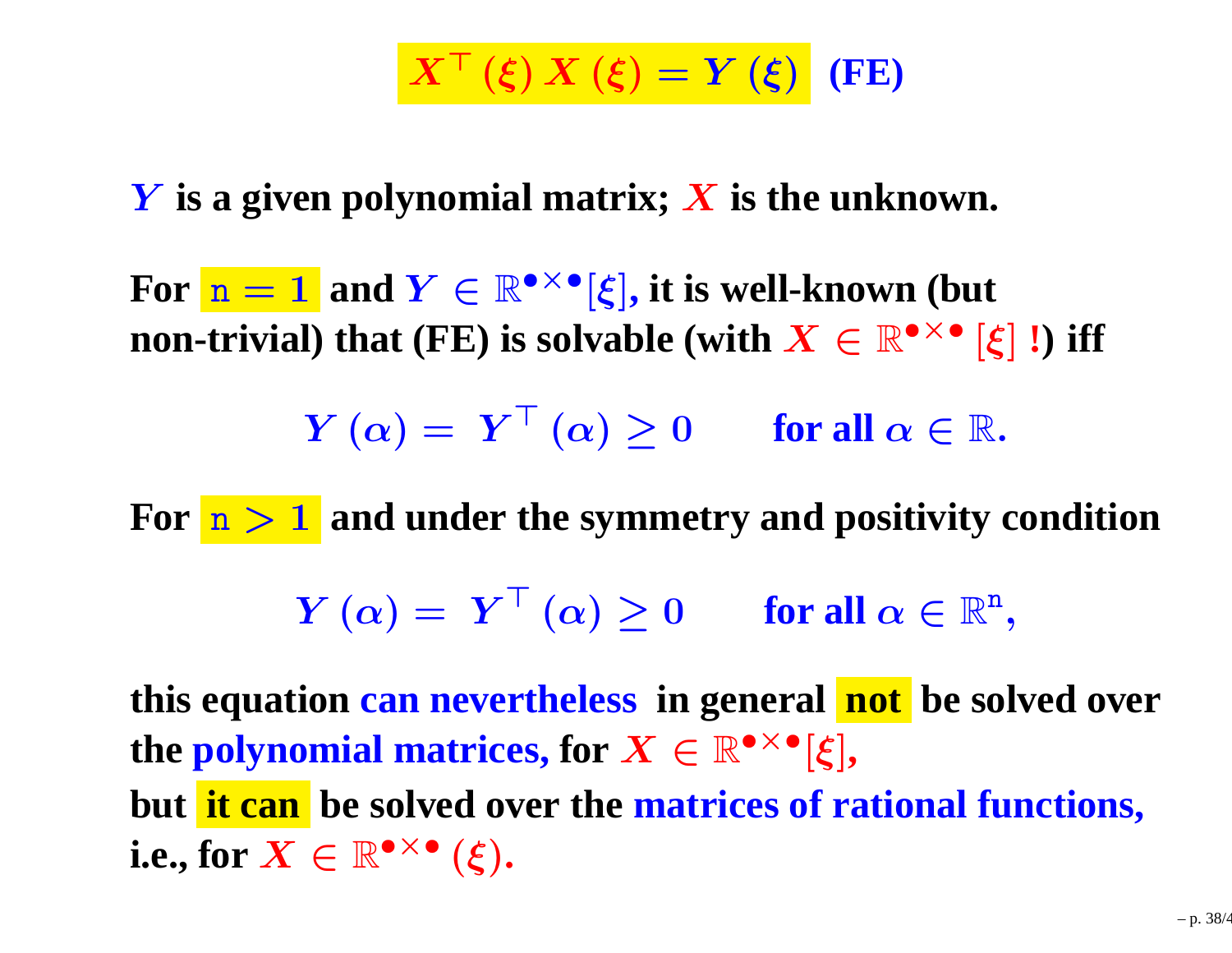**Hilbert's 17-th problem**

## **This factorizability is <sup>a</sup> consequence of Hilbert's 17-th pbm!**



$$
\text{1: Solve} \quad p = p_1^2 + p_2^2 + \dots + p_k^2 \quad p \text{ given}
$$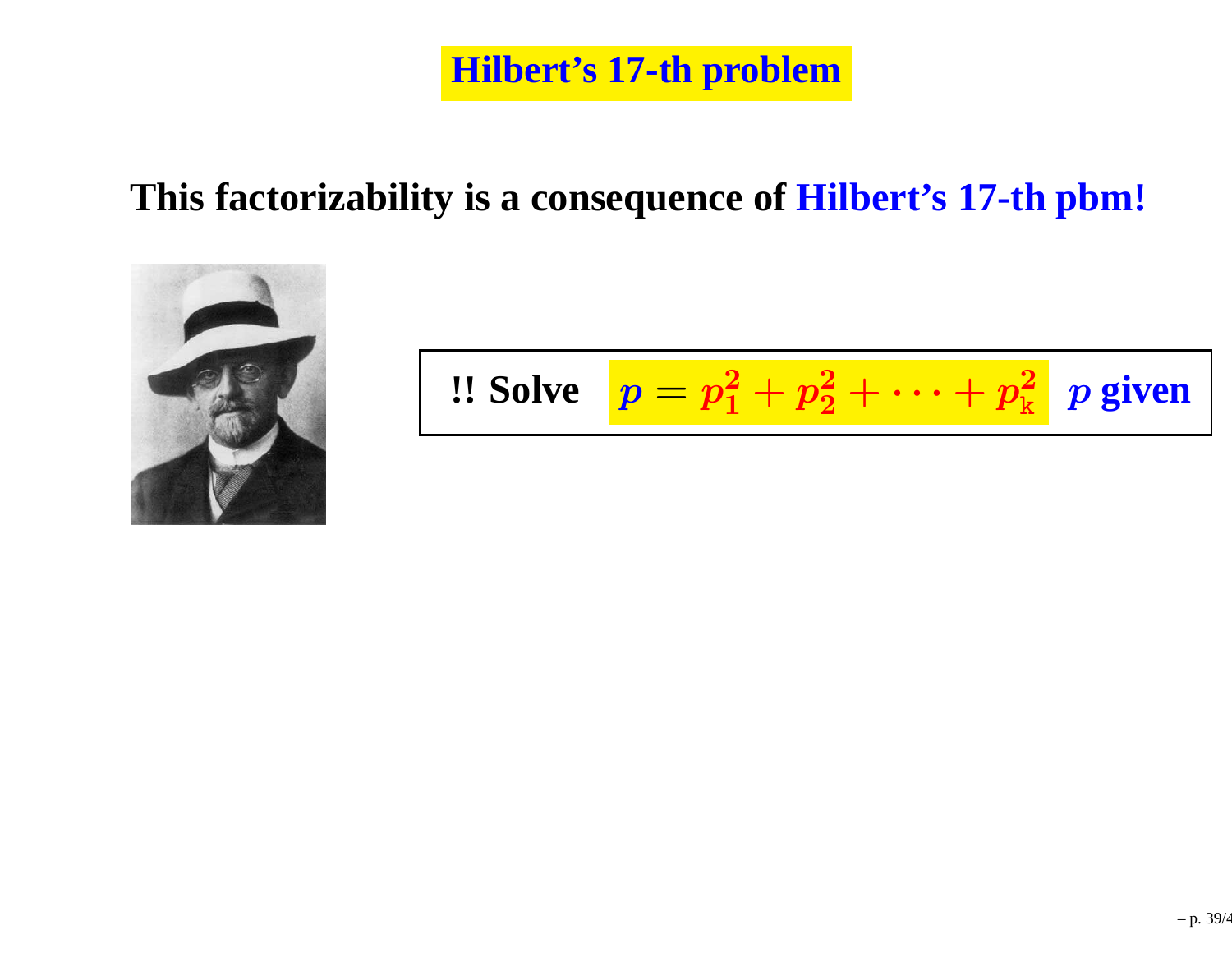**Hilbert's 17-th problem**

## **This factorizability is <sup>a</sup> consequence of Hilbert's 17-th pbm!**



$$
\text{:: Solve} \quad p = p_1^2 + p_2^2 + \dots + p_k^2 \quad p \text{ given}
$$

**A** polynomial  $p \in \mathbb{R}[\xi_1, \cdots, \xi_n],$  with  $p(\alpha_1, \ldots, \alpha_n) \geq 0$ <br>for all ( $\alpha$ )  $\alpha$  )  $\in \mathbb{R}^n$  can in general not be expressed as **for all**  $(\alpha_1, \ldots, \alpha_n) \in \mathbb{R}^n$  can in general <u>not</u> be expressed as a  $\alpha \in \mathbb{R}^n$  of  $\alpha$  and  $\alpha$  is  $\alpha$  is  $\alpha$  is  $\alpha$  is  $\alpha$  is  $\alpha$  is  $\alpha$  is  $\alpha$  is  $\alpha$  is  $\alpha$  is  $\alpha$  is  $\alpha$  is  $\alpha$  is  $\alpha$  is  $\alpha$  **SOS** of polynomials, with the  $p_i$ 's  $\in \mathbb{R}[\xi_1, \cdots, \xi_n]$ .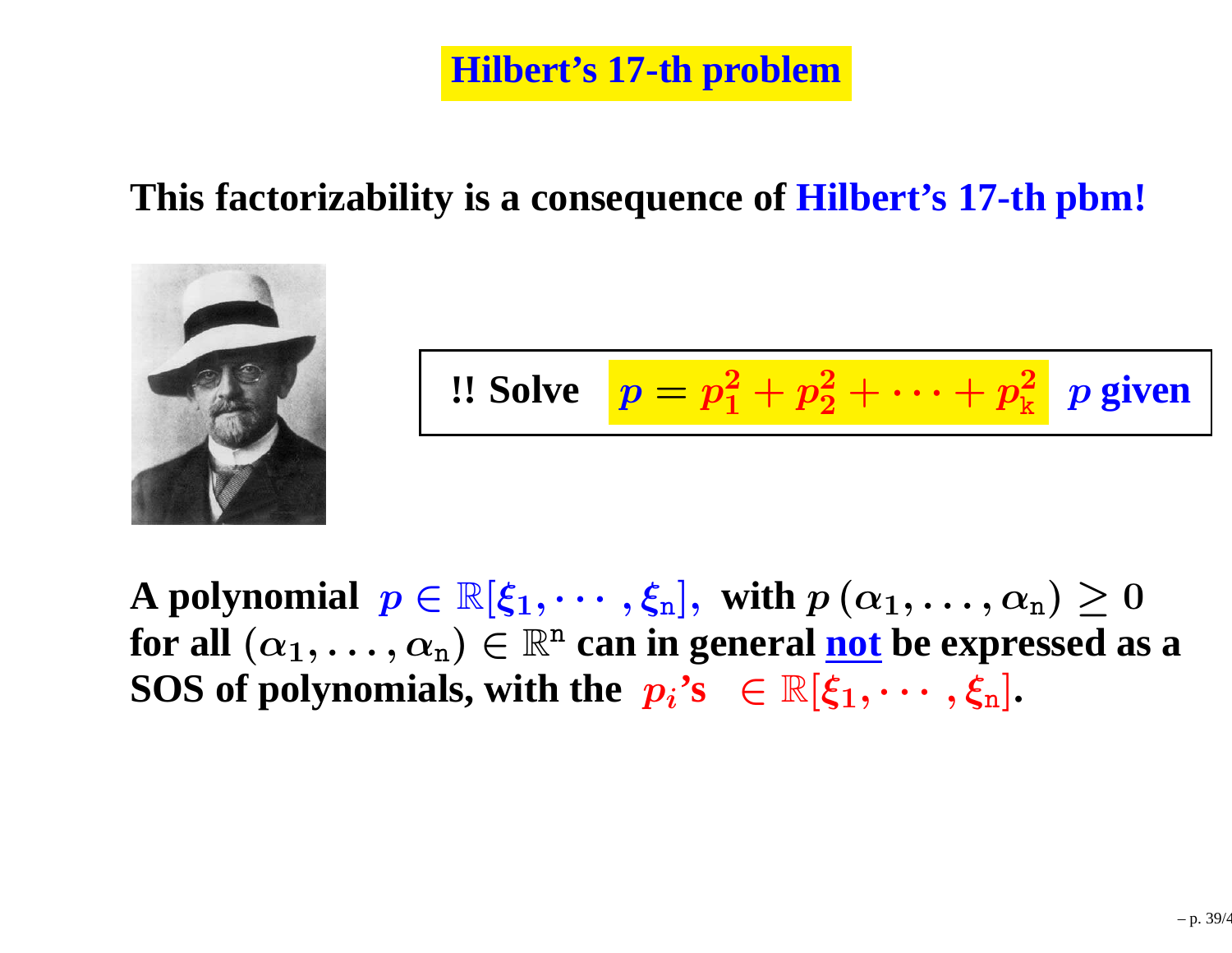## **This factorizability is <sup>a</sup> consequence of Hilbert's 17-th pbm!**



$$
\text{:: Solve} \quad p = p_1^2 + p_2^2 + \dots + p_k^2 \quad p \text{ given}
$$

**A** polynomial  $p \in \mathbb{R}[\xi_1, \cdots, \xi_n],$  with  $p(\alpha_1, \ldots, \alpha_n) \geq 0$ <br>for all ( $\alpha$ )  $\alpha$  )  $\in \mathbb{R}^n$  can in general not be expressed as **for all**  $(\alpha_1, \ldots, \alpha_n) \in \mathbb{R}^n$  can in general <u>not</u> be expressed as a  $\alpha \in \mathbb{R}^n$  of  $\alpha$  and  $\alpha$  is  $\alpha$  is  $\alpha$  is  $\alpha$  is  $\alpha$  is  $\alpha$  is  $\alpha$  is  $\alpha$  is  $\alpha$  is  $\alpha$  is  $\alpha$  is  $\alpha$  is  $\alpha$  is  $\alpha$  is  $\alpha$  **SOS** of polynomials, with the  $p_i$ 's  $\in \mathbb{R}[\xi_1, \cdots, \xi_n].$ <br>Rut a rational function (and hones a polynomial) **But <sup>a</sup> rational function (and hence <sup>a</sup> polynomial)** $p \in \mathbb{R} (\xi_1, \dots, \xi_n)$ , with  $p (\alpha_1, \dots, \alpha_n) \geq 0$ , for all  $(\alpha_1, \ldots, \alpha_n) \in \mathbb{R}^n$ , can be expressed as a SOS of  $(k = 2^n)$ *rational functions, with the*  $p_i$ *'s*  $\in \mathbb{R}$   $(\xi_1, \dots, \xi_n)$ .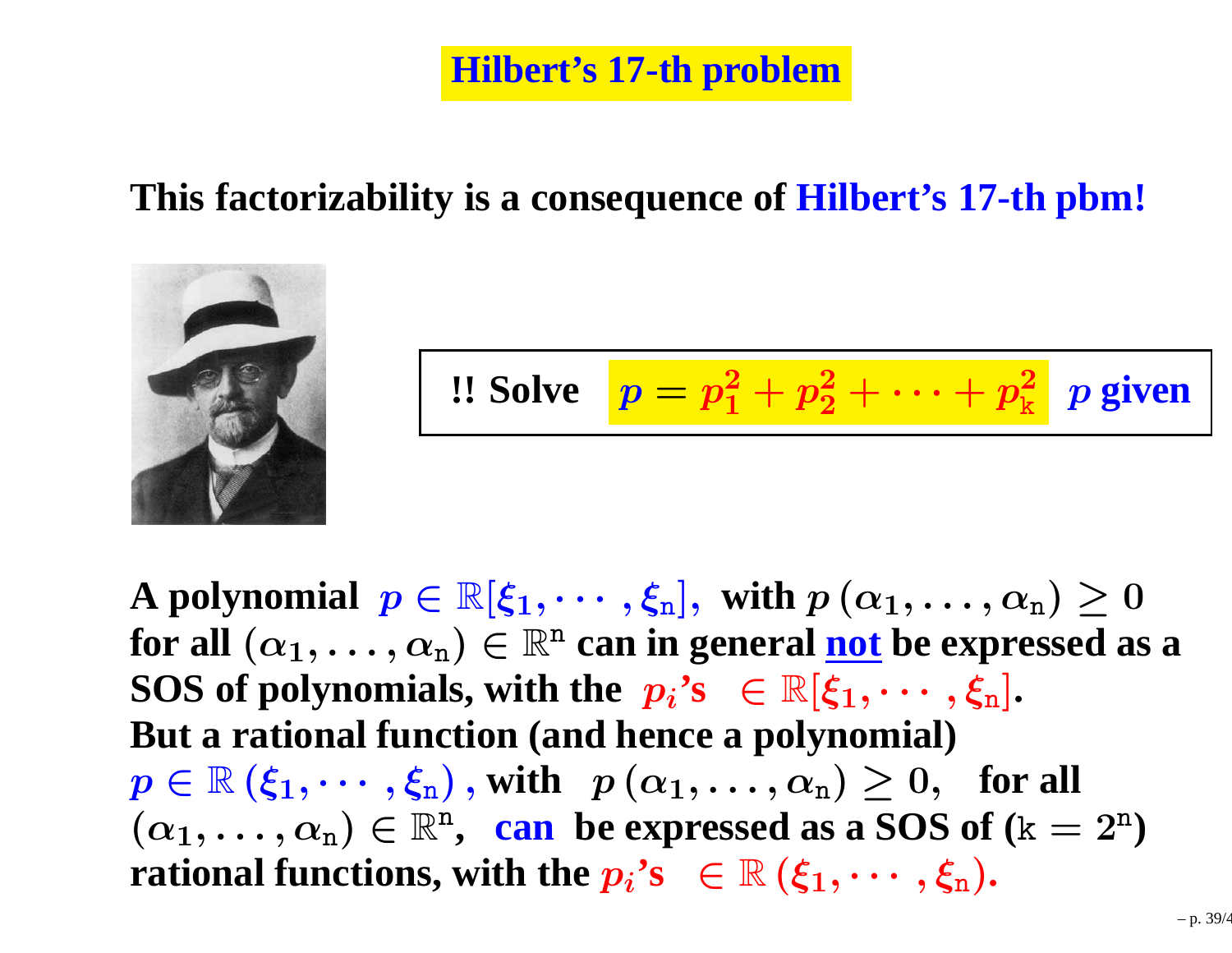**Outline of the proof**

# ⇒ **solvability of the factorization eq'n**

 $\Phi\left(-i\omega,i\omega\right)\geq0$  for all  $\omega\in\mathbb{R}^{\mathtt{n}}$ 

 $\hat{\mathbb{I}}$ 

 $\exists D: \Phi(-\xi, \xi) = D^{\top}(-\xi) D(\xi)$ 

**(Factorization equation)**

**over** the **rational functions** i.e., with **D a** matrix with **obtaining elements** in  $\mathbb{R}(\xi_1,\cdots,\xi_n)$  .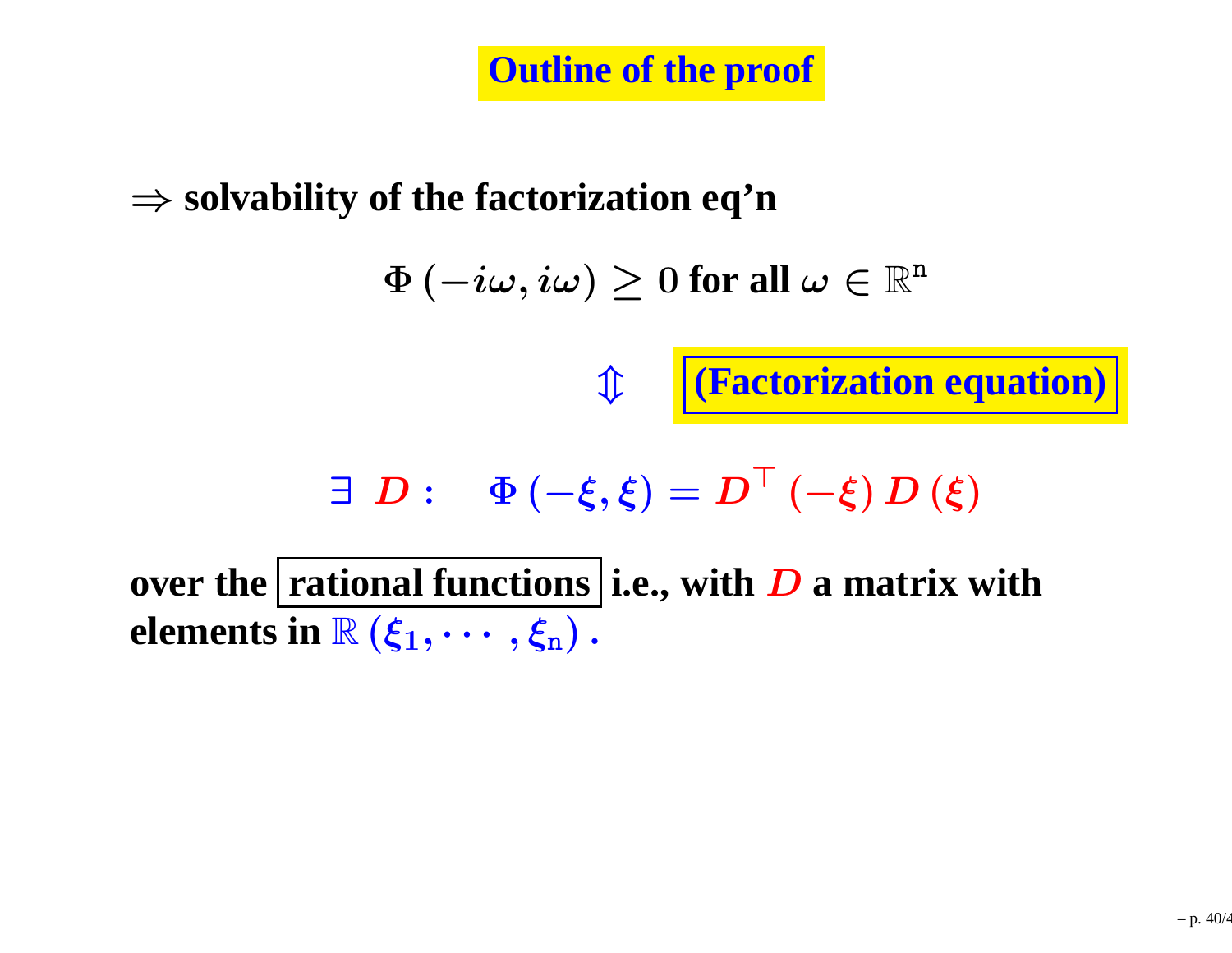**Outline of the proof**

⇒ **solvability of the factorization eq'n**

 $\Phi\left(-i\omega,i\omega\right)\geq0$  for all  $\omega\in\mathbb{R}^{\mathtt{n}}$ 

 $\exists D: \Phi(-\xi, \xi) = D^{\top}(-\xi) D(\xi)$ 

m **(Factorization equation)**

**over** the **rational functions** i.e., with **D a** matrix with **obtaining elements** in  $\mathbb{R}(\xi_1,\cdots,\xi_n)$  .

**The need to introduce rational functions in (FE) and an image**  $\mathbf{r}$  **epresentation** of  $\mathfrak{B}$  (to reduce the pbm to  $\mathfrak{C}^{\infty}$ ) are the causes<br>of the unavoidable presence of (possibly unobservable, i.e., **of the unavoidable presence of (possibly unobservable, i.e., 'hidden') latent variables in the local dissipation law.**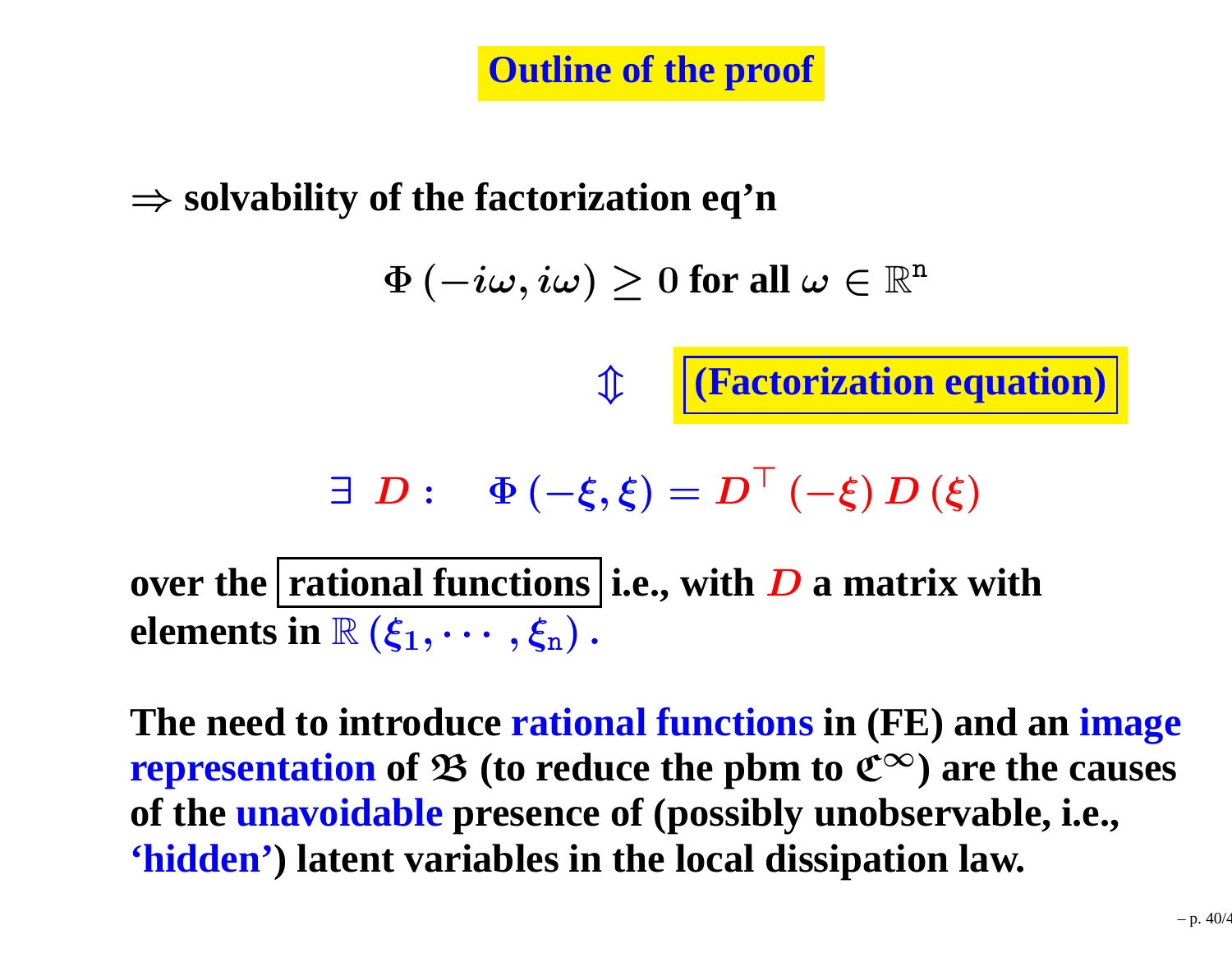# **Uniqueness**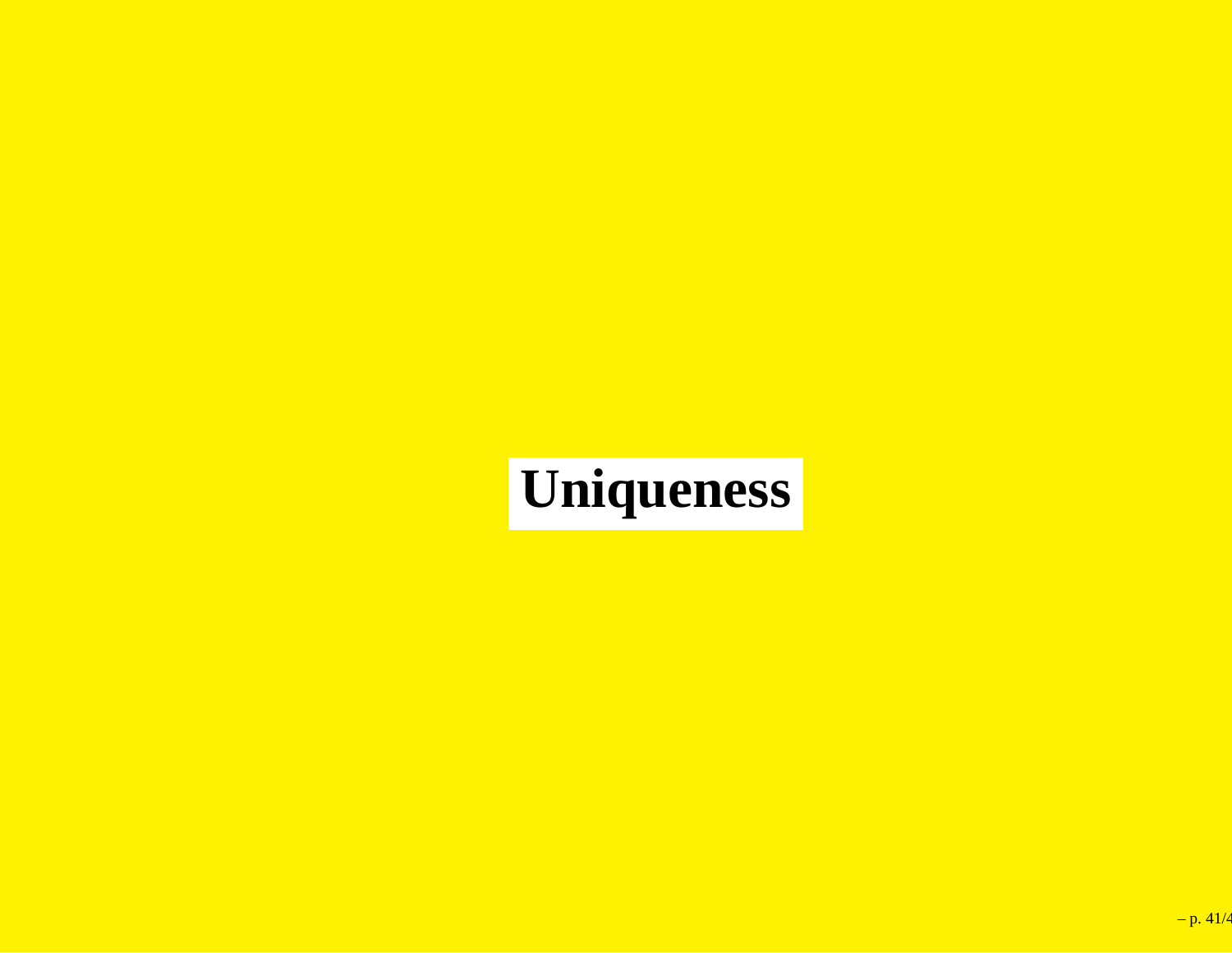

#### **Non-uniqueness of the storage function stems from 3 sources**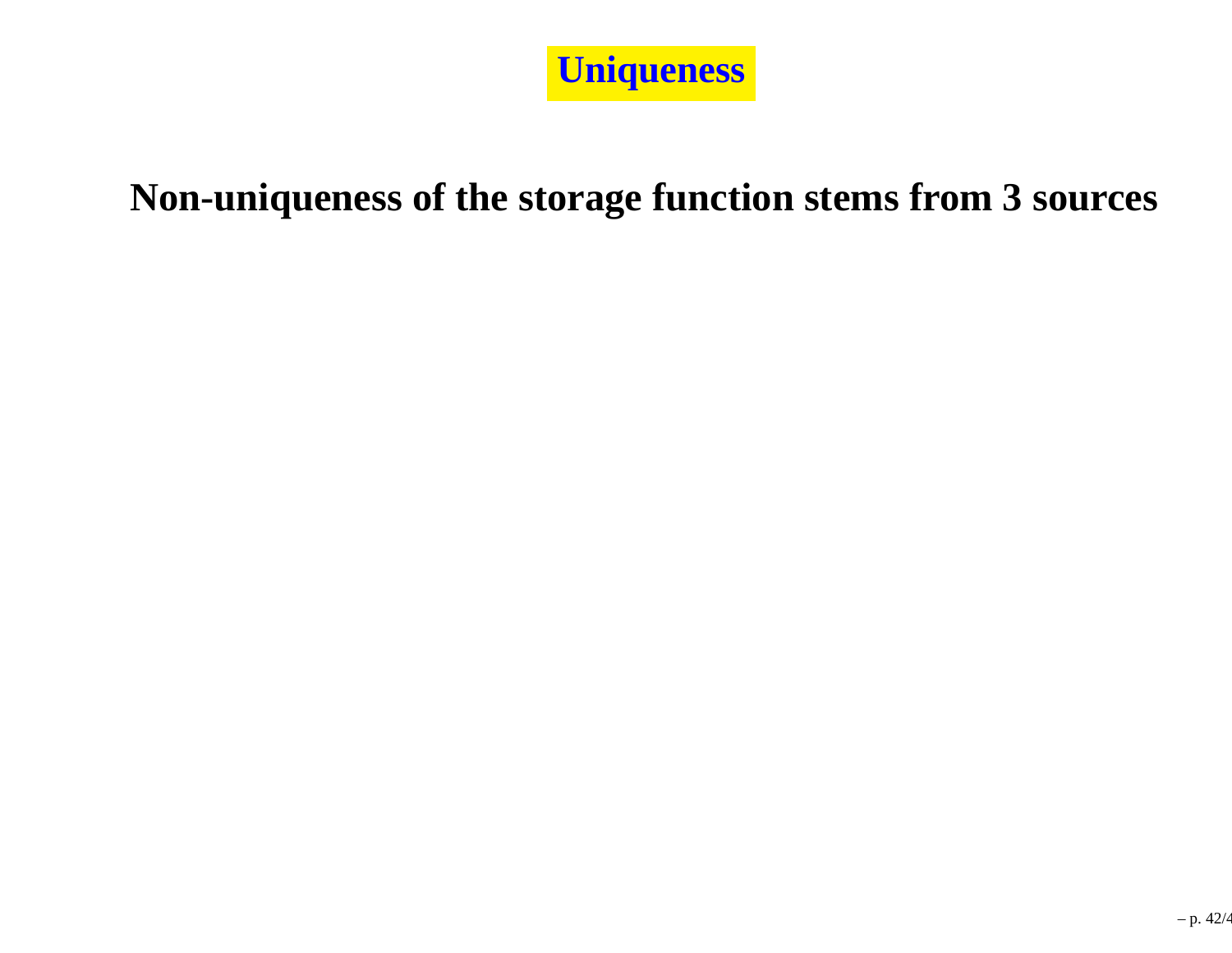

**Non-uniqueness of the storage function stems from 3 sources**

- **1. The non-uniqueness of the latent variable** ℓ **in various (non-observable) image representations of** <sup>B</sup>**.**
- **2. of** <sup>D</sup> **in the factorization equation**

 $\Phi\left(-\xi,\xi\right)=$  $=\boldsymbol{D}^{\top}\left(-\boldsymbol{\xi}\right)\boldsymbol{D}\left(\boldsymbol{\xi}\right)$ 

**3.** (in the case  $n > 1$ ) of the solution  $\Psi$  of

 $(\zeta + )$  $(\bm{\zeta}, \bm{\eta})^{\top} \Psi (\bm{\zeta}, \bm{\eta}) = \Phi (\bm{\zeta}, \bm{\eta}) - \bm{D}^{\top} (\bm{\zeta}) \, \bm{D} \left( \bm{\eta} \right)$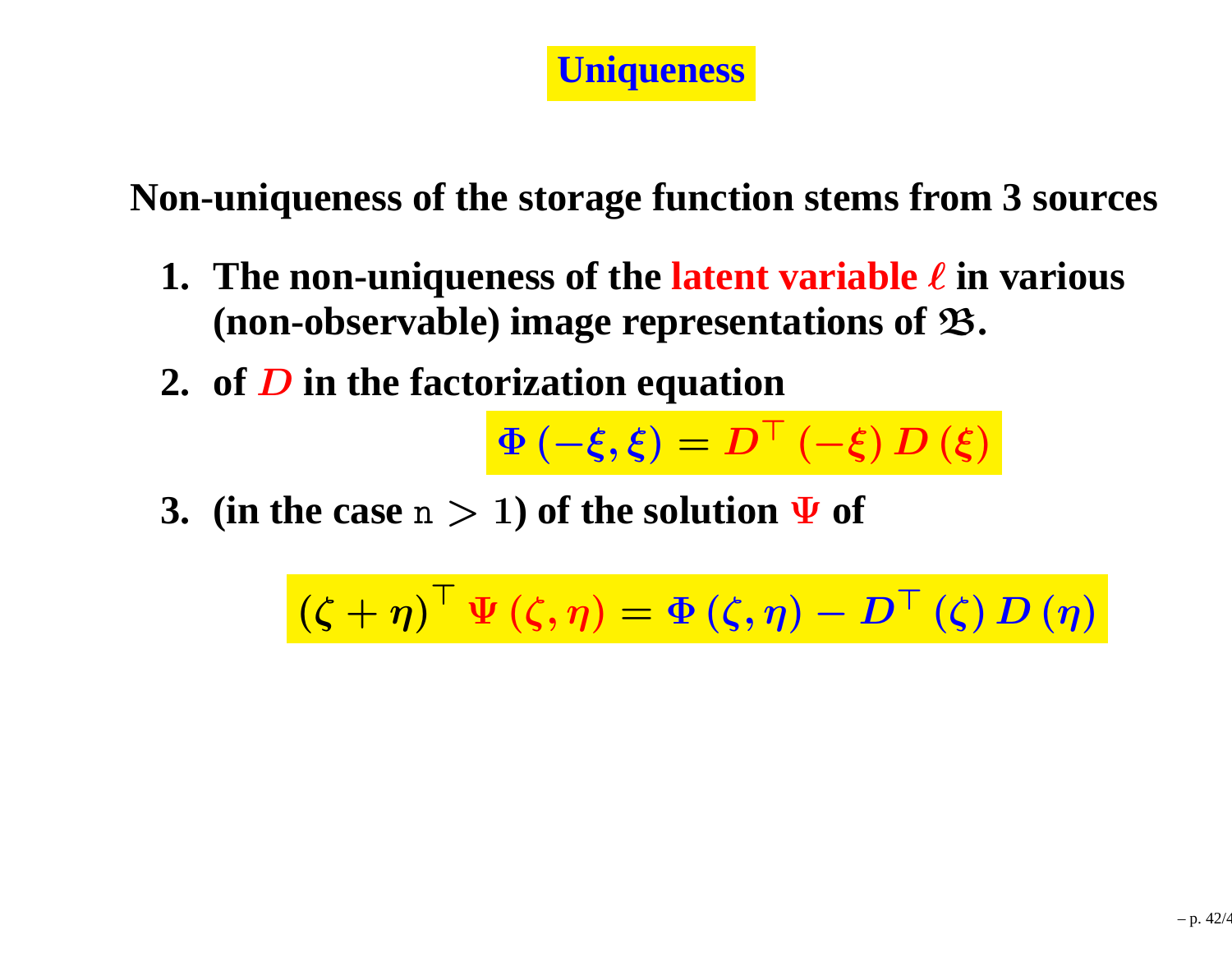

**Non-uniqueness of the storage function stems from 3 sources**

- **1. The non-uniqueness of the latent variable** ℓ **in various (non-observable) image representations of** <sup>B</sup>**.**
- **2. of** <sup>D</sup> **in the factorization equation**

 $\Phi\left(-\xi,\xi\right)=$  $=\boldsymbol{D}^{\top}\left(-\boldsymbol{\xi}\right)\boldsymbol{D}\left(\boldsymbol{\xi}\right)$ 

**3.** (in the case  $n > 1$ ) of the solution  $\Psi$  of

$$
(\zeta + \eta)^{\top} \Psi (\zeta, \eta) = \Phi (\zeta, \eta) - D^{\top} (\zeta) D (\eta)
$$

 $\mathbf{For\,\, conservative\,\, systems,}\,\Phi\left(-\boldsymbol{\xi},\boldsymbol{\xi}\right)=0,$  whence  $\boldsymbol{D}=0,$ <br>but when  $n>1$  the third source of non-uniqueness rems **but, when** <sup>n</sup> <sup>&</sup>gt; <sup>1</sup>**, the third source of non-uniqueness remains.**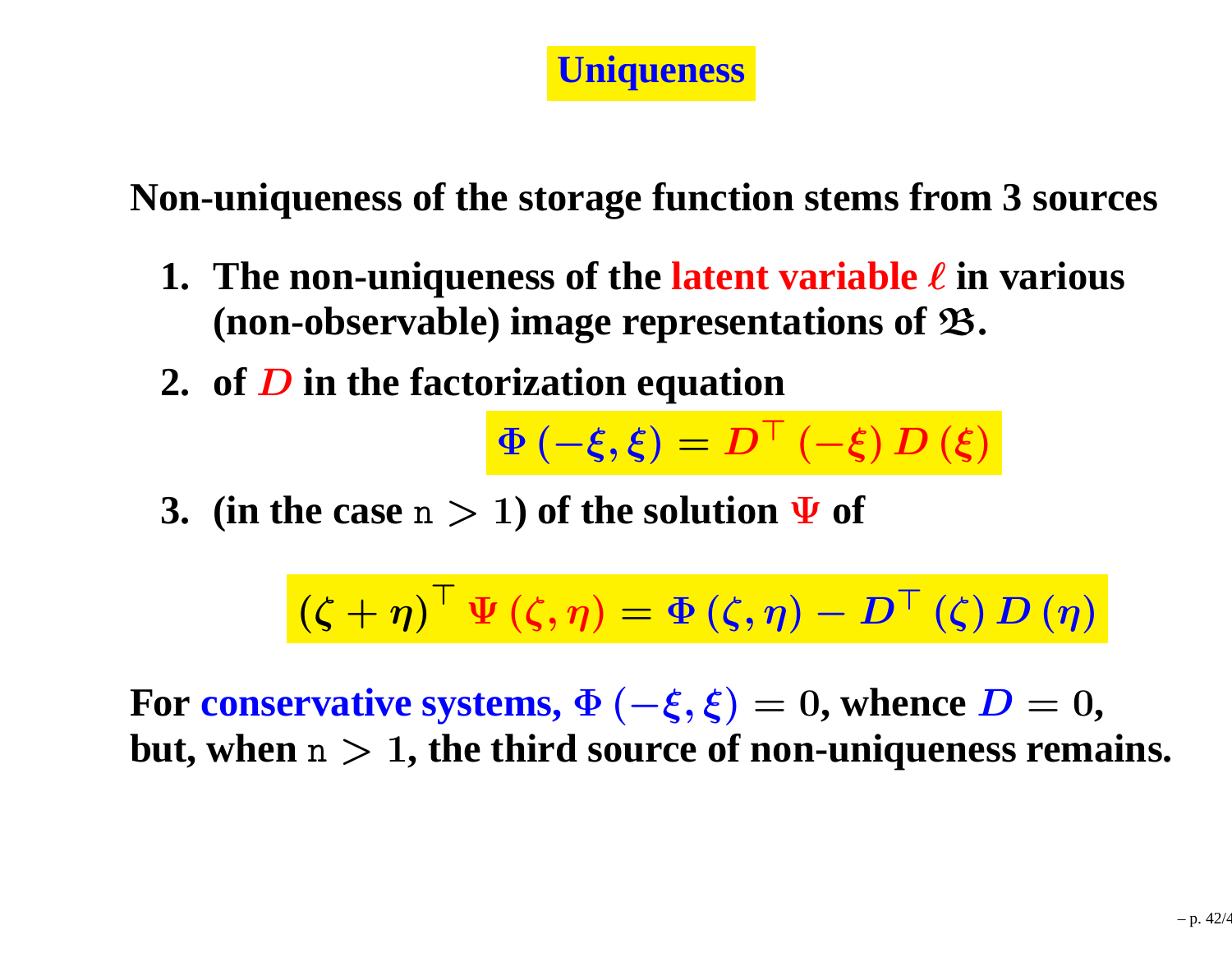

#### **The non-uniqueness is very real, even for EM fields.**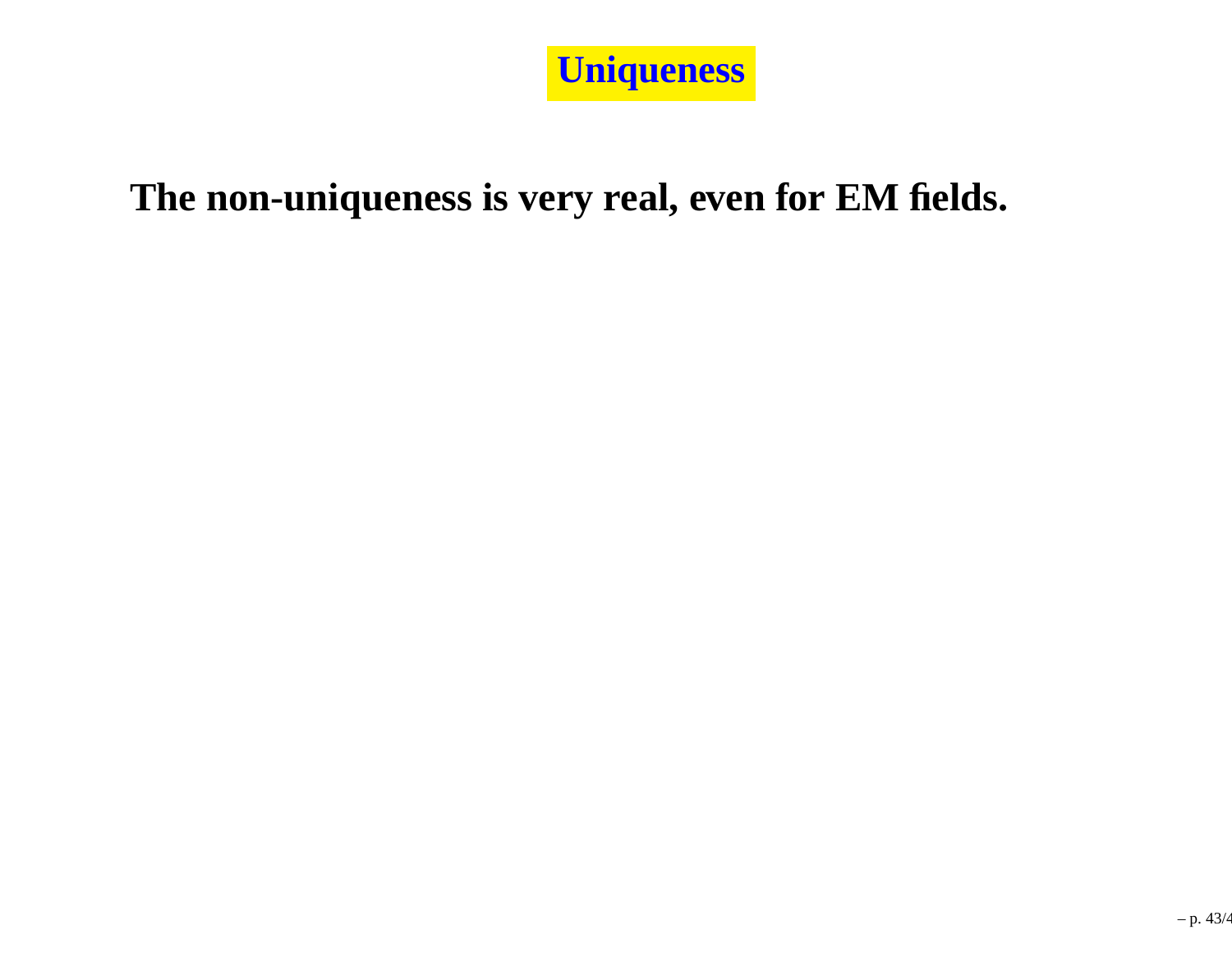

**The non-uniqueness is very real, even for EM fields. Cfr.**

#### *The ambiguity of the field energy*

*... There are, in fact, an infinite number of different possibilitiesfor* <sup>u</sup> **[the internal energy]** *and* <sup>S</sup> **[the flux]** *... It is sometimes claimed that this problem can be resolved using the theory ofgravitation ... as yet nobody has done such <sup>a</sup> delicate*experiment ... So we will follow the rest of the world - besides, *we believe that it* **[our choice]** *is probably perfectly right.* **The Feynman Lectures on Physics,**

**Volume II, page 27-6.**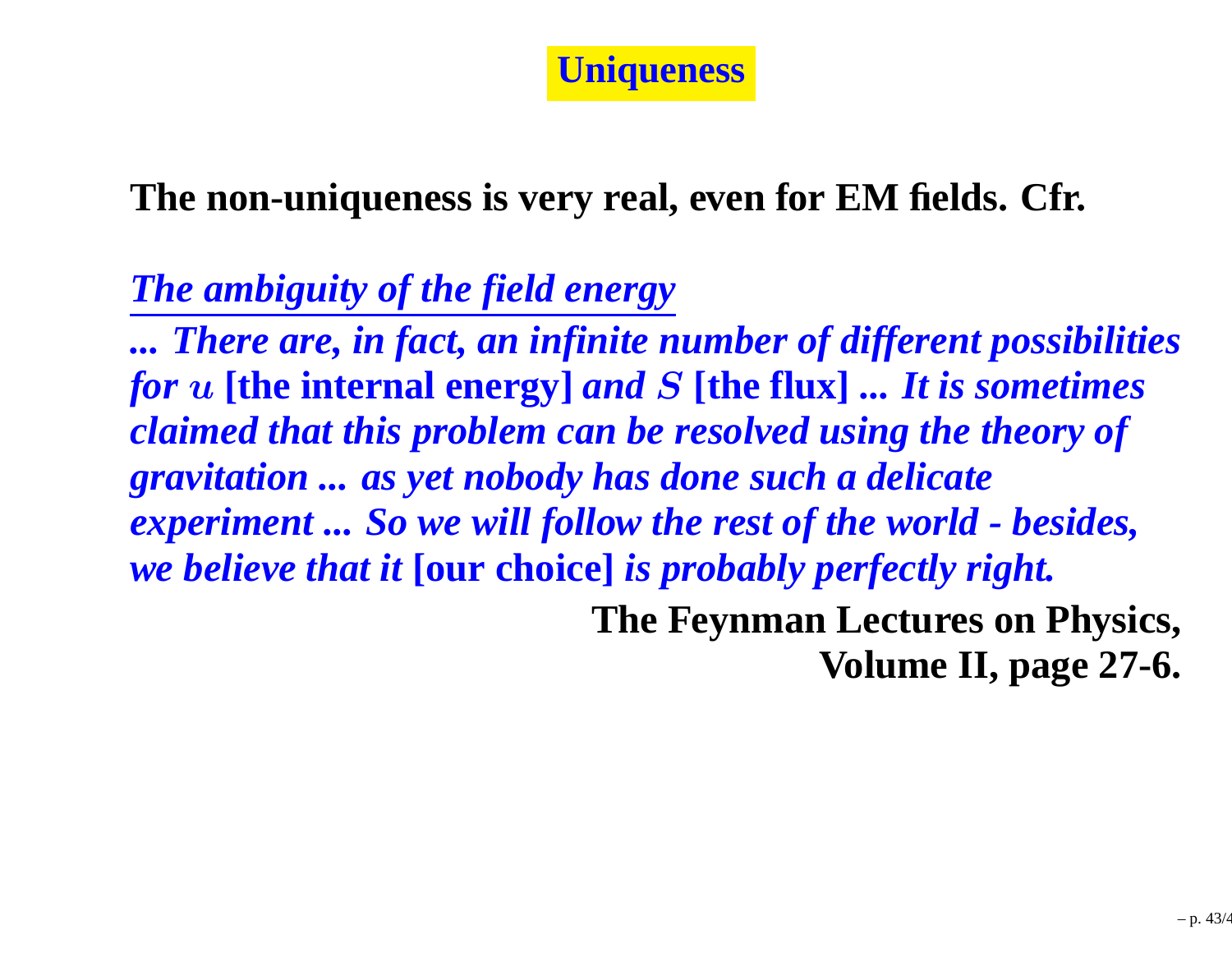

**The theory of dissipative systems centers around the** $\bullet$ **construction of the storage function**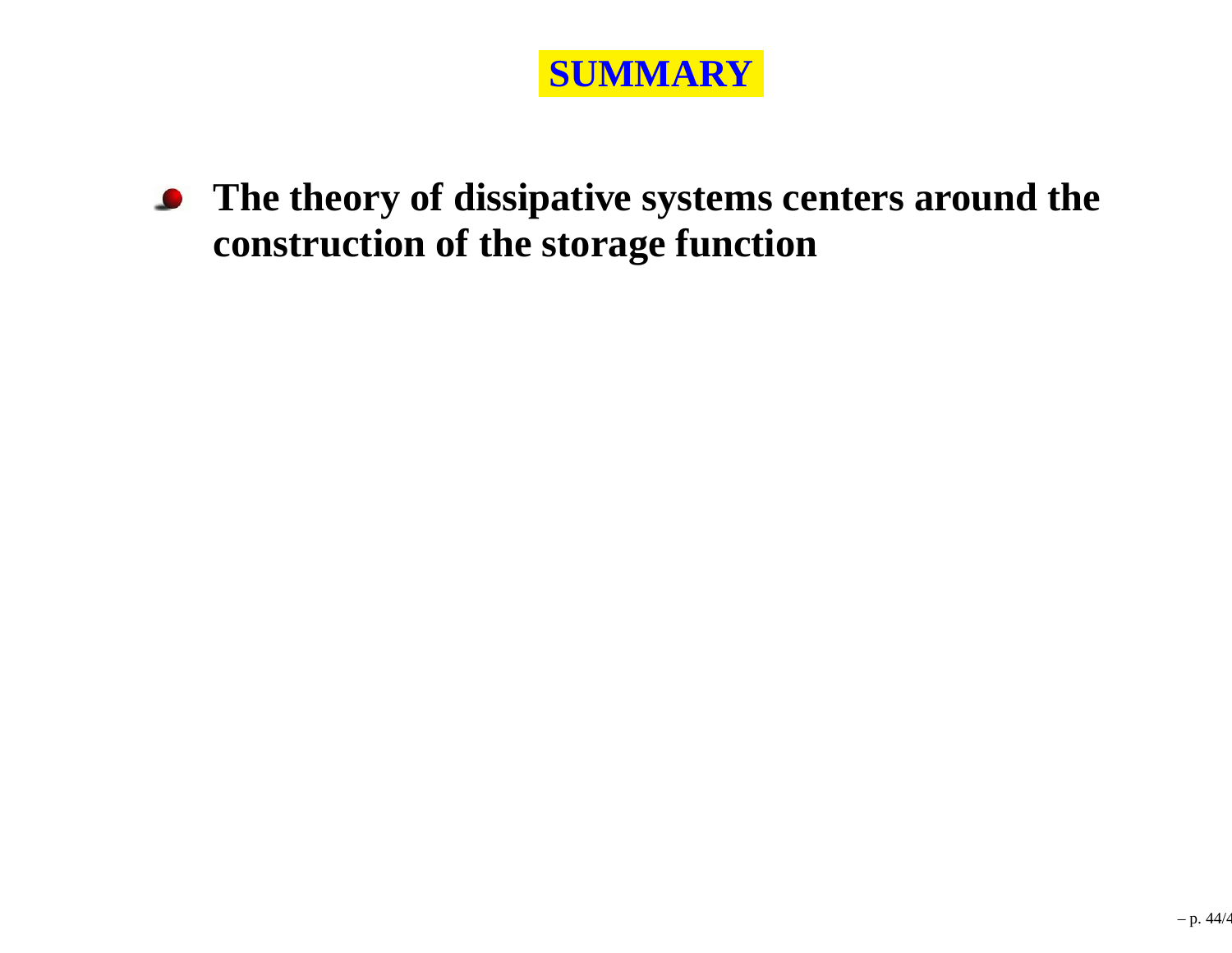

- **The theory of dissipative systems centers around the** $\bullet$ **construction of the storage function**
- **global dissipation** <sup>⇔</sup> <sup>∃</sup> **local dissipation law**  $\bullet$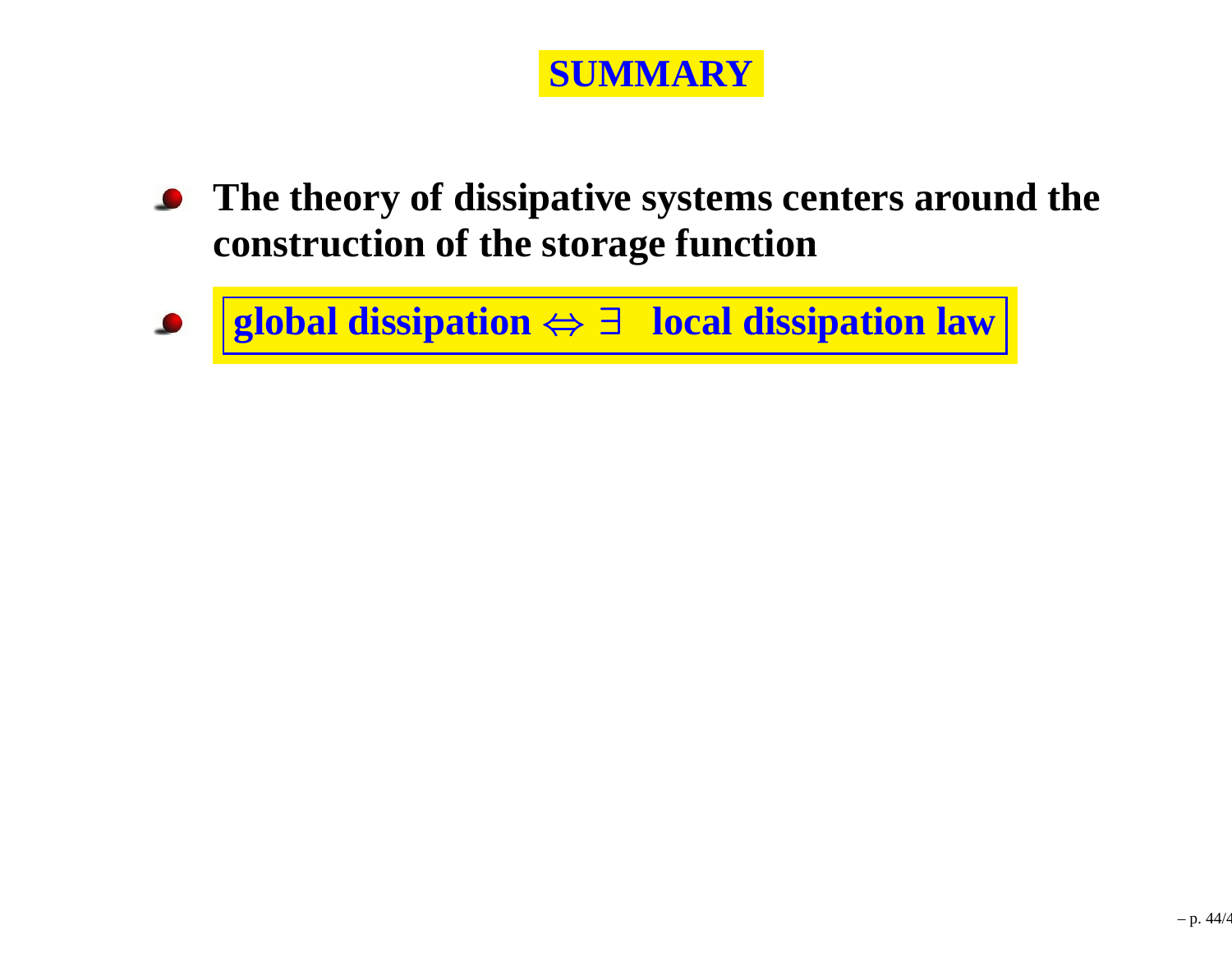#### **SUMMARY**

- **The theory of dissipative systems centers around theconstruction of the storage function**
- **global dissipation** <sup>⇔</sup> <sup>∃</sup> **local dissipation law**  $\bullet$
- **Involves possibly hidden latent variables**

 $(\mathbf{e}.\mathbf{g},\ \vec{B}~\mathbf{in}~\mathbf{Maxwell's}~\mathbf{eq'ns})$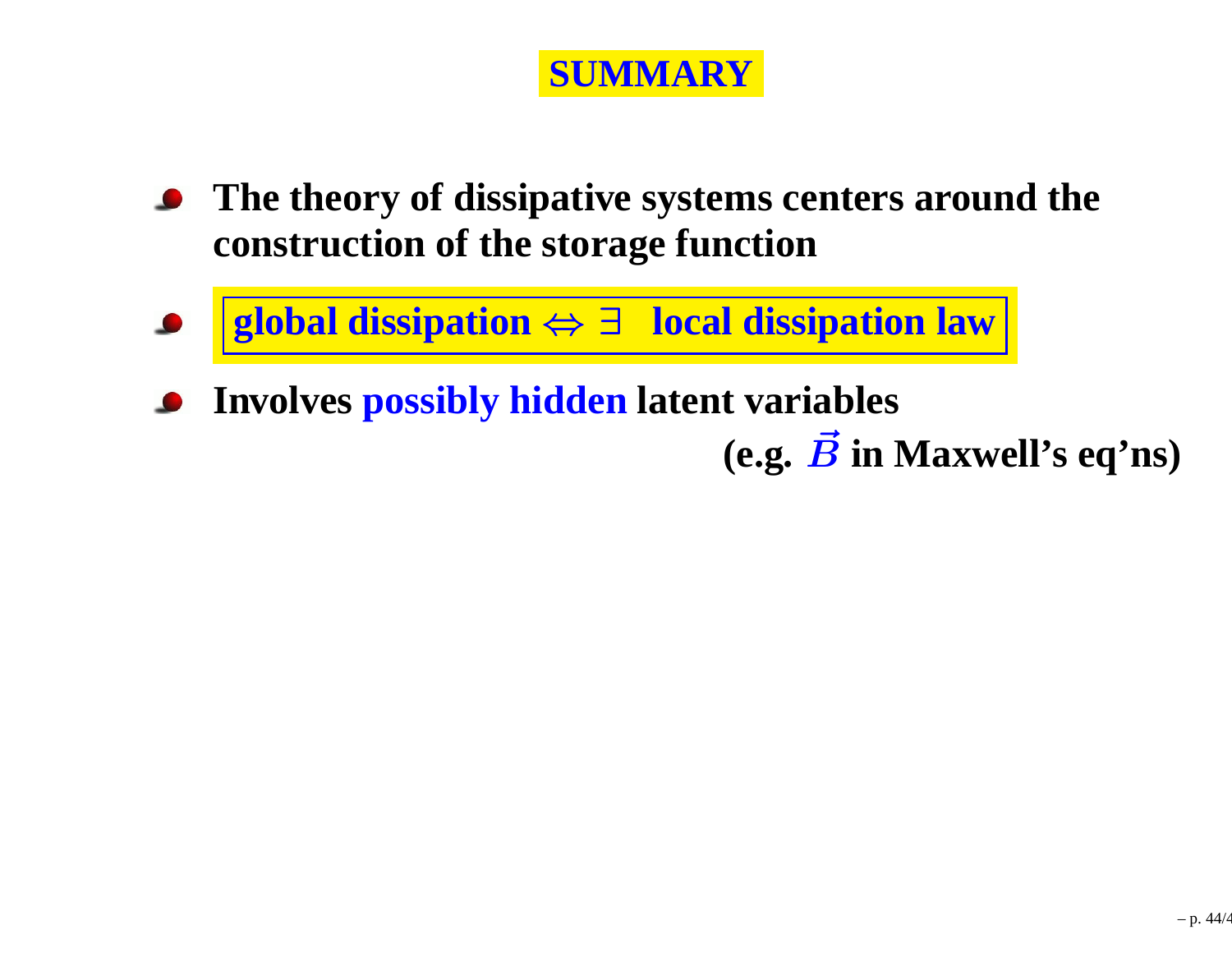#### **SUMMARY**

- **The theory of dissipative systems centers around theconstruction of the storage function**
- **global dissipation** <sup>⇔</sup> <sup>∃</sup> **local dissipation law**  $\bullet$
- **Involves possibly hidden latent variables**  $(\mathbf{e}.\mathbf{g},\ \vec{B}~\mathbf{in}~\mathbf{Maxwell's}~\mathbf{eq'ns})$
- **The proof** <sup>∼</sup><sup>=</sup> **Hilbert's 17-th problem**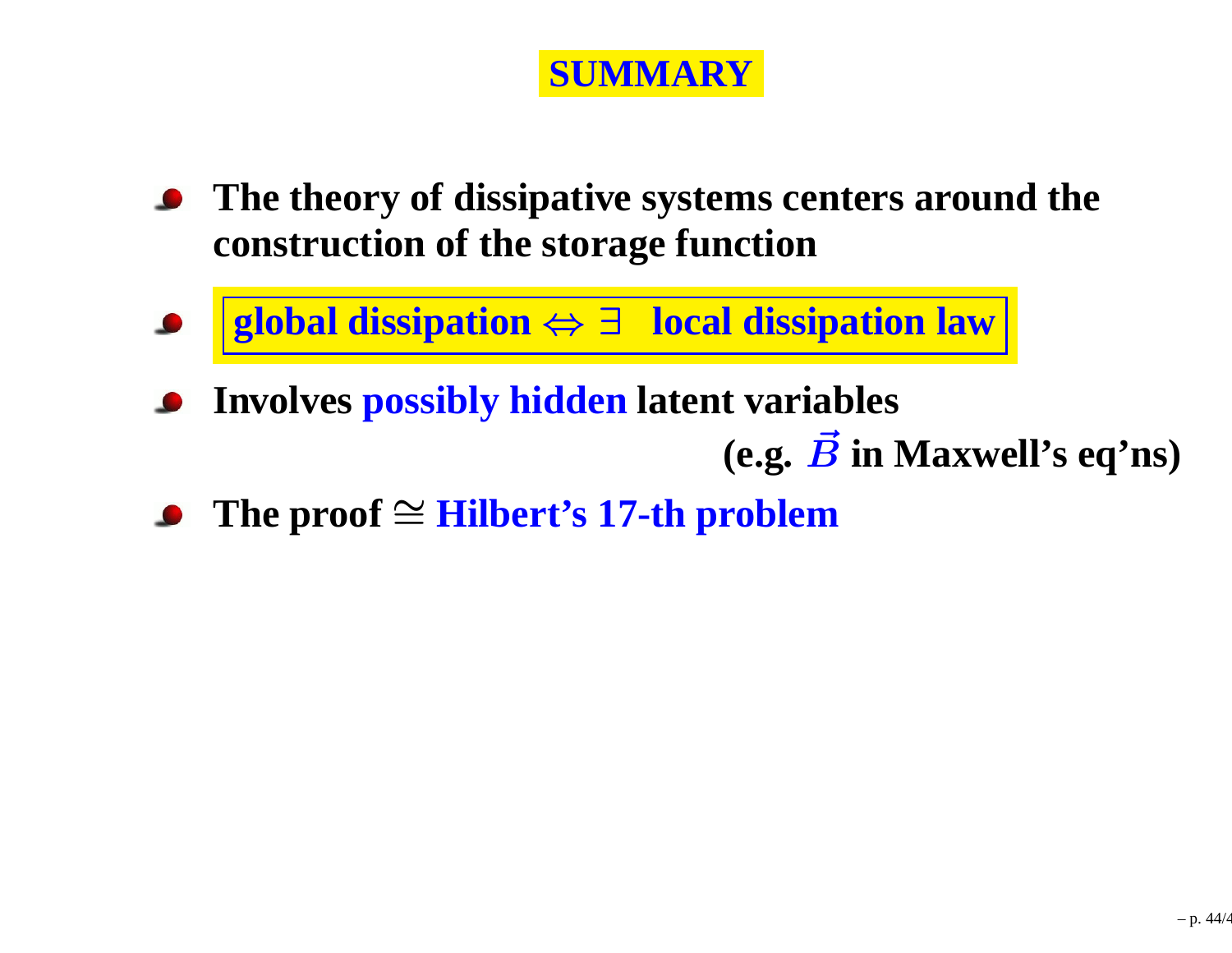#### **SUMMARY**

- **The theory of dissipative systems centers around theconstruction of the storage function**
- **global dissipation** <sup>⇔</sup> <sup>∃</sup> **local dissipation law**  $\bullet$
- **Involves possibly hidden latent variables**  $(\mathbf{e}.\mathbf{g},\ \vec{B}~\mathbf{in}~\mathbf{Maxwell's}~\mathbf{eq'ns})$
- **The proof** <sup>∼</sup><sup>=</sup> **Hilbert's 17-th problem**
- **Neither controllability nor observability are good generic system theoretic assumptions for physical models**
- **FDLS: very well developed, in systems and control. Linear constant coeff. PDE's: well developed, in math. Very relevant physically. Fruitful problem area.**